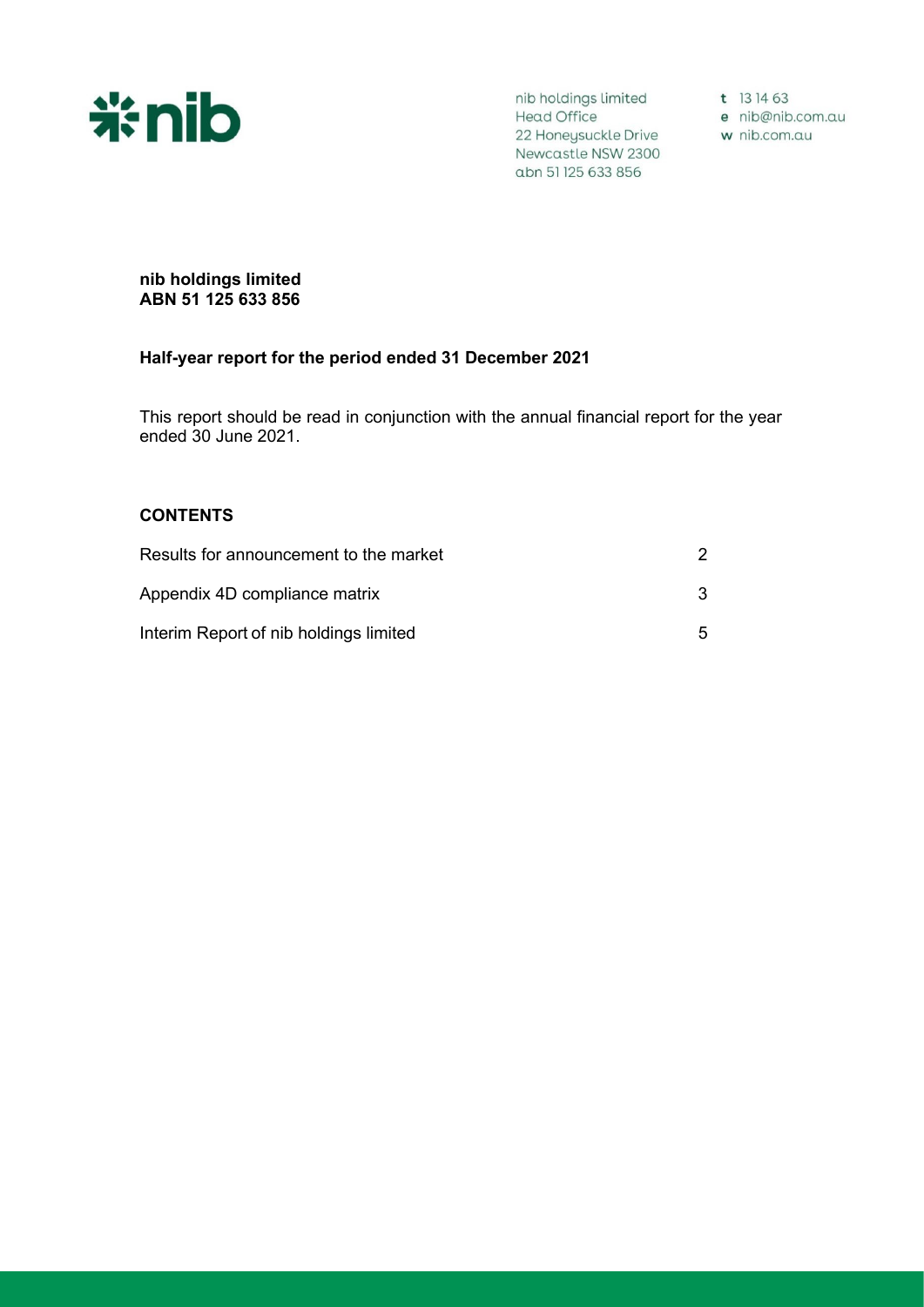# **Results for announcement to the market**

|                                                                   | 6 months to<br>31 Dec 21 | 6 months to<br>31 Dec 20 | Movement<br>up/(down) | Movement |
|-------------------------------------------------------------------|--------------------------|--------------------------|-----------------------|----------|
|                                                                   | \$m                      | \$m                      | \$m                   | %        |
|                                                                   |                          |                          |                       |          |
| Revenue from ordinary activities                                  | 1,386.1                  | 1,293.6                  | 92.5                  | 7%       |
|                                                                   |                          |                          |                       |          |
| Profit from ordinary activities after tax attributable to members | 81.4                     | 65.2                     | 16.2                  | 25%      |
|                                                                   |                          |                          |                       |          |
| Net profit attributable to members                                | 81.4                     | 65.2                     | 16.2                  | 25%      |

|                                                          | 6 months to 31 Dec 21        |                               | 6 months to 31 Dec 20                 |                                           |  |
|----------------------------------------------------------|------------------------------|-------------------------------|---------------------------------------|-------------------------------------------|--|
|                                                          | Amount per<br>security (cps) | <b>Franking</b><br>amount per | Amount per<br>security security (cps) | <b>Franking</b><br>amount per<br>security |  |
|                                                          |                              |                               |                                       |                                           |  |
| Interim Dividend                                         |                              |                               |                                       |                                           |  |
| Ordinary Dividend                                        | 11.00                        | 100%                          | 10.00                                 | 100%                                      |  |
| Special Dividend                                         | 0.00                         | 100%                          | 0.00                                  | 100%                                      |  |
| <b>Total Interim Dividend</b>                            | 11.00                        | 100%                          | 10.00                                 | 100%                                      |  |
| Record date for determining entitlements to the dividend | 4 March 2022                 |                               |                                       |                                           |  |
| Date the interim dividend is payable                     | 4 April 2022                 |                               |                                       |                                           |  |

#### **Brief explanation of figures reported above:**

Net profit after tax attributable to owners of nib holdings limited for the half year to 31 December 2021 calculated on a statutory basis equated to a profit of \$81.4 million.

For further information, refer to the Directors' Report in the attached Interim Report of nib holdings limited for the period ended 31 December 2021.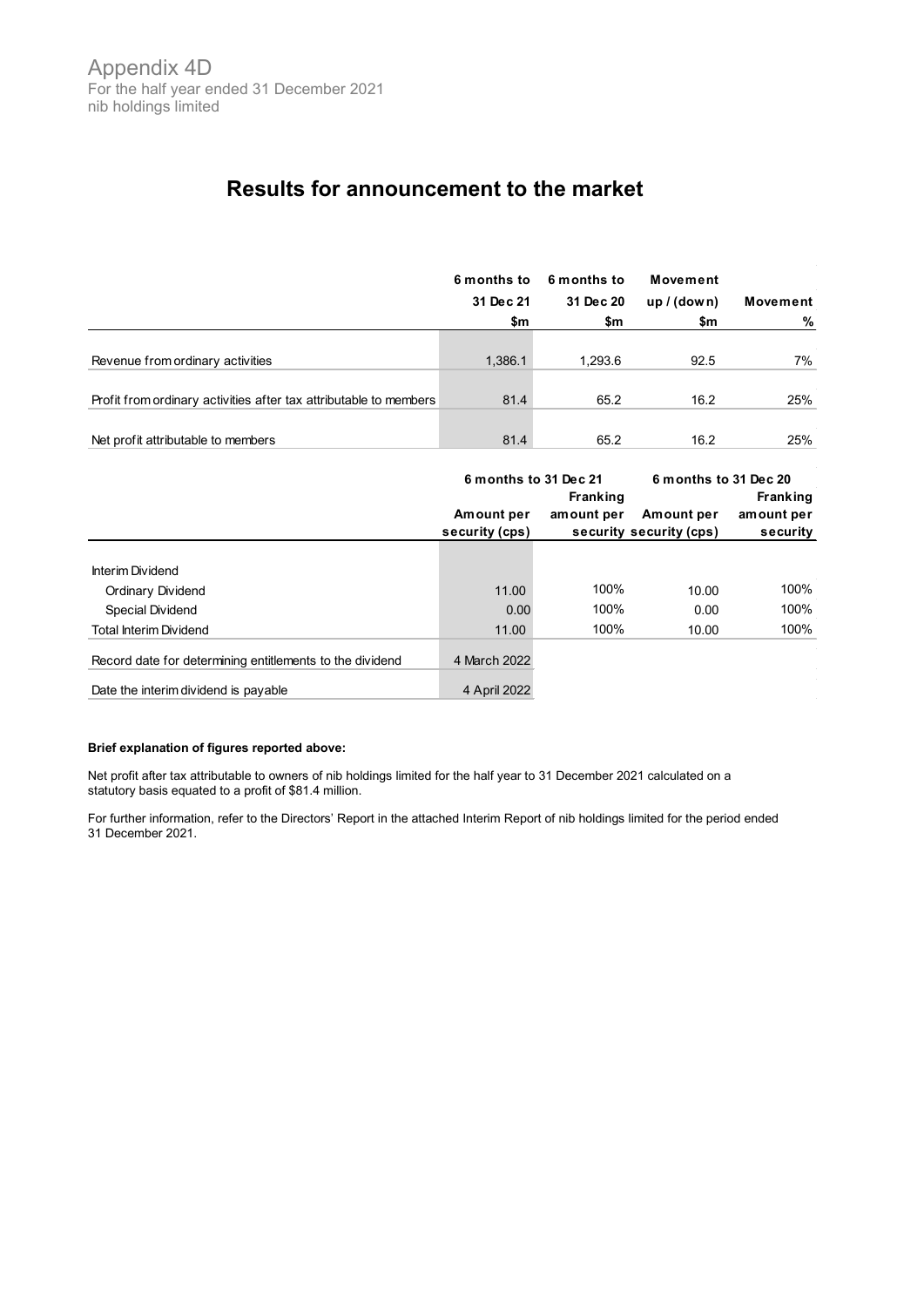| Appendix 4D disclosure requirements                                                                                                                                                                                                                                                                                                                                                                                                                                                                                                                                                                                                                                                                                                                                                                                                                                                                                                                                          | nib group Appendix 4D                                                                                                                                                                                                                                                                                                  | <b>Note</b><br><b>Number</b> |
|------------------------------------------------------------------------------------------------------------------------------------------------------------------------------------------------------------------------------------------------------------------------------------------------------------------------------------------------------------------------------------------------------------------------------------------------------------------------------------------------------------------------------------------------------------------------------------------------------------------------------------------------------------------------------------------------------------------------------------------------------------------------------------------------------------------------------------------------------------------------------------------------------------------------------------------------------------------------------|------------------------------------------------------------------------------------------------------------------------------------------------------------------------------------------------------------------------------------------------------------------------------------------------------------------------|------------------------------|
| 1. Details of the reporting period and the previous corresponding<br>period                                                                                                                                                                                                                                                                                                                                                                                                                                                                                                                                                                                                                                                                                                                                                                                                                                                                                                  | All financial data headings                                                                                                                                                                                                                                                                                            |                              |
| 2. Key information in relation to the following:<br>This information must be identified as "Results for announcement<br>to the market".<br>2.1 The amount and percentage change up or down from the<br>previous corresponding period of revenue from ordinary<br>activities.<br>2.2 The amount and percentage change up or down from the<br>previous corresponding period of profit (loss) from ordinary<br>activities after tax attributable to members.<br>2.3 The amount and percentage change up or down from the<br>previous corresponding period of profit (loss) attributable to<br>members.<br>2.4 The amount per security and franked amount per security of<br>final and interim dividends or a statement that it is not<br>proposed to pay dividends.<br>2.5 The record date for determining entitlements to the dividends<br>$($ if any $).$<br>2.6 A brief explanation of any of the figures in 2.1 to 2.4 necessary<br>to enable the figures to be understood. | "Results for announcement to the market" page 1<br>Appendix 4D                                                                                                                                                                                                                                                         |                              |
| 3. Net tangible assets per security with the comparative figure for<br>the previous corresponding period.                                                                                                                                                                                                                                                                                                                                                                                                                                                                                                                                                                                                                                                                                                                                                                                                                                                                    | Net tangible asset backing per ordinary security<br>(cents per share) is 85.71 (67.07 as at 31 Dec 2020)                                                                                                                                                                                                               |                              |
| 4. Details of entities over which control has been gained or lost<br>during the period, including the following:<br>4.1 Name of entity.                                                                                                                                                                                                                                                                                                                                                                                                                                                                                                                                                                                                                                                                                                                                                                                                                                      | Not applicable – no change in control of entities                                                                                                                                                                                                                                                                      |                              |
| 4.2 The date of the gain or loss of control.<br>4.3 Where material to the understanding of the report $-$ the<br>contribution of such entities to the reporting entity's profit from<br>ordinary activities during the period and the profit or loss of<br>such entities during the whole of the previous corresponding<br>reporting period.                                                                                                                                                                                                                                                                                                                                                                                                                                                                                                                                                                                                                                 |                                                                                                                                                                                                                                                                                                                        |                              |
| 5. Details of individual and total dividends or distributions and<br>dividend or distribution payments. The details must include the<br>date on which the dividend or distribution is payable and (if known)<br>the amount per security of foreign sourced dividend or distribution.                                                                                                                                                                                                                                                                                                                                                                                                                                                                                                                                                                                                                                                                                         | Interim Report 31 December 2021<br>Notes to the financial statement<br>- Dividends                                                                                                                                                                                                                                     | Note 11                      |
| 6. Details of any dividend or distribution reinvestment plan in<br>operation and the last date for the receipt of an election notice for<br>the participation in any dividend or distribution reinvestment plan.                                                                                                                                                                                                                                                                                                                                                                                                                                                                                                                                                                                                                                                                                                                                                             | The DRP will be available to shareholders for the<br>FY22 interim dividend. Shareholders can participate<br>in the DRP by completing the application form by<br>visiting nib.com.au/easyupdate. DRP elections for the<br>FY21 interim dividend must be received by no later<br>than 5pm (AEST) on Monday 7 March 2022. |                              |
| 7. Details of associates and joint venture entities including the<br>name of the associate or joint venture entity and details of the<br>reporting entity's percentage holding in each of these entities and -<br>where material to the understanding of the report $-$ aggregate<br>share of profits (losses) of these entities, details of contributions to<br>net profit for each of these entities, and with comparative figures<br>for the previous corresponding reporting period.                                                                                                                                                                                                                                                                                                                                                                                                                                                                                     | Interim Report 31 December 2021<br>Notes to the financial statement<br>- Interest in Other Entities                                                                                                                                                                                                                    | Note 6                       |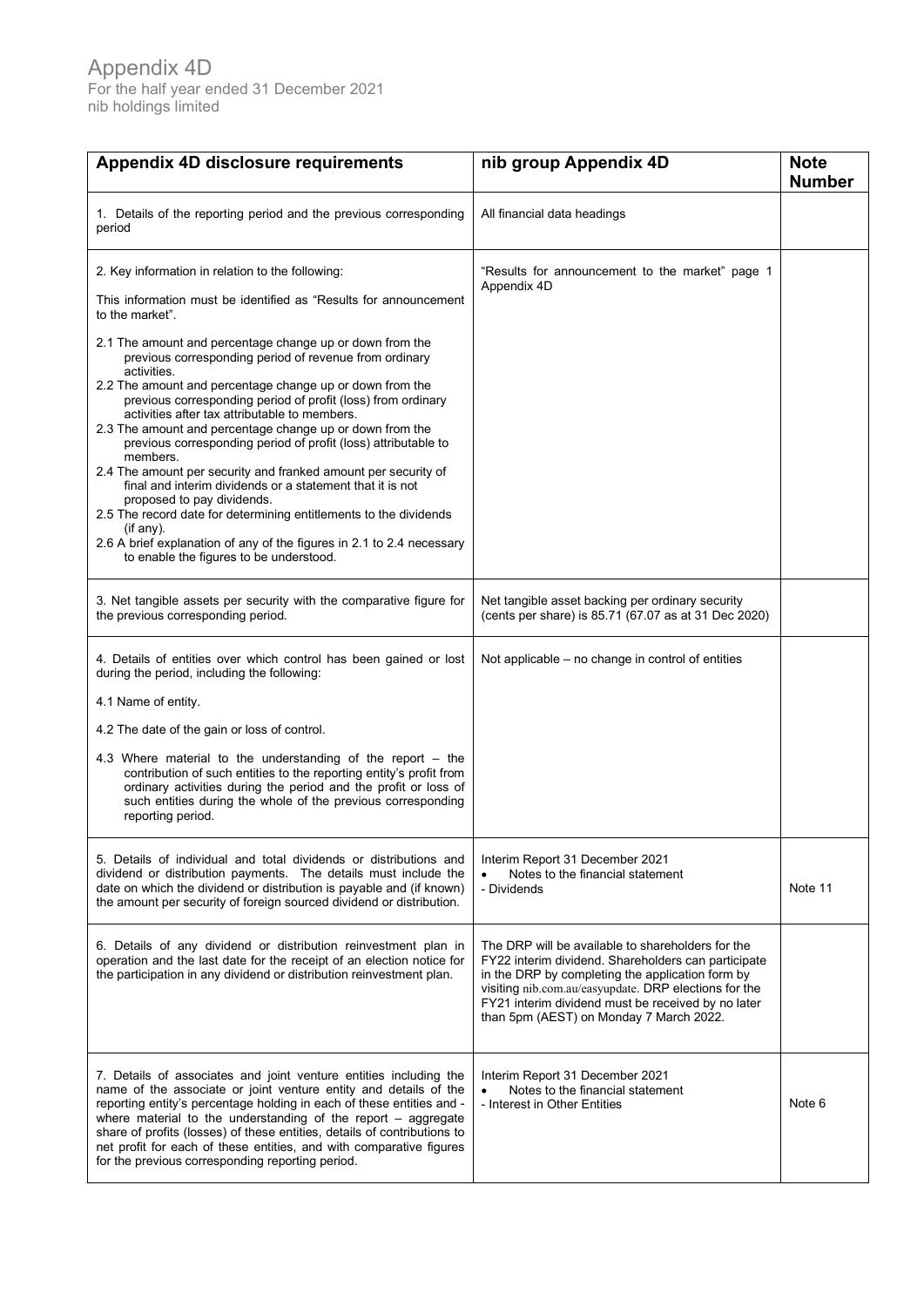| 8. For foreign entities, which set of accounting standards is used in<br>compiling the report (e.g. International Accounting Standards).                                                                                                                              | Not applicable |  |
|-----------------------------------------------------------------------------------------------------------------------------------------------------------------------------------------------------------------------------------------------------------------------|----------------|--|
| 9. For all entities, if the accounts contain an independent audit<br>report or review that is subject to a modified opinion, emphasis of<br>matter or other matter paragraph, a description of the modified<br>opinion, emphasis of matter or other matter paragraph. | Not applicable |  |

# **R Toms Date 18 February 2022 Company Secretary nib holdings limited**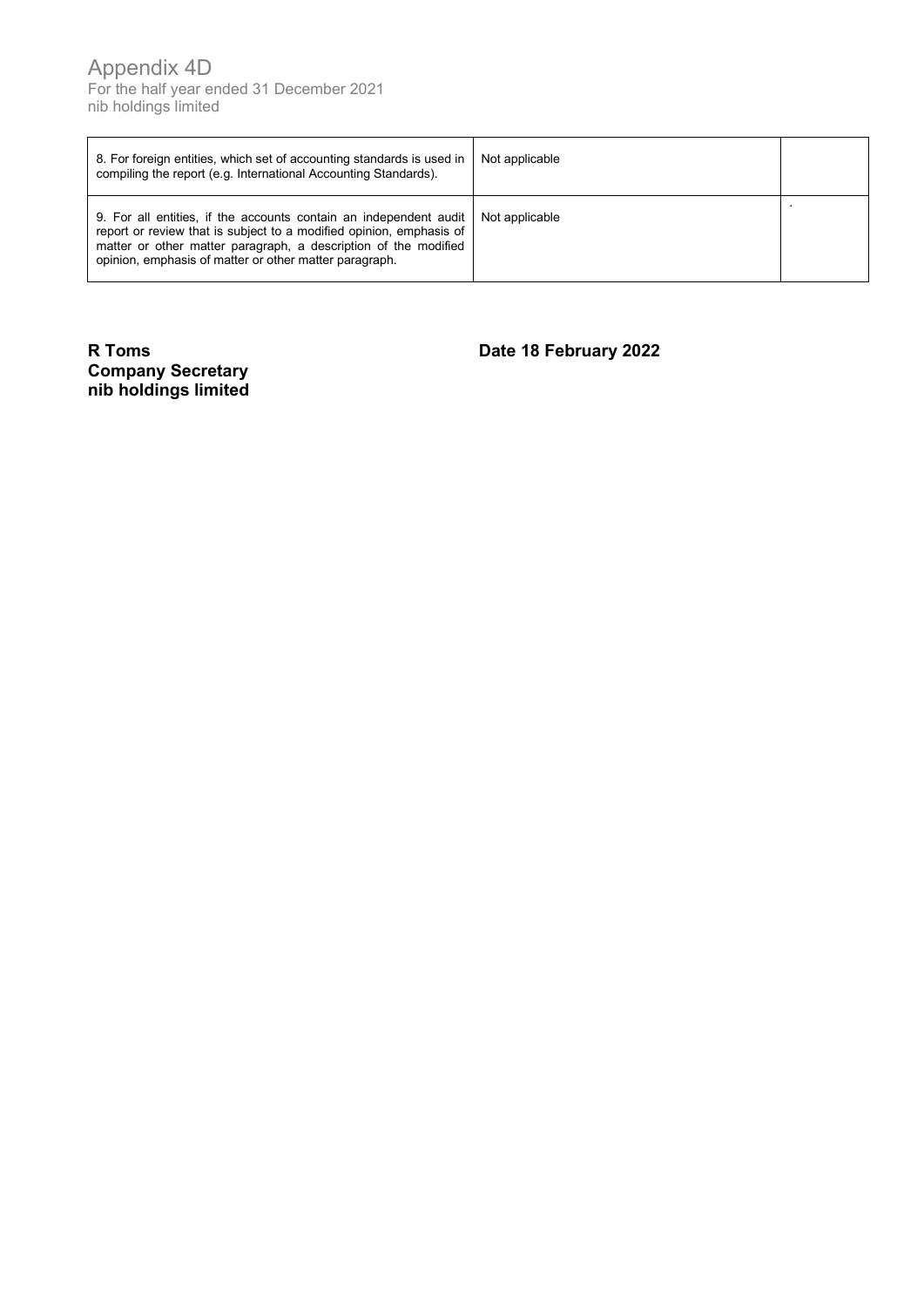

# **Interim Report**

31 December 2021

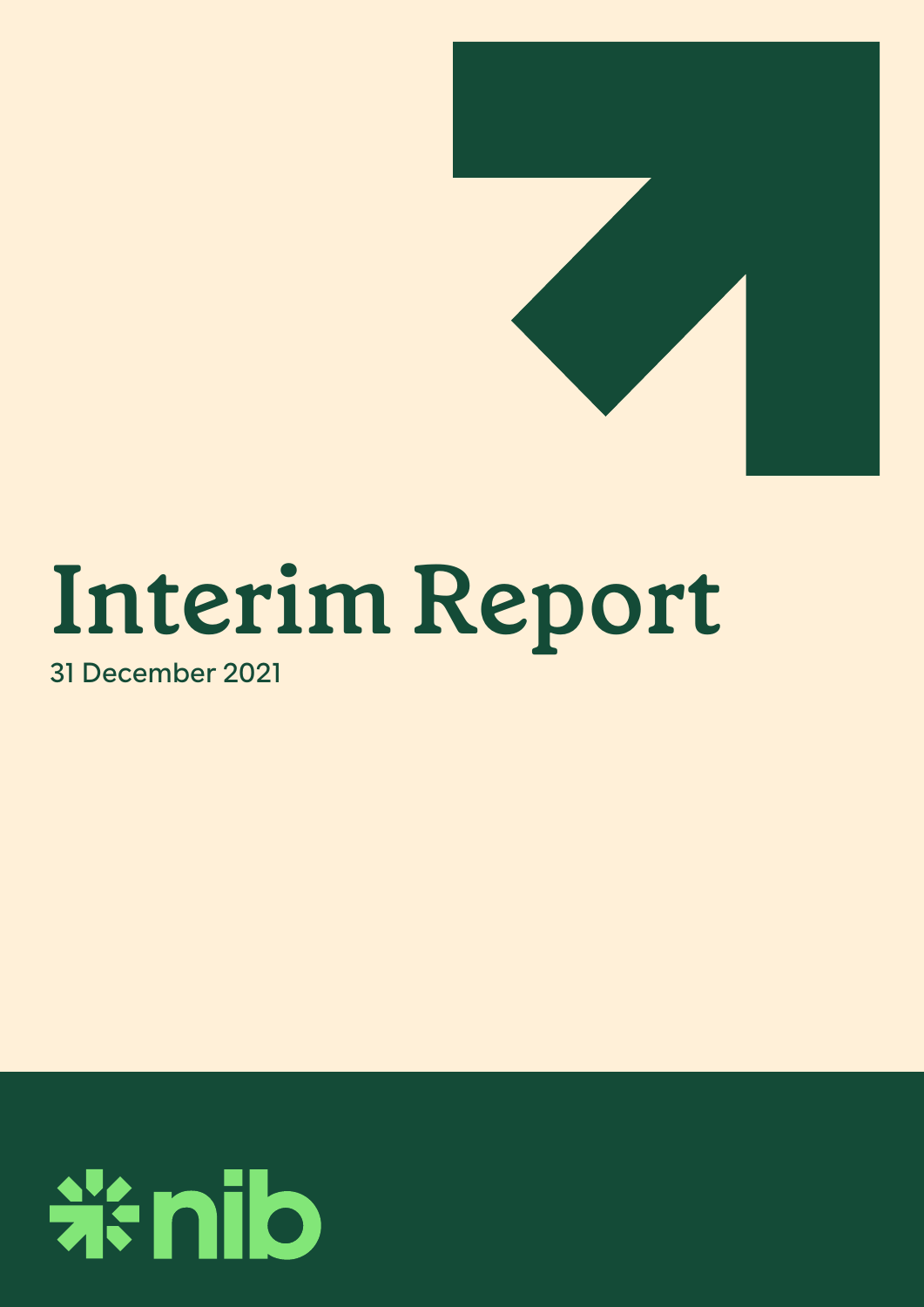### **CONTENTS Page**

| Directors' Report                              | 1  |
|------------------------------------------------|----|
| Auditor's Independence Declaration             | 4  |
| <b>Financial Report</b>                        |    |
| Consolidated Income Statement                  | 6  |
| Consolidated Statement of Comprehensive Income |    |
| <b>Consolidated Balance Sheet</b>              | 8  |
| Consolidated Statement of Changes in Equity    | 9  |
| <b>Consolidated Statement of Cash Flows</b>    | 10 |
| Notes to the Consolidated Financial Statements | 11 |
| Directors' Declaration                         | 33 |
| Independent Auditor's Report to the Members    | 34 |

nib holdings limited ABN 51 125 633 856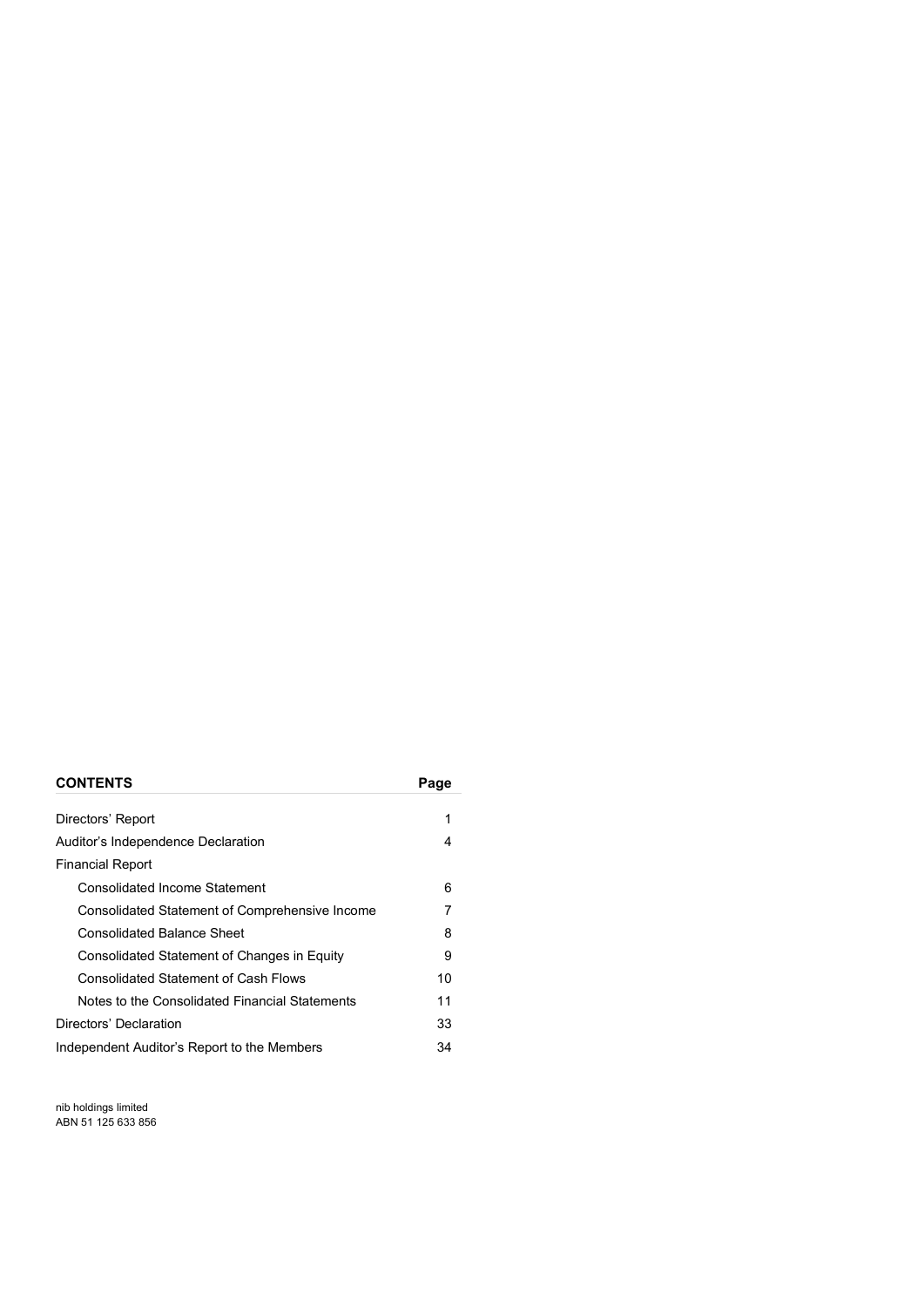Directors' Report For the half year ended 31 December 2021 nib holdings limited

The Directors of nib holdings limited (Company) present their report on the consolidated entity (Group) consisting of nib holdings limited and the entities it controlled at the end of or during the half year ended 31 December 2021.

#### **DIRECTORS**

The following persons were Directors of nib holdings limited during the whole of the financial half year and up to the date of this report:

David Gordon Mark Fitzgibbon Lee Ausburn Jacqueline Chow Anne Loveridge Donal O'Dwyer

Steve Crane retired as Chair and Director on 29 July 2021, and Peter Harmer was appointed a Director on 29 July 2021.

#### **PRINCIPAL ACTIVITIES**

The principal activities of the nib Group during the financial half year were as a private health insurer in Australia and New Zealand, whereby it underwrites and distributes private health insurance to Australian and New Zealand residents as well as international students and visitors to Australia. Through its nib Travel business, it also specialises in the sale and distribution of travel insurance policies globally. The Group undertakes specialist health care data science services through its joint venture with Cigna, Honeysuckle Health.

#### **REVIEW OF OPERATIONS**

#### **nib Group**

At a Group level, nib's operating performance for first half fiscal year 2022 (1H22) delivered an improved underlying operating profit of \$109.6 million, up 28.5% on 1H21. This was driven by strong premium revenue growth of 8.2% due to uplift in policyholders during the period and the April 2020 pricing deferral impact on the 1H21 prior comparable period.

Net claims expenses grew 6.4% during the period, impacted mainly by movements in our deferred claims liability (DCL) and changes in risk equalisation as well as higher claiming in our iihi and New Zealand businesses.

Ongoing COVID-19 lockdowns and restrictions on non-urgent elective surgery continued to disrupt healthcare treatment during 1H22. However, as previously stated, some treatments are likely to have been postponed to future periods and not cancelled entirely. As such, to meet the expected claims catch-up after balance date, the DCL for the Group has been increased to \$59.2 million (arhi \$55.9 million, NZ \$3.3 million).

Underwriting expenses have increased 8.9% to support policyholder growth and our investment in our Payer to Partner (P2P) personalisation strategy.

Net profit after tax lifted 24.7% to \$81.2 million, with net investment income of \$15.1 million compared to \$28.0 million in 1H21 reflecting the normalisation of the strong returns in the prior comparable period. Earnings per share (statutory) was 17.8 cents per share, up 24.7%.

We have continued to support our members and travellers throughout the pandemic with our COVID-19 member and community support package now valued at more than \$90 million. This includes the member give back announced in August 2021, as well as the five-month deferral of arhi premium increases until 1 September 2022 and several elements of the package being extended to 31 December 2022.

The Board has declared a fully franked interim dividend of 11.0 cents per share (1H21: 10.0 cents per share). The interim dividend has an ex-dividend and record date of 3 March 2022 and 4 March 2022 respectively with payment to be made to shareholders on 4 April 2022. nib's dividend reinvestment plan (DRP) is applicable to this dividend. A copy of nib's DRP rules is available a[t nib.com.au/docs/shareholders-drp](https://www.nib.com.au/docs/shareholders-drp-booklet)[booklet](https://www.nib.com.au/docs/shareholders-drp-booklet)

Overall, the Group remains well capitalised with \$89.5 million in available capital above internal targets after allowing for the payment of the interim dividend.

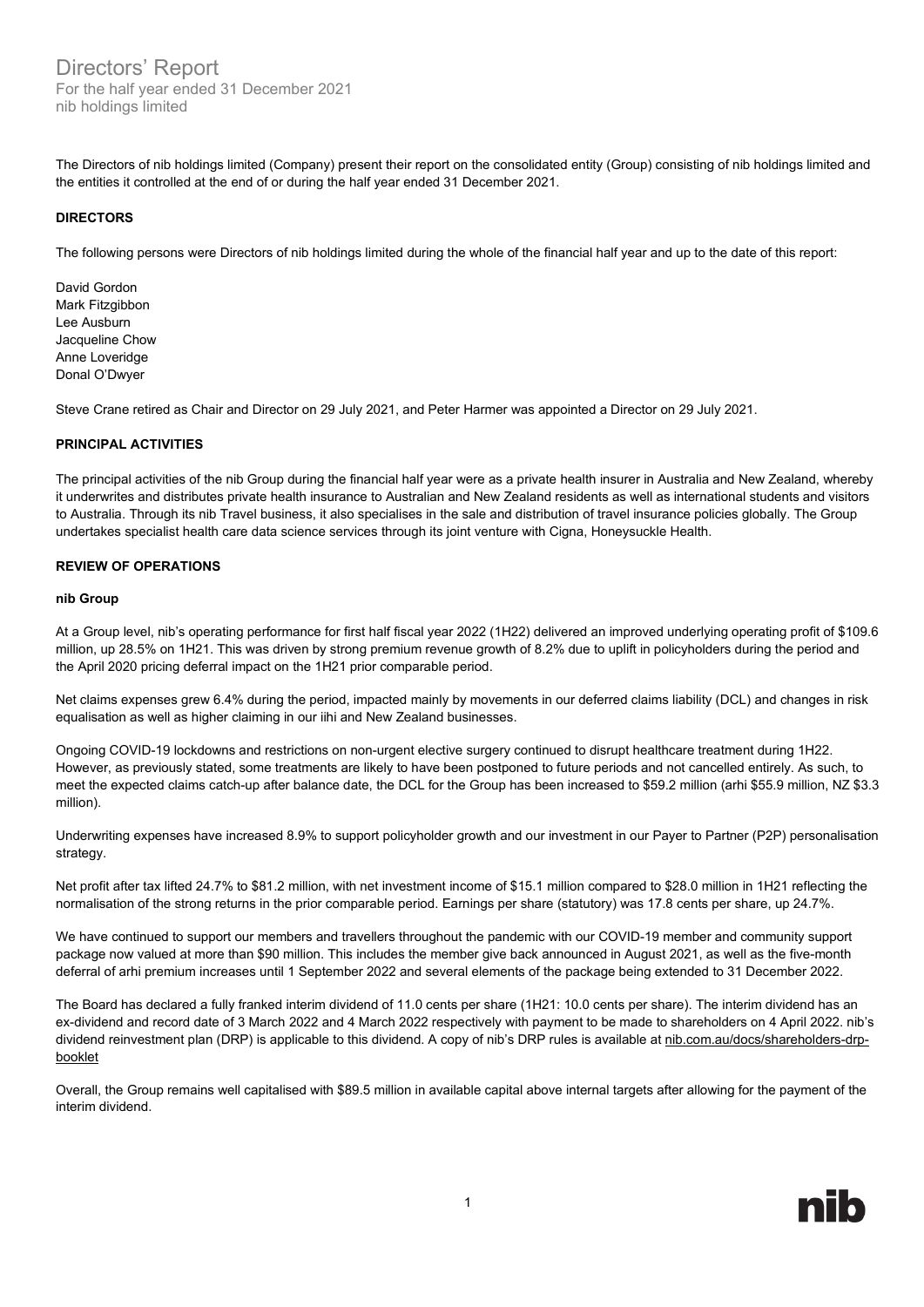#### **REVIEW OF OPERATIONS continued**

#### **Australian residents health insurance business (arhi)**

nib's core arhi business delivered strong top line and earnings growth for 1H22. Premium revenue rose 7.8% to \$1,151.0 million with underlying operating profit up 39.8% to \$123.6 million.

arhi's net policyholder growth for the 12 months to 31 December 2021 was 2.8% compared to 3.2% for the prior corresponding period reflecting higher retention across the market and less switching activity between insurers.

Claims expenses continue to be impacted by COVID-19 with lower claims experience offset by an increase in our DCL provision and the effect of claims catch up in the prior comparable period.

Management expenses of \$112.1 million includes increased investment in our P2P strategy which has delivered the launch of digital health programs, Limber and SilverCloud Health, as well as over 3,400 members enrolled in one of our health management programs.

Our arhi net promoter score improved to 31 following a decline in FY21 due to multiple price increases.

#### **International inbound health insurance (iihi)**

Performance of our iihi segment continues to reflect the different markets of the international students and international workers businesses.

iihi premium revenue increased 2.7% thanks to a strong performance in the workers business. While net policyholders decreased 1.7%<sup>2</sup>, the reduction in international students policyholders was largely offset by international workers sales through the Pacific and Australia Labour Mobility  $(PALM)^1$  scheme.

Our claims experience continues to be impacted by the delayed reopening of international borders with an increasing number of claims from onshore students combined with the limited intake of new students arriving in the country impacting the tenure mix.

The 1H22 net promoter score of 49 in both iwhi and ishi has improved on 1H21 (iwhi: 41 and ishi: 46). This has been driven by continued improvements in the member claims experience through greater claims automation as well as the introduction of digital servicing channels.

Despite continued uncertainty around the intake of international students and workers for Australia, the iihi business is well positioned for future growth and recovery when travel and border restrictions ease.

#### **nib New Zealand**

nib New Zealand delivered strong premium revenue growth of 13.8% lifting to \$144.4 million. This was driven by policyholder growth of 4.1%<sup>[2](#page-7-1)</sup> and premium adjustments to account for claims inflation.

Claims expenses rose 17.2% mainly due to policyholder growth and claims inflation. Initiatives such as our First Choice Network continue to be a focus in helping to manage inflation levels and ensure premiums remain affordable.

Net margin declined to 6.3% reflecting the increase in claims expense as well as our investment in core systems to refresh legacy platforms and add new functionality to drive efficiency.

Pleasingly, New Zealand's net promoter score grew to 36 (1H21: 34) demonstrating our success in delivering ongoing improvements in the member journey including a new online help centre and enhancements to the member claim experience.

As announced in November 2021, nib will acquire (subject to regulatory approval) Kiwi Insurance Limited (a wholly owned subsidiary of Kiwi Group Holdings Limited) and enter into an exclusive relationship with Kiwibank. Aligned with nib's P2P strategy, the acquisition will allow us to provide health insurance members and Kiwibank customers with a more comprehensive suite of products. The acquisition is expected to complete in 2H22.

<span id="page-7-0"></span><sup>1</sup> From April 2022, the Seasonal Worker Programme and Pacific Labour Scheme will be consolidated under a single PALM scheme.

<span id="page-7-1"></span><sup>&</sup>lt;sup>2</sup> Net policyholder growth for the 12 months to 31 December 2021.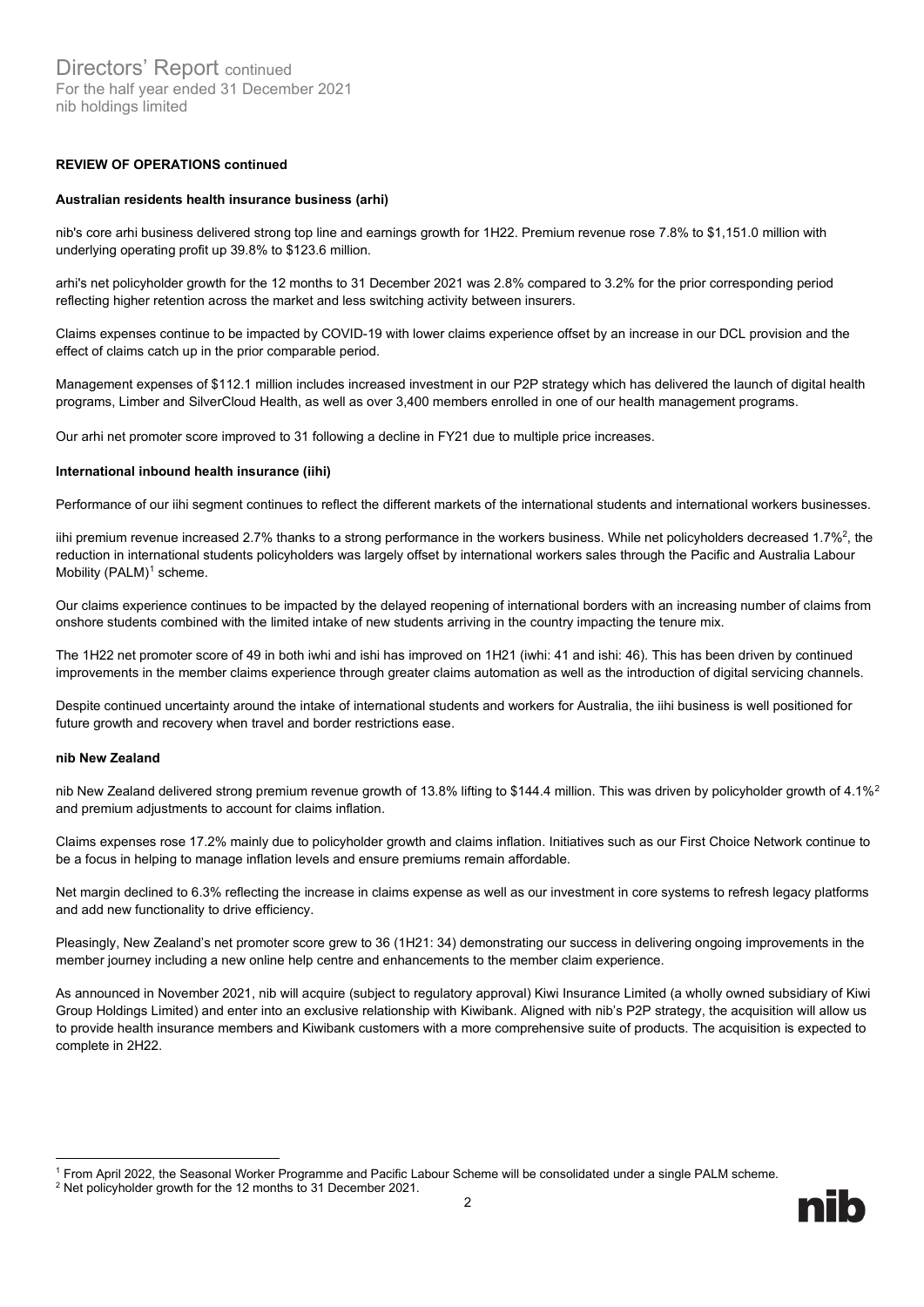#### **REVIEW OF OPERATIONS continued**

#### **nib Travel**

nib Travel's underlying operating loss of \$(7.9) million was within expectations and reflects the continued impact of COVID-19 on travel. The business also saw a temporary pause in Australian and New Zealand sales while new underwriting arrangements, which are more cost effective and supportive of future growth ambitions, were pursued and put into place.

A rebound in international sales and resumption of international travel from Australia from November 2021 saw gross written premium increase 550.0% from 1H21 to \$18.2 million while operating income increased 86.4% to \$8.2 million. Despite the uncertainty surrounding the Omicron outbreak, nib Travel has continued to offer products with some cover for COVID-19 related events to meet traveller needs which has been well received.

Operating expenses increased 7.7% from 1H21 due to the impact of discontinued wage subsidies (\$3.2m was received in 1H21), increased marketing expenditure following an uplift in sales volumes and, additional expenses incurred in relation to sourcing new underwriting agreements.

We remain focused on the recovery of travel and leveraging the pent-up demand from travellers to get out and explore the world, while continuing to manage the cost base of the business.

#### **CAPITAL MANAGEMENT**

At 31 December 2021 the Group had net assets of \$731.2 million (June 2021: \$706.2 million) and a return on equity of 26.2%, using average shareholders' equity and NPAT for the previous 12 months over a rolling 12-month period (December 2020: 16.1%). Further, at 31 December 2021 the Group had available capital of \$89.5 million above our internal benchmark (after allowing for the payment of an interim dividend of 11.0 cents per share, totalling \$50.4 million, in April 2022), up from \$65.7 million at 30 June 2021.

#### **DIVIDENDS**

Dividends paid to shareholders during the half year were as follows:

|                                                                                                                   | 31 Dec 21 | 31 Dec 20 |
|-------------------------------------------------------------------------------------------------------------------|-----------|-----------|
|                                                                                                                   | \$m       | \$m       |
|                                                                                                                   |           |           |
| Final dividend for the half year ended 30 June 2021 of 14.0 cents (2020 - 4.0 cents) per fully paid share paid on |           |           |
| 5 October 2021                                                                                                    | 64.0      | 18.3      |
|                                                                                                                   | 64.0      | 18.3      |

In addition to these dividends, since the end of the financial half year the Directors have recommended the payment of a fully franked interim dividend of \$50.4 million (11.0 cents per fully paid ordinary share) to be paid on 4 April 2022 out of retained profits at 31 December 2021.

#### **AUDITOR'S INDEPENDENCE DECLARATION**

A copy of the Auditor's Independence Declaration as required under section 307C of the *Corporations Act 2001* is set out on page 4.

#### **ROUNDING OF AMOUNTS**

The Company is of a kind referred to in Instrument 2016/191, issued by the Australian Securities and Investments Commission, relating to the "rounding off" of amounts in the Directors' Report. Amounts in the Directors' Report have been rounded off to the nearest hundred thousand dollars in accordance with that Instrument.

This report is made in accordance with a resolution of the Directors.

On behalf of the Board

Director Director

Anne Laridge

David Gordon **Anne Loveridge Anne Loveridge** 

18 February 2022

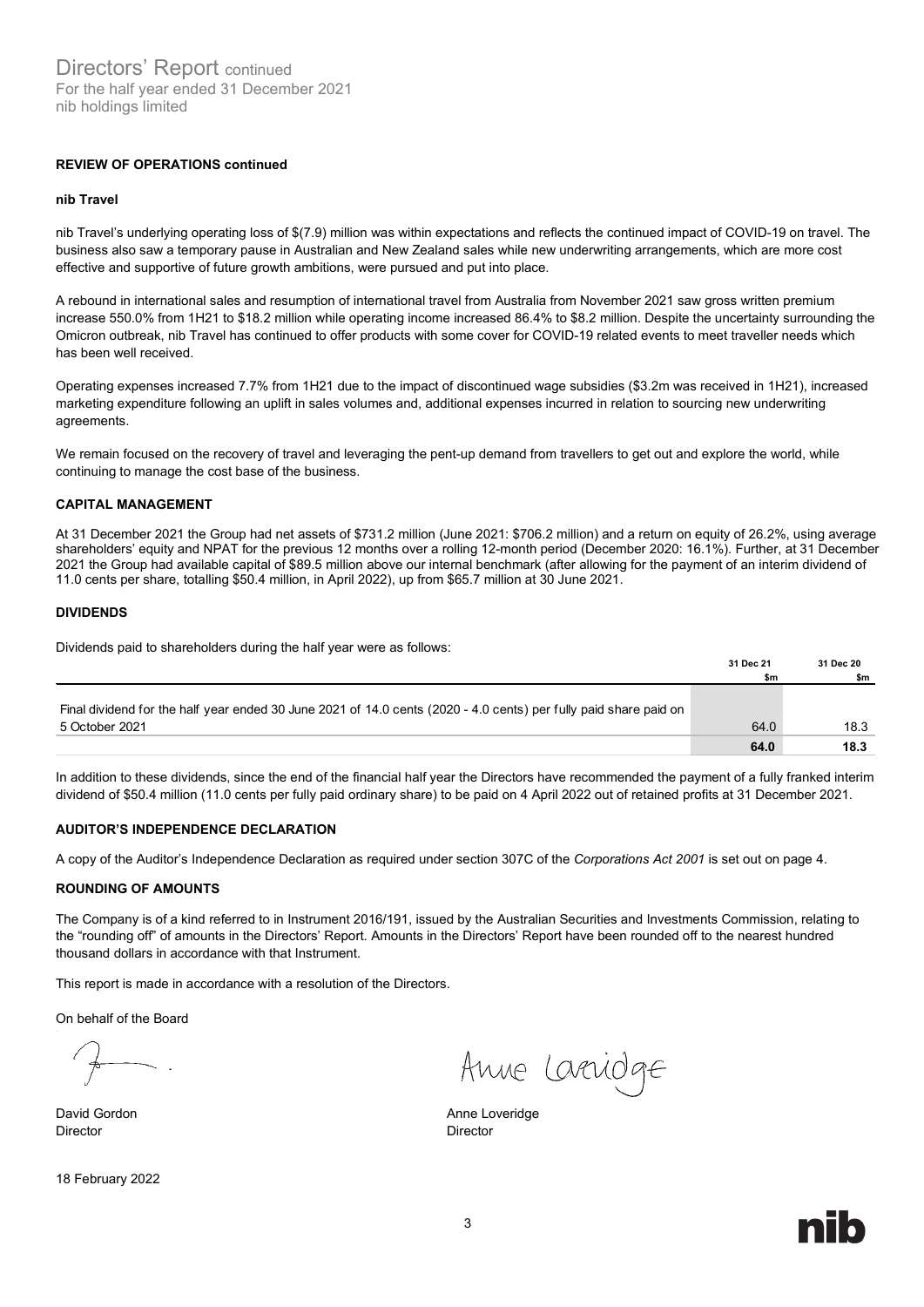

# Auditor's Independence Declaration

As lead auditor for the review of nib holdings limited for the half year ended 31 December 2021, I declare that to the best of my knowledge and belief, there have been:

- (a) no contraventions of the auditor independence requirements of the *Corporations Act 2001* in relation to the review; and
- (b) no contraventions of any applicable code of professional conduct in relation to the review.

This declaration is in respect of nib holdings limited and the entities it controlled during the period.

 $700 -$ 

Scott Fergusson Newcastle Partner PricewaterhouseCoopers

18 February 2022

PricewaterhouseCoopers, ABN 52 780 433 757 Level 3, 45 Watt Street, PO Box 798, NEWCASTLE NSW 2300 T: +61 2 4925 1100, F: +61 2 4925 1199, www.pwc.com.au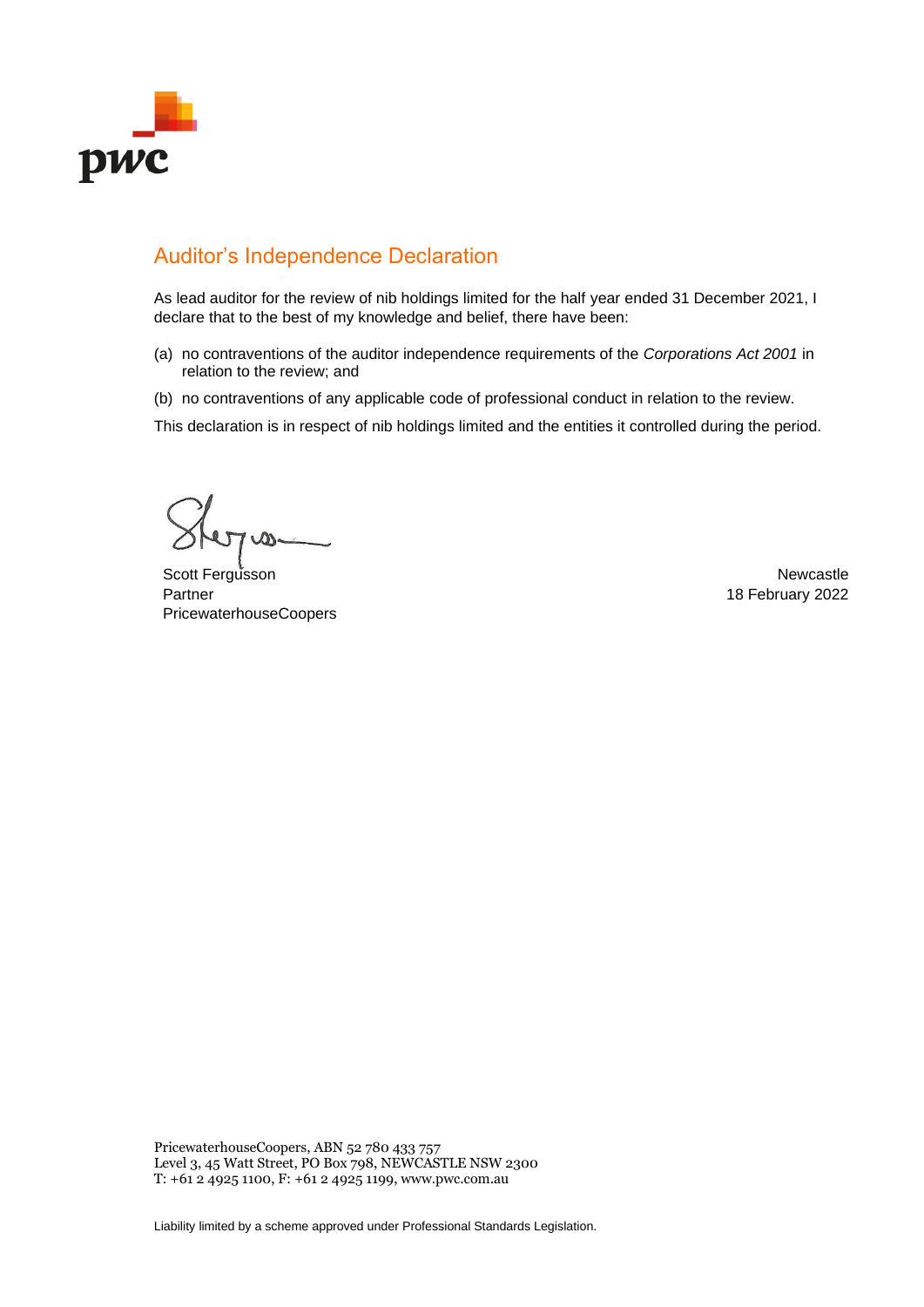Financial Report

For the half year ended 31 December 2021 nib holdings limited

| <b>CONTENTS</b> |                                                   | Page |
|-----------------|---------------------------------------------------|------|
|                 | <b>Consolidated Income Statement</b>              | 6    |
|                 | Consolidated Statement of Comprehensive Income    | 7    |
|                 | <b>Consolidated Balance Sheet</b>                 | 8    |
|                 | Consolidated Statement of Changes in Equity       | 9    |
|                 | <b>Consolidated Statement of Cash Flows</b>       | 10   |
|                 | Notes to the Consolidated Financial Statements:   |      |
| 1.              | <b>Summary of Significant Accounting Policies</b> | 11   |
| 2.              | <b>Segment Reporting</b>                          | 12   |
| 3.              | Revenue and Other Income                          | 15   |
| 4.              | <b>Expenses</b>                                   | 16   |
| 5.              | <b>Fair Value Measurement</b>                     | 17   |
| 6.              | Interest in Other Entities                        | 19   |
| 7.              | Intangible Assets                                 | 20   |
| 8.              | <b>Borrowings</b>                                 | 22   |
| 9.              | <b>Claims Liabilities</b>                         | 23   |
| 10.             | <b>Contributed Equity</b>                         | 27   |
| 11.             | <b>Dividends</b>                                  | 28   |
| 12.             | Earnings Per Share                                | 28   |
| 13.             | Capital Management                                | 29   |
| 14.             | Events Occurring after the Balance Sheet Date     | 30   |
| 15.             | Change in Accounting Policy                       | 31   |
| 16.             | Parent Entity Financial Information               | 32   |
| 17.             | <b>Company Details</b>                            | 32   |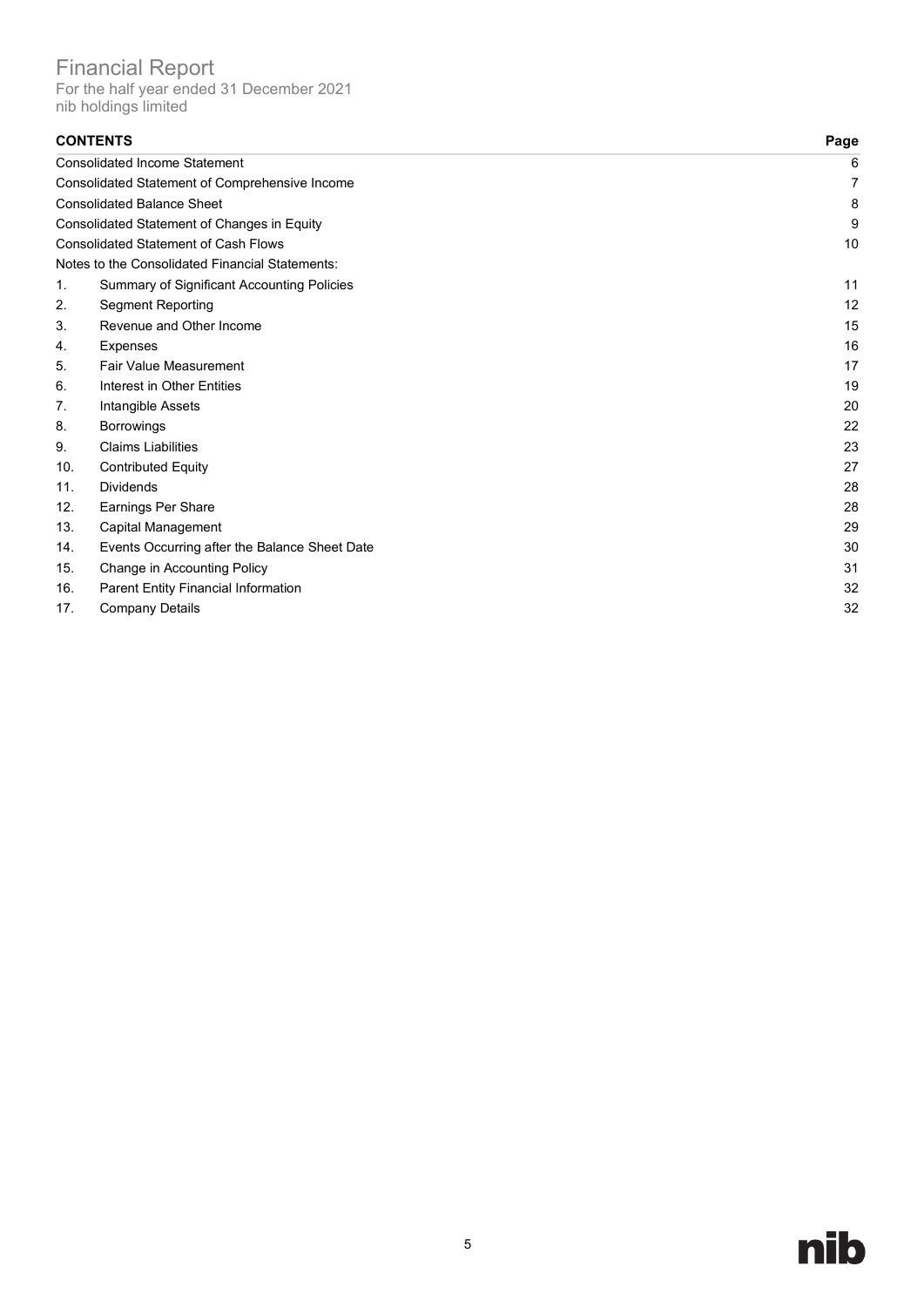# Consolidated Income Statement

For the half year ended 31 December 2021 nib holdings limited

|                                                                                                                                |              | <b>Half year</b> |                        |
|--------------------------------------------------------------------------------------------------------------------------------|--------------|------------------|------------------------|
|                                                                                                                                |              | 31 Dec 21        | 31 Dec 20 <sup>1</sup> |
|                                                                                                                                | <b>Notes</b> | \$m              | \$m                    |
|                                                                                                                                |              |                  |                        |
| Premium revenue                                                                                                                | 3            | 1,366.5          | 1,271.1                |
| Outw ards reinsurance premium expense                                                                                          | 3            | (10.4)           | (17.8)                 |
| Net premium revenue                                                                                                            |              | 1,356.1          | 1,253.3                |
|                                                                                                                                |              |                  |                        |
| Claims expense                                                                                                                 |              | (932.6)          | (875.7)                |
| Reinsurance and other recoveries revenue                                                                                       |              | 5.7              | 9.3                    |
| <b>RESA</b> levy                                                                                                               |              | (114.8)          | (110.0)                |
| State levies                                                                                                                   |              | (20.5)           | (18.0)                 |
| (Increase) / decrease in premium payback liability                                                                             |              | 4.3              | 0.8                    |
| Claims handling expenses                                                                                                       | 4            | (9.1)            | (9.4)                  |
| Net claims incurred                                                                                                            |              | (1,067.0)        | (1,003.0)              |
|                                                                                                                                |              |                  |                        |
| Other underwriting revenue                                                                                                     | 3            | 2.8              | 1.7                    |
|                                                                                                                                |              |                  |                        |
| Acquisition costs                                                                                                              | 4            | (80.8)           | (79.7)                 |
| Other underw riting expenses                                                                                                   | 4            | (88.8)           | (76.4)                 |
| <b>Underwriting expenses</b>                                                                                                   |              | (169.6)          | (156.1)                |
|                                                                                                                                |              | 122.3            |                        |
| <b>Underwriting result</b>                                                                                                     |              |                  | 95.9                   |
| Other income                                                                                                                   | 3            | 10.6             | 9.6                    |
|                                                                                                                                | 4            | (25.8)           | (33.1)                 |
| Other expenses                                                                                                                 |              |                  |                        |
| Share of net profit / (loss) of associates and joint ventures accounted for using the equity method<br><b>Operating profit</b> |              | (2.5)<br>104.6   | (2.4)<br>70.0          |
|                                                                                                                                |              |                  |                        |
| Finance income                                                                                                                 | 3            | 0.1              |                        |
| Finance costs                                                                                                                  | 4            | (3.1)            | (3.7)                  |
| Investment income                                                                                                              | 3            | 16.5             | 29.0                   |
| Investment expenses                                                                                                            | 4            | (1.4)            | (1.0)                  |
| Profit before income tax                                                                                                       |              | 116.7            | 94.3                   |
| Income tax expense                                                                                                             |              | (35.5)           | (29.2)                 |
| Profit for the half year                                                                                                       |              | 81.2             | 65.1                   |
|                                                                                                                                |              |                  |                        |
| Profit / (loss) for the half year is attributable to:                                                                          |              |                  |                        |
| Ow ners of nib holdings limited                                                                                                |              | 81.4             | 65.2                   |
| Charitable foundation                                                                                                          |              | (0.2)            | (0.1)                  |
|                                                                                                                                |              | 81.2             | 65.1                   |
|                                                                                                                                |              |                  |                        |
|                                                                                                                                |              | Cents            | Cents                  |
|                                                                                                                                |              |                  |                        |
| Earnings per share for profit from continuing operations attributable to the ordinary equity<br>holders of the company         |              |                  |                        |
| Basic earnings per share                                                                                                       | 12           | 17.8             | 14.2                   |
| Diluted earnings per share                                                                                                     | 12           | 17.8             | 14.2                   |
|                                                                                                                                |              |                  |                        |
| Earnings per share for profit attributable to the ordinary equity holders of the company                                       |              |                  |                        |
| Basic earnings per share                                                                                                       | 12           | 17.8             | 14.2                   |
| Diluted earnings per share                                                                                                     | 12           | 17.8             | 14.2                   |
|                                                                                                                                |              |                  |                        |

<span id="page-11-0"></span>1. Comparative information has been restated. For further details, refer to Note 15.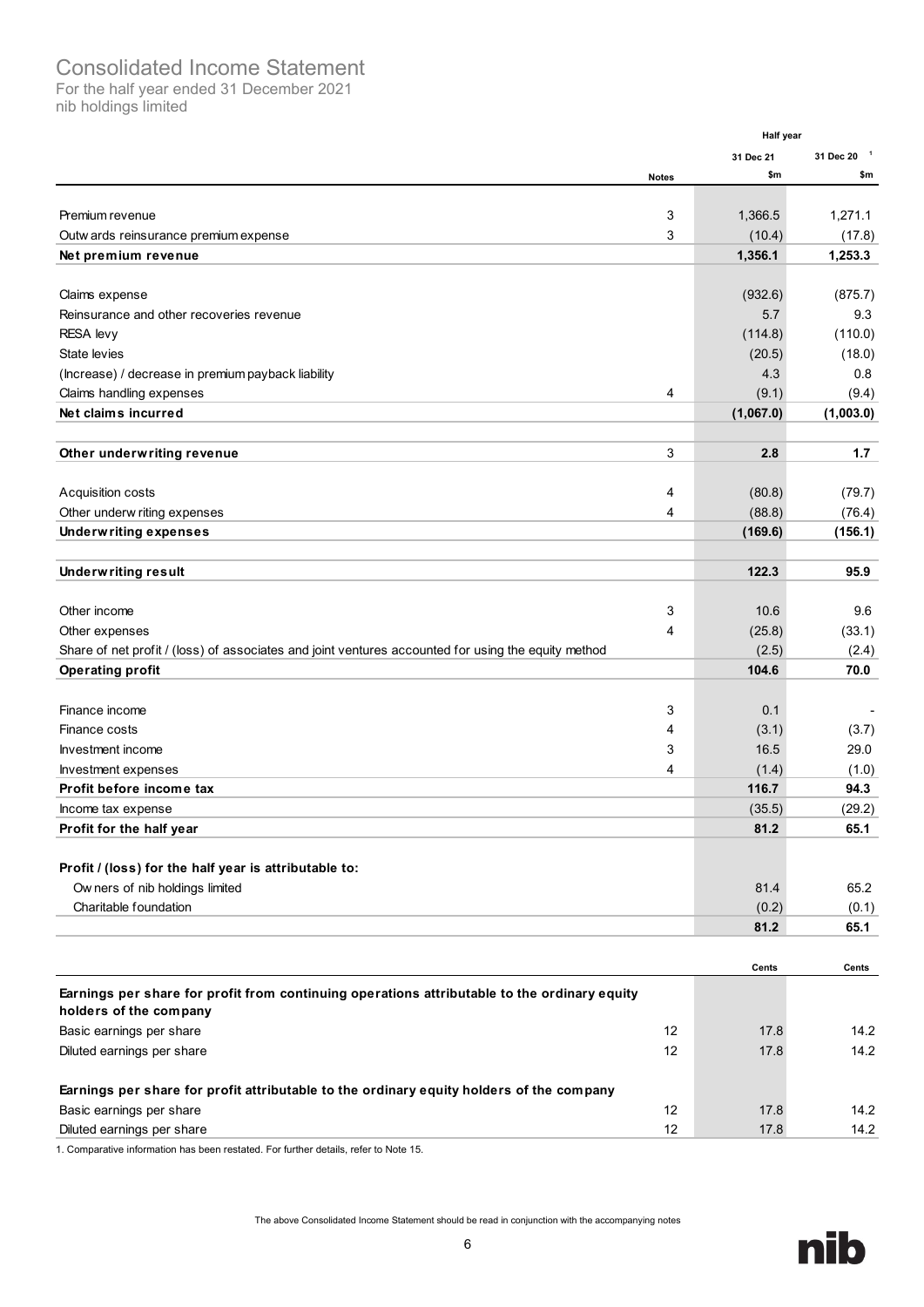For the half year ended 31 December 2021 nib holdings limited

<span id="page-12-0"></span>

|                                                                           | Half year |                        |
|---------------------------------------------------------------------------|-----------|------------------------|
|                                                                           | 31 Dec 21 | 31 Dec 20 <sup>1</sup> |
| <b>Notes</b>                                                              | \$m       | \$m                    |
|                                                                           |           |                        |
| Profit for the half year                                                  | 81.2      | 65.1                   |
|                                                                           |           |                        |
| Other comprehensive income                                                |           |                        |
| Items that may be reclassified to profit or loss                          |           |                        |
| Exchange differences on translation of foreign operations                 | 0.9       |                        |
| Income tax related to these items                                         | (0.2)     |                        |
| Other comprehensive income for the half year, net of tax                  | 0.7       |                        |
| Total comprehensive income for the half year                              | 81.9      | 65.1                   |
|                                                                           |           |                        |
| Total comprehensive income / (loss) for the half year is attributable to: |           |                        |
| Ow ners of nib holdings limited                                           | 82.1      | 65.2                   |
| Charitable foundation                                                     | (0.2)     | (0.1)                  |
|                                                                           | 81.9      | 65.1                   |

1. Comparative information has been restated. For further details, refer to Note 15.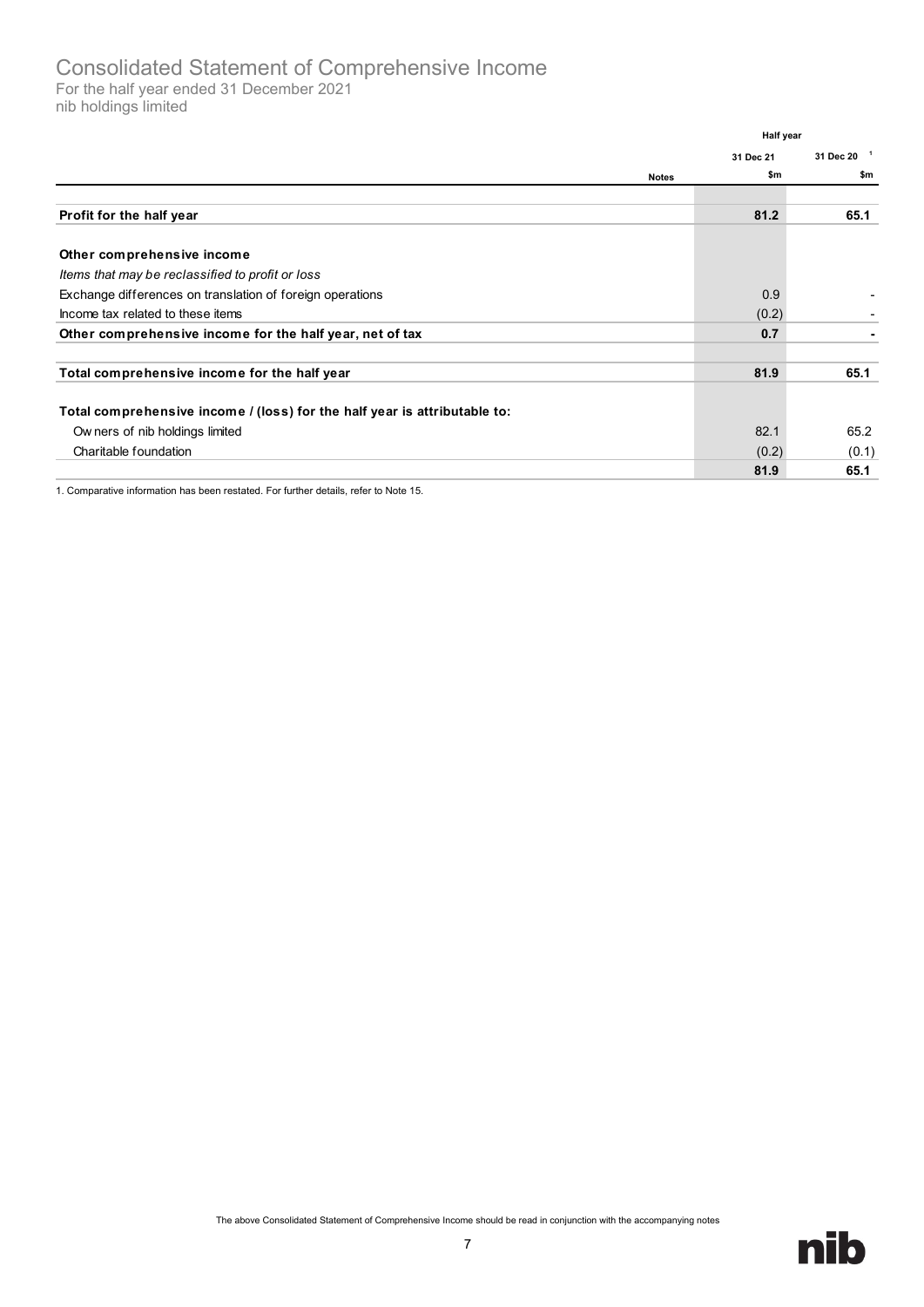# Consolidated Balance Sheet

As at 31 December 2021

nib holdings limited

|                                                                     |              | 31 Dec 21 | 30 Jun 21 |
|---------------------------------------------------------------------|--------------|-----------|-----------|
|                                                                     | <b>Notes</b> | \$m       | \$m       |
| <b>ASSETS</b>                                                       |              |           |           |
| <b>Current assets</b>                                               |              |           |           |
| Cash and cash equivalents                                           |              | 194.6     | 213.9     |
| Receivables                                                         |              | 104.5     | 93.9      |
| Financial assets at amortised cost                                  |              | 8.2       | 7.7       |
| Financial assets at fair value through profit or loss               |              | 925.4     | 870.1     |
| Deferred acquisition costs                                          |              | 59.6      | 55.0      |
| Current tax assets                                                  |              | 0.8       | 1.4       |
| Finance lease receivable                                            |              | 2.1       | 1.7       |
| <b>Total current assets</b>                                         |              | 1,295.2   | 1,243.7   |
| <b>Non-current assets</b>                                           |              |           |           |
| Investments accounted for using the equity method                   | 6            | 19.3      | 17.8      |
| Deferred acquisition costs                                          |              | 66.9      | 71.3      |
|                                                                     |              | 6.9       | 7.9       |
| Property, plant and equipment<br>Intangible assets                  |              | 322.4     | 325.0     |
|                                                                     |              | 23.8      | 26.5      |
| Right-of-use assets<br>Finance lease receivable                     |              | 11.3      | 10.6      |
|                                                                     |              |           |           |
| <b>Total non-current assets</b>                                     |              | 450.6     | 459.1     |
| <b>Total assets</b>                                                 |              | 1,745.8   | 1,702.8   |
| <b>LIABILITIES</b>                                                  |              |           |           |
| <b>Current liabilities</b>                                          |              |           |           |
|                                                                     |              |           | 184.3     |
| Payables                                                            |              | 185.5     |           |
| Borrow ings                                                         | 8            | 2.1       | 1.6       |
| <b>Claims liabilities</b>                                           | 9            | 267.7     | 217.1     |
| Unearned premium liability                                          |              | 192.2     | 218.1     |
| Premium payback liability                                           |              | 6.8       | 8.2       |
| Lease liabilities                                                   |              | 7.0       | 6.9       |
| Provision for employee entitlements                                 |              | 4.6       | 7.6       |
| <b>Current tax liabilities</b>                                      |              | 11.2      | 2.6       |
| <b>Total current liabilities</b>                                    |              | 677.1     | 646.4     |
| <b>Non-current liabilities</b>                                      |              |           |           |
| Payables                                                            |              | 3.0       | 4.3       |
| Borrow ings                                                         | 8            | 231.4     | 230.7     |
| Unearned premium liability                                          |              | 27.2      | 31.3      |
| Premium payback liability                                           |              | 6.8       | 9.5       |
| Lease liabilities                                                   |              | 47.5      | 50.7      |
| Provision for employee entitlements                                 |              | 3.3       | 3.2       |
| Deferred tax liabilities                                            |              | 18.3      | 20.5      |
| <b>Total non-current liabilities</b>                                |              | 337.5     | 350.2     |
| <b>Total liabilities</b>                                            |              | 1,014.6   | 996.6     |
|                                                                     |              |           |           |
| Net assets                                                          |              | 731.2     | 706.2     |
| <b>EQUITY</b>                                                       |              |           |           |
| Contributed equity                                                  | 10           | 134.9     | 127.2     |
| Retained profits                                                    |              | 585.1     | 567.7     |
| <b>Reserves</b>                                                     |              | (4.7)     | (4.8)     |
| Capital and reserves attributable to owners of nib holdings limited |              | 715.3     | 690.1     |
| Charitable foundation                                               |              | 15.9      | 16.1      |
| <b>Total equity</b>                                                 |              | 731.2     | 706.2     |

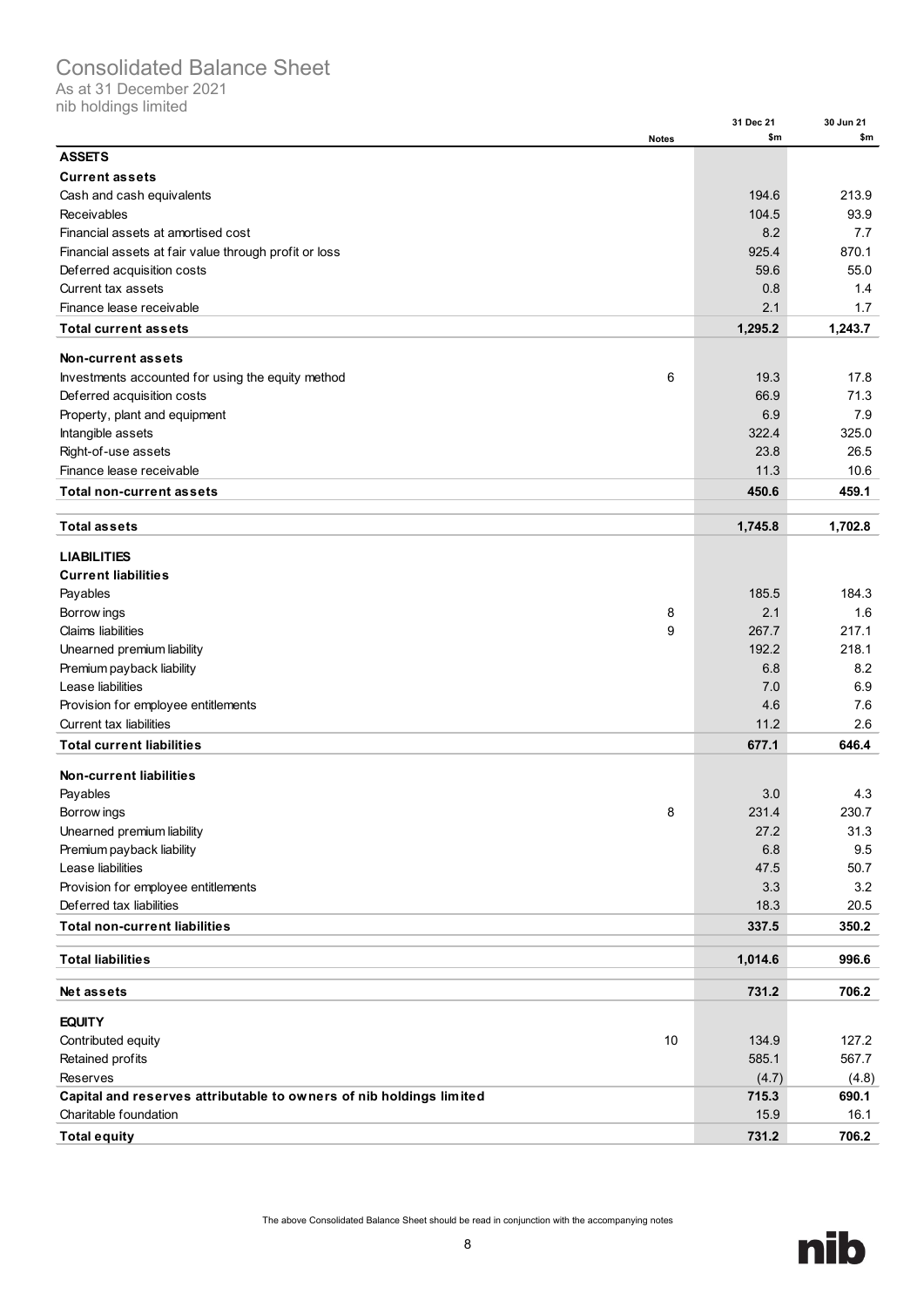# Consolidated Statement of Changes in Equity

For the half year ended 31 December 2021 nib holdings limited

<span id="page-14-0"></span>

|                                                                                        |                 | Attributable to owners of nib holdings limited |                          |                 |                          |                          |                 |
|----------------------------------------------------------------------------------------|-----------------|------------------------------------------------|--------------------------|-----------------|--------------------------|--------------------------|-----------------|
|                                                                                        |                 | Contributed<br>equity                          | Retained<br>profits      | <b>Reserves</b> | Total                    | Charitable<br>foundation | Total<br>equity |
|                                                                                        | <b>Notes</b>    | \$m                                            | \$m                      | \$m             | \$m                      | \$m                      | \$m             |
| Balance at 1 July 2020                                                                 |                 | 121.4                                          | 470.5                    | (5.5)           | 586.4                    | 16.7                     | 603.1           |
| Profit / (loss) for the half year                                                      |                 | $\blacksquare$                                 | 65.2                     | ÷,              | 65.2                     | (0.1)                    | 65.1            |
| Movement in foreign currency translation, net of tax                                   |                 |                                                | $\overline{a}$           | ٠               | $\overline{\phantom{a}}$ |                          |                 |
| Total comprehensive income / (loss) for the half year                                  |                 |                                                | 65.2                     |                 | 65.2                     | (0.1)                    | 65.1            |
| Transactions with owners in their capacity as owners:                                  |                 |                                                |                          |                 |                          |                          |                 |
| Ordinary shares issued<br>Shares acquired by the nib Holdings Ltd Share Ownership Plan | 10              | 1.5                                            |                          |                 | 1.5                      |                          | 1.5             |
| Trust<br>Issue of shares held by nib Holdings Ltd Share Ownership Plan                 | 10              | (1.1)                                          |                          | ä,              | (1.1)                    |                          | (1.1)           |
| Trust to employees                                                                     | 10              | 2.2                                            |                          | (1.0)           | 1.2                      |                          | 1.2             |
| Employee performance rights - value of employee services                               |                 |                                                |                          | 0.5             | 0.5                      |                          | 0.5             |
| Dividends paid                                                                         | 11              | ÷,                                             | (18.3)                   |                 | (18.3)                   | $\overline{\phantom{a}}$ | (18.3)          |
|                                                                                        |                 | 2.6                                            | (18.3)                   | (0.5)           | (16.2)                   | $\blacksquare$           | (16.2)          |
| Balance at 31 December 2020                                                            |                 | 124.0                                          | 517.4                    | (6.0)           | 635.4                    | 16.6                     | 652.0           |
|                                                                                        |                 |                                                |                          |                 |                          |                          |                 |
| Balance at 1 July 2021                                                                 |                 | 127.2                                          | 567.7                    | (4.8)           | 690.1                    | 16.1                     | 706.2           |
| Profit / (loss) for the half year                                                      |                 |                                                | 81.4                     |                 | 81.4                     | (0.2)                    | 81.2            |
| Movement in foreign currency translation, net of tax                                   |                 |                                                |                          | 0.7             | 0.7                      |                          | 0.7             |
| Total comprehensive income / (loss) for the half year                                  |                 | $\blacksquare$                                 | 81.4                     | 0.7             | 82.1                     | (0.2)                    | 81.9            |
| Transactions with owners in their capacity as owners:                                  |                 |                                                |                          |                 |                          |                          |                 |
| Ordinary shares issued                                                                 | 10 <sup>1</sup> | 4.8                                            |                          |                 | 4.8                      |                          | 4.8             |
| Issue of shares held by nib Holdings Ltd Share Ownership Plan                          |                 |                                                |                          |                 |                          |                          |                 |
| Trust to employees                                                                     | 10              | 2.9                                            |                          | (1.5)           | 1.4                      |                          | 1.4             |
| Employee performance rights - value of employee services                               |                 |                                                | $\overline{\phantom{a}}$ | 0.9             | 0.9                      |                          | 0.9             |
| Dividends paid                                                                         | 11              | $\overline{a}$                                 | (64.0)                   |                 | (64.0)                   | $\overline{a}$           | (64.0)          |
|                                                                                        |                 | 7.7                                            | (64.0)                   | (0.6)           | (56.9)                   | ۰                        | (56.9)          |
| Balance at 31 December 2021                                                            |                 | 134.9                                          | 585.1                    | (4.7)           | 715.3                    | 15.9                     | 731.2           |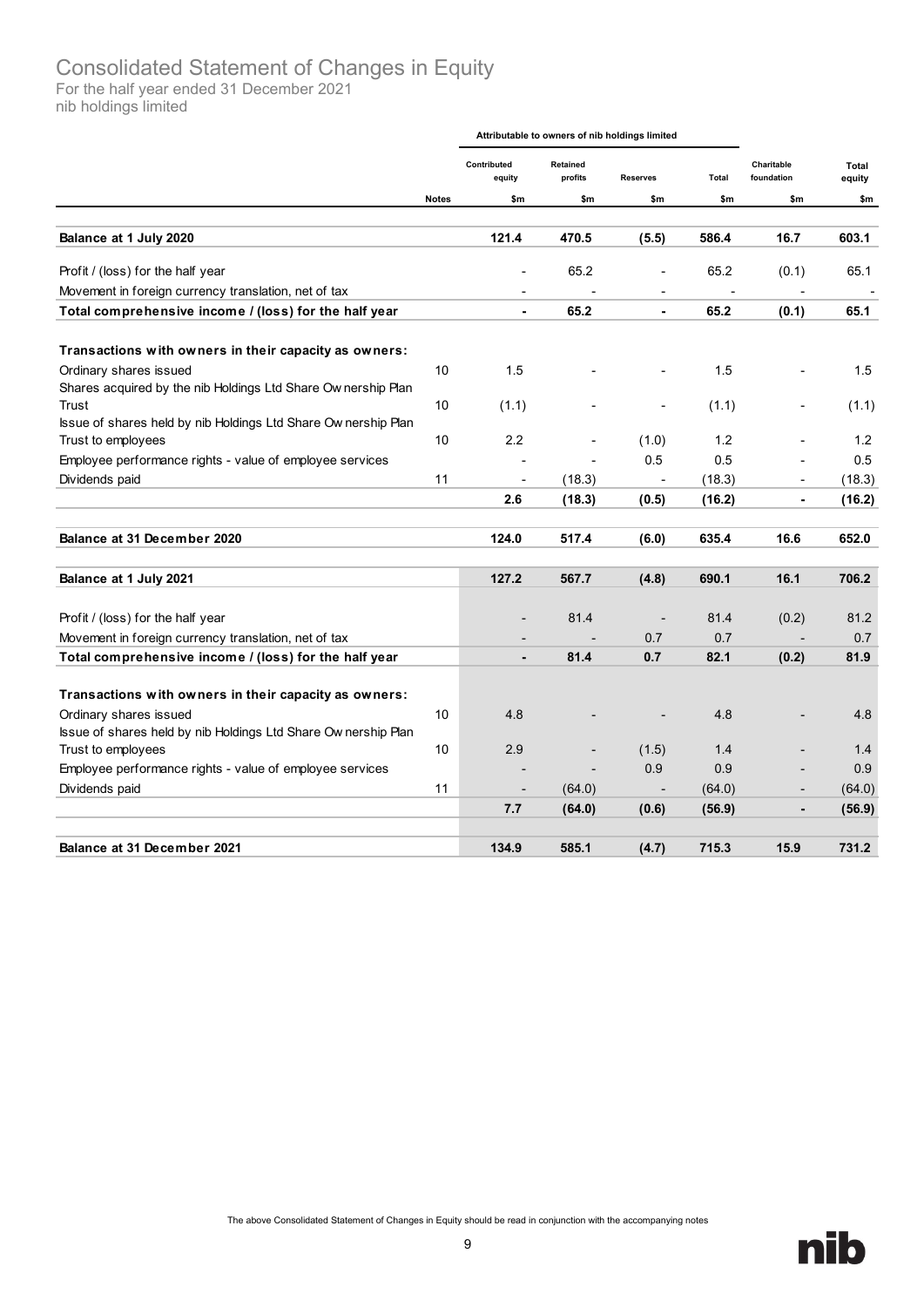# Consolidated Statement of Cash Flows

For the half year ended 31 December 2021 nib holdings limited

<span id="page-15-0"></span>

|                                                                                 | <b>Half year</b> |                        |
|---------------------------------------------------------------------------------|------------------|------------------------|
|                                                                                 | 31 Dec 21        | 31 Dec 20 <sup>1</sup> |
| <b>Notes</b>                                                                    | \$m              | \$m                    |
|                                                                                 |                  |                        |
| Cash flows from operating activities                                            |                  |                        |
| Receipts from policyholders and customers (inclusive of goods and services tax) | 1,388.9          | 1,272.6                |
| Payments to policyholders and customers                                         | (1,019.5)        | (1,029.3)              |
| Receipts from outw ards reinsurance contracts                                   | 6.9              | 10.5                   |
| Payments for outw ards reinsurance contracts                                    | (9.5)            | (24.0)                 |
| Payments to suppliers and employees (inclusive of goods and services tax)       | (240.0)          | (222.1)                |
|                                                                                 | 126.8            | 7.7                    |
| Dividends received                                                              | 0.2              | 0.1                    |
| Interest received                                                               | 1.1              | 1.4                    |
| Distributions received                                                          | 1.0              | 0.9                    |
| Interest paid                                                                   | (2.0)            | (1.8)                  |
| Income taxes paid                                                               | (28.7)           | (52.2)                 |
| Net cash inflow / (outflow) from operating activities                           | 98.4             | (43.9)                 |
|                                                                                 |                  |                        |
| Cash flows from investing activities                                            |                  |                        |
| Proceeds from disposal of financial assets at fair value through profit or loss | 102.8            | 227.7                  |
| Payments for financial assets at fair value through profit or loss              | (144.5)          | (199.7)                |
| Proceeds from sale of property, plant and equipment and intangibles             | 0.1              | 0.1                    |
| Payments for property, plant and equipment and intangibles                      | (10.8)           | (10.9)                 |
| 6<br>Payments for investments in associates and joint ventures                  | (2.0)            | (5.7)                  |
| Net cash inflow / (outflow) from investing activities                           | (54.4)           | 11.5                   |
|                                                                                 |                  |                        |
| Cash flows from financing activities                                            |                  |                        |
| Proceeds from issue of shares                                                   | 4.8              | 1.5                    |
| Principal elements of lease payments                                            | (4.6)            | (5.2)                  |
| Shares acquired by the nib Holdings Ltd Share Ow nership Plan Trust             |                  | (1.1)                  |
| Dividends paid to the company's shareholders                                    | (64.0)           | (18.3)                 |
| Net cash inflow / (outflow) from financing activities                           | (63.8)           | (23.1)                 |
|                                                                                 |                  |                        |
| Net increase / (decrease) in cash and cash equivalents                          | (19.8)           | (55.5)                 |
| Cash and cash equivalents at beginning of the half year                         | 212.3            | 196.0                  |
| Effects of exchange rate changes on cash and cash equivalents                   | ٠                | (0.2)                  |
| Cash and cash equivalents at the end of the half year                           | 192.5            | 140.3                  |
|                                                                                 |                  |                        |
| <b>Reconciliation to Consolidated Balance Sheet</b>                             |                  |                        |
| Cash and cash equivalents                                                       | 194.6            | 142.3                  |
| Borrow ings - overdraft                                                         | (2.1)            | (2.0)                  |
|                                                                                 | 192.5            | 140.3                  |

1. Comparative information has been restated. For further details, refer to Note 15.

The above Consolidated Statement of Cash Flows should be read in conjunction with the accompanying notes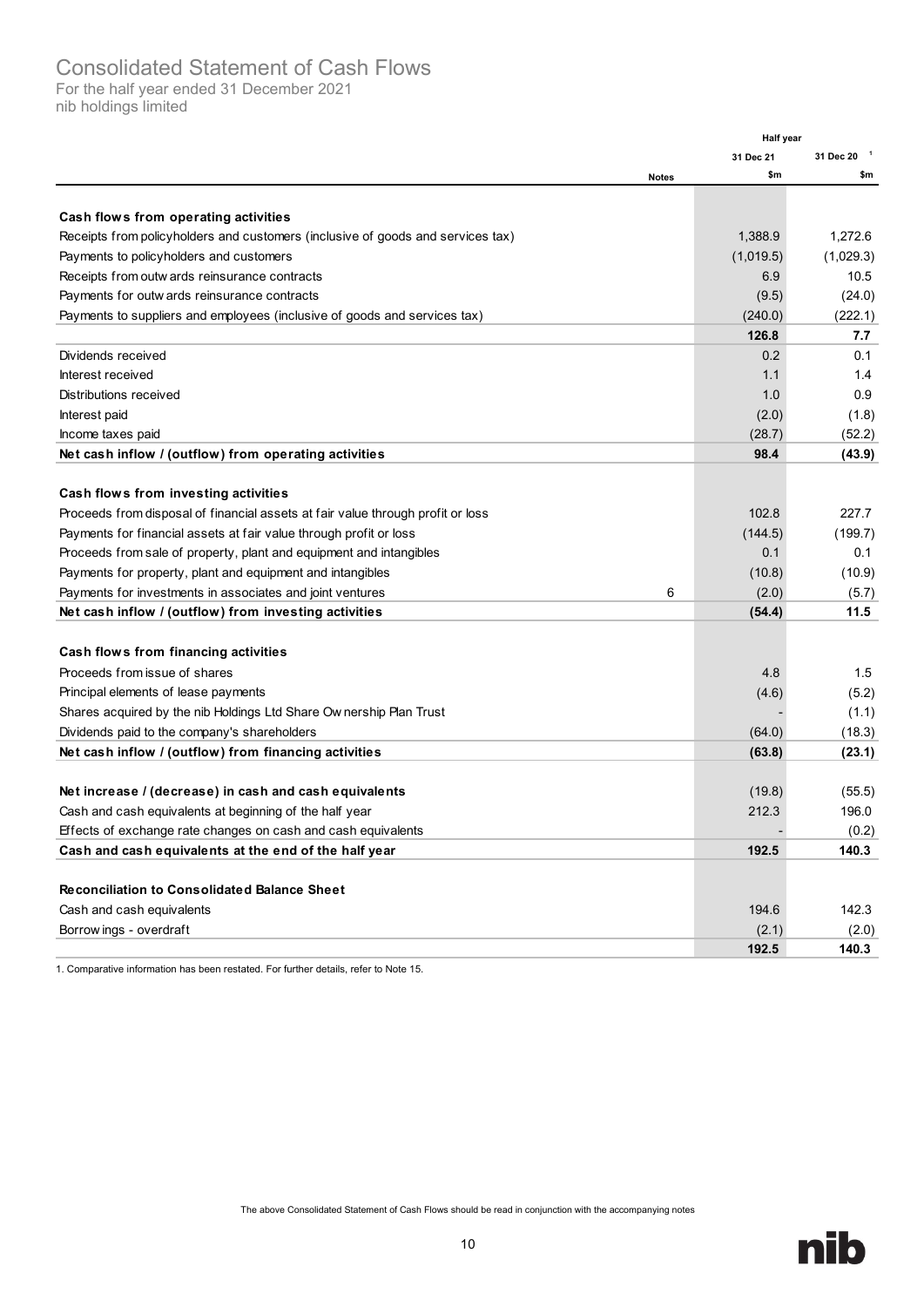#### <span id="page-16-0"></span>**1. SUMMARY OF SIGNIFICANT ACCOUNTING POLICIES**

The principal accounting policies adopted in the preparation of these consolidated financial statements are set out below. These policies have been consistently applied to all the periods presented, unless otherwise stated. The financial statements are for the consolidated entity consisting of nib holdings limited and its subsidiaries.

#### **a) Basis of preparation for the half year report**

This consolidated interim financial report for the half year reporting period ended 31 December 2021 has been prepared in accordance with AASB 134 Interim Financial Reporting and the *Corporations Act 2001*. nib holdings limited is a for-profit entity for the purpose of preparing the consolidated financial statements.

This consolidated interim financial report does not include all the notes of the type normally included in an annual financial report. Accordingly, this report should be read in conjunction with the annual report for the year ended 30 June 2021 and any public announcements made by nib holdings limited during the interim reporting period in accordance with the continuous disclosure requirements of the C*orporations Act 2001*.

#### **b) Accounting policies**

The accounting policies adopted in the preparation of these interim financial statements are consistent with those of the previous financial year. When the presentation or classification of items in the financial report is amended, comparative amounts have been reclassified.

#### **c) New and amended standards adopted by the Group**

The Group has adopted all of the new or amended accounting standards and interpretations issued by the AASB that are mandatory for the current reporting period.

Any new or amended accounting standards or interpretations that are not yet mandatory have not been early adopted.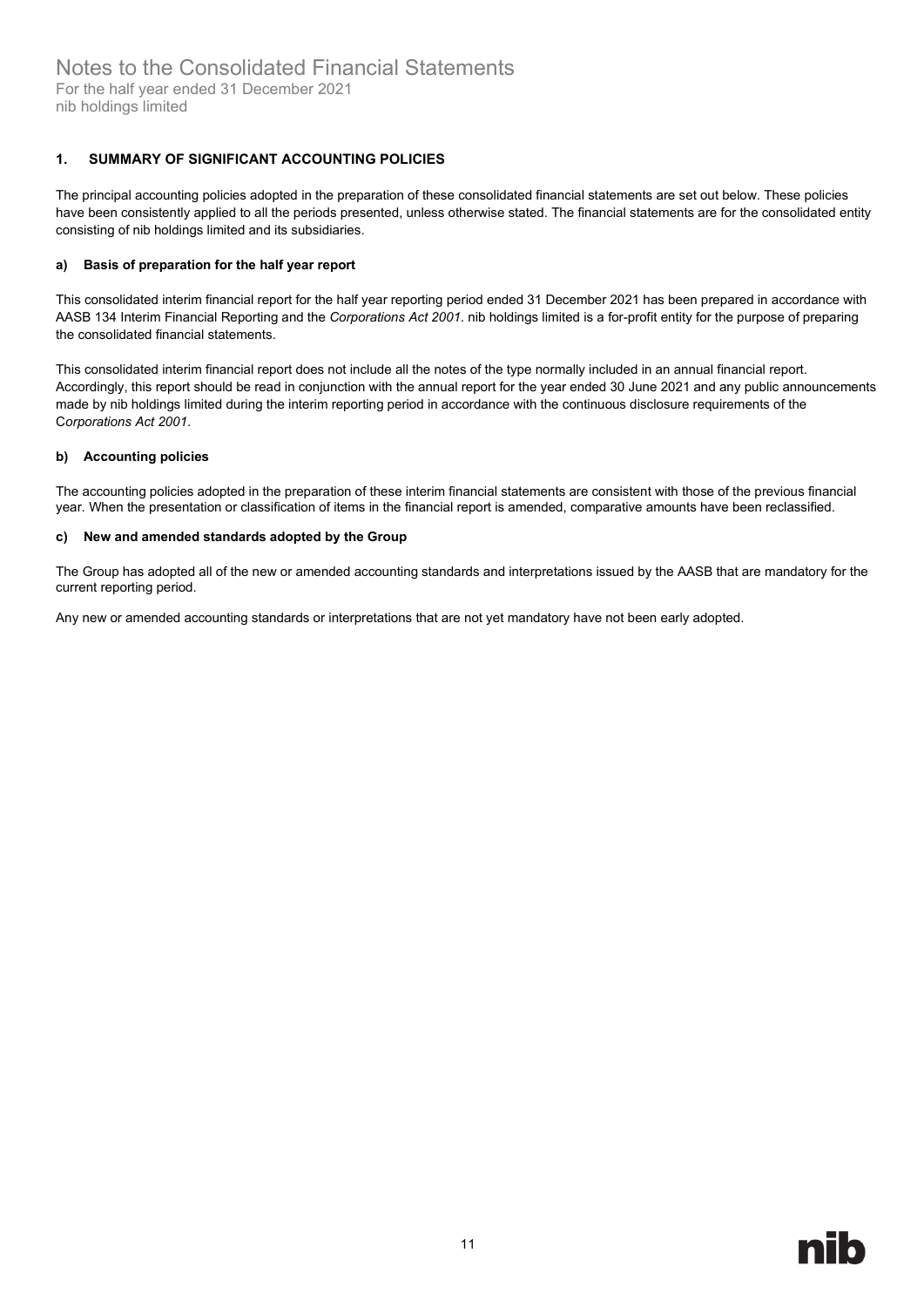#### <span id="page-17-0"></span>**2. SEGMENT REPORTING**

Operating segments are reported in a manner consistent with the internal reporting provided to Executive management. The chief operating decision maker, who is responsible for allocating resources and assessing performance of the operating segments, has been identified as the Managing Director/Chief Executive Officer (MD/CEO).

The MD/CEO assesses the performance of the operating segments based on underlying operating profit. This measurement basis excludes from the operating segments the effects of income and expenditure such as integration costs, merger and acquisition costs, new business implementation costs, amortisation of acquired intangibles and impairment of acquired intangibles.

No information regarding assets, liabilities and income tax is provided for individual Australian Residents Health Insurance and International (Inbound) Health Insurance segments to the MD/CEO. Furthermore, investment income and expenditure for Australia is not allocated to individual Australian segments as this type of activity is driven by the central treasury function, which manages the cash position of the Australian companies.

Management has determined the operating segments based on the reports reviewed by the MD/CEO that are used to make strategic decisions.

#### **The MD/CEO considers the business from both a geographic and product perspective and has identified four reportable segments:**

| <b>Australian Residents Health</b><br>Insurance    | nib's core product offering within the Australian private health insurance industry  |
|----------------------------------------------------|--------------------------------------------------------------------------------------|
| <b>New Zealand</b><br><b>Health Insurance</b>      | nib's core product offering within the New Zealand private health insurance industry |
| International (Inbound)<br><b>Health Insurance</b> | nib's offering of health insurance products for international students and workers   |
| nib Travel                                         | nib's distribution of travel insurance products                                      |

"Unallocated to segments" includes commission of other insurance products, corporate expenses, share of profit / (loss) of Honeysuckle Health, China and Midnight Health joint ventures, and the charitable foundation as they do not meet the quantitative requirements for reportable segments.

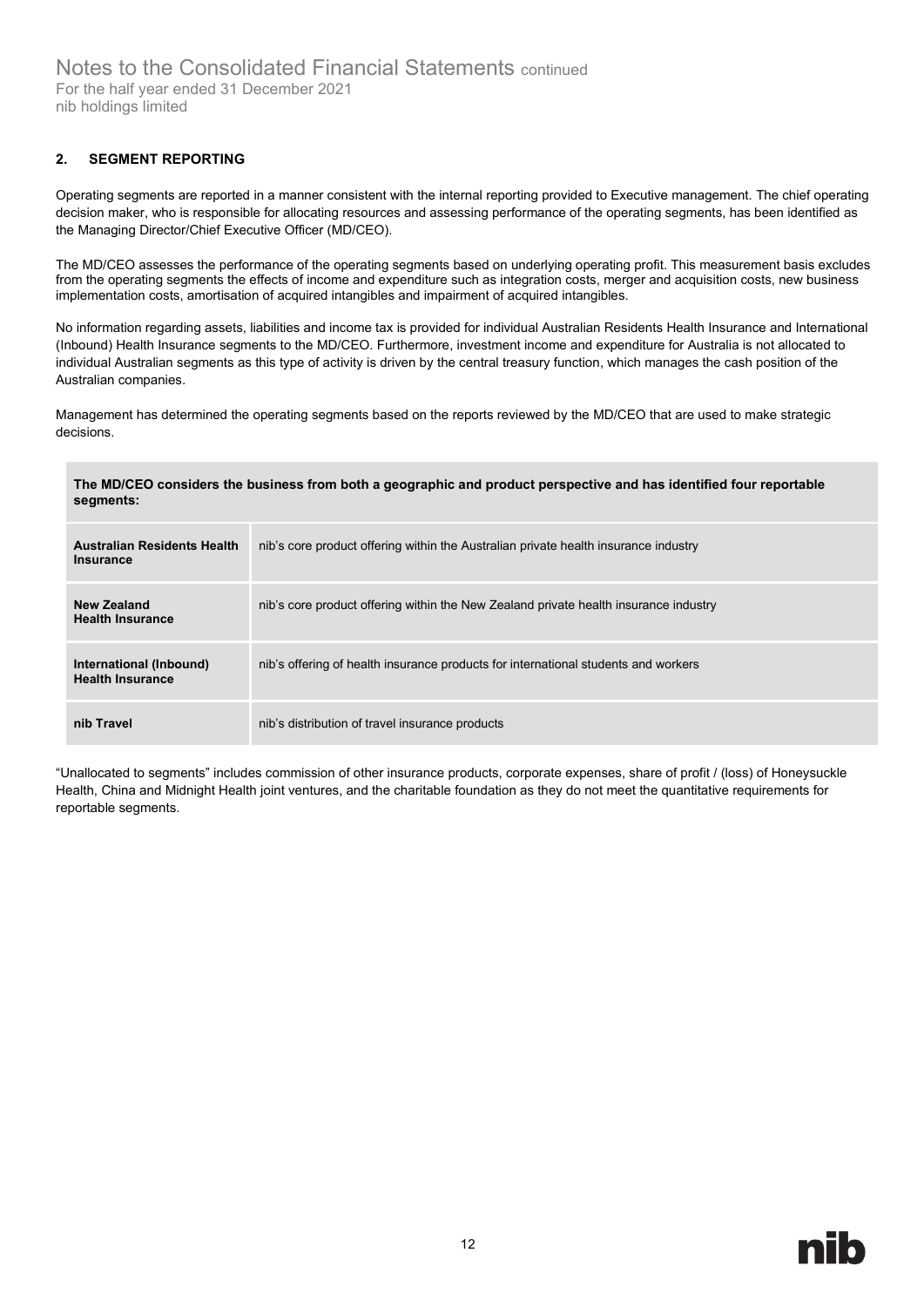#### **2. SEGMENT REPORTING continued**

|                                                               | For the half year ending 31 December 2021                    |                                                          |                                                  |                   |                                   |              |  |
|---------------------------------------------------------------|--------------------------------------------------------------|----------------------------------------------------------|--------------------------------------------------|-------------------|-----------------------------------|--------------|--|
|                                                               | Australian<br><b>Residents</b><br>Health<br>Insurance<br>\$m | International<br>(Inbound)<br>Health<br>Insurance<br>\$m | <b>New Zealand</b><br>Health<br>Insurance<br>\$m | nib Travel<br>\$m | Unallocated<br>to segments<br>\$m | Total<br>\$m |  |
| Premium revenue                                               | 1,155.6                                                      | 64.7                                                     | 144.6                                            | 1.6               |                                   | 1,366.5      |  |
| Outw ards reinsurance premium expense                         | (4.6)                                                        | (4.8)                                                    | (0.2)                                            | (0.8)             | $\overline{\phantom{a}}$          | (10.4)       |  |
| Net premium revenue                                           | 1,151.0                                                      | 59.9                                                     | 144.4                                            | 0.8               | $\blacksquare$                    | 1,356.1      |  |
|                                                               |                                                              |                                                          |                                                  |                   |                                   |              |  |
| Claims expense                                                | (784.1)                                                      | (51.0)                                                   | (97.2)                                           | (0.3)             |                                   | (932.6)      |  |
| Reinsurance and other recoveries revenue                      | 2.3                                                          | 3.1                                                      |                                                  | 0.3               |                                   | 5.7          |  |
| <b>RESA</b>                                                   | (114.8)                                                      |                                                          |                                                  |                   |                                   | (114.8)      |  |
| State levies                                                  | (20.5)                                                       |                                                          |                                                  |                   |                                   | (20.5)       |  |
| (Increase) / decrease in premium payback liability            |                                                              | $\overline{\phantom{a}}$                                 | 4.3                                              |                   |                                   | 4.3          |  |
| Claims handling expenses                                      | (6.0)                                                        | (1.8)                                                    | (1.2)                                            | (0.1)             |                                   | (9.1)        |  |
| Net claims incurred                                           | (923.1)                                                      | (49.7)                                                   | (94.1)                                           | (0.1)             | $\blacksquare$                    | (1,067.0)    |  |
| Other underwriting revenue                                    | 1.8                                                          | 0.9                                                      | 0.1                                              | $\blacksquare$    | $\blacksquare$                    | 2.8          |  |
|                                                               |                                                              |                                                          |                                                  |                   |                                   |              |  |
| Acquisition costs<br>Other underw riting expenses             | (51.4)                                                       | (5.6)                                                    | (23.1)                                           | (0.7)             |                                   | (80.8)       |  |
|                                                               | (54.7)                                                       | (12.9)                                                   | (18.1)                                           | (0.1)             |                                   | (85.8)       |  |
| <b>Underlying underwriting expenses</b>                       | (106.1)                                                      | (18.5)                                                   | (41.2)                                           | (0.8)             | $\blacksquare$                    | (166.6)      |  |
| Underlying underwriting result                                | 123.6                                                        | (7.4)                                                    | 9.2                                              | (0.1)             |                                   | 125.3        |  |
| Other income                                                  |                                                              |                                                          |                                                  | 8.2               | 2.3                               | 10.5         |  |
| Other expenses                                                |                                                              |                                                          |                                                  | (16.0)            | (7.7)                             | (23.7)       |  |
| Share of net profit / (loss) of associates and joint ventures |                                                              |                                                          |                                                  |                   |                                   |              |  |
| accounted for using the equity method                         |                                                              |                                                          |                                                  |                   | (2.5)                             | (2.5)        |  |
| Underlying operating profit / (loss)                          | 123.6                                                        | (7.4)                                                    | 9.2                                              | (7.9)             | (7.9)                             | 109.6        |  |
|                                                               |                                                              |                                                          |                                                  |                   |                                   |              |  |
| Items not included in underlying operating profit             |                                                              |                                                          |                                                  |                   |                                   |              |  |
| Amortisation of acquired intangibles                          | (0.9)                                                        | (0.4)                                                    | (1.7)                                            | (0.9)             |                                   | (3.9)        |  |
| One-off transactions, merger, acquisition and new             |                                                              |                                                          |                                                  |                   |                                   |              |  |
| business implementation costs                                 |                                                              |                                                          |                                                  |                   | (1.1)                             | (1.1)        |  |
| Finance income                                                |                                                              |                                                          |                                                  |                   | 0.1                               | 0.1          |  |
| Finance costs                                                 |                                                              |                                                          |                                                  |                   | (3.1)                             | (3.1)        |  |
| Investment income                                             |                                                              |                                                          |                                                  |                   | 16.5                              | 16.5         |  |
| Investment expenses                                           |                                                              |                                                          |                                                  |                   | (1.4)                             | (1.4)        |  |
| Profit before income tax from continuing operations           |                                                              |                                                          |                                                  |                   |                                   | 116.7        |  |
| Inter-segment other income <sup>1</sup>                       |                                                              |                                                          |                                                  |                   |                                   |              |  |
| Depreciation and amortisation                                 | 1.3                                                          | 0.9                                                      |                                                  |                   |                                   |              |  |
|                                                               |                                                              |                                                          | 1.7                                              | 0.9               | 9.1                               | 13.9         |  |
| <b>Total assets</b>                                           | 1,284.6                                                      |                                                          | 225.7                                            | 144.5             | 91.0                              | 1,745.8      |  |
| <b>Total liabilities</b>                                      | 646.4                                                        |                                                          | 76.9                                             | 25.3              | 266.0                             | 1,014.6      |  |
| <b>Insurance liabilities</b>                                  |                                                              |                                                          |                                                  |                   |                                   |              |  |
| <b>Claims liabilities</b>                                     | 246.4                                                        |                                                          | 21.1                                             | 0.2               |                                   | 267.7        |  |
| Unearned premium liability                                    | 195.6                                                        |                                                          | 23.5                                             | 0.3               |                                   | 219.4        |  |
| Premium payback liability                                     |                                                              |                                                          | 13.6                                             |                   |                                   | 13.6         |  |
| <b>Total insurance liabilities</b>                            | 442.0                                                        |                                                          | 58.2                                             | $0.5\,$           |                                   | 500.7        |  |

1. Inter-segment other income is eliminated on consolidation and not included in operating profit.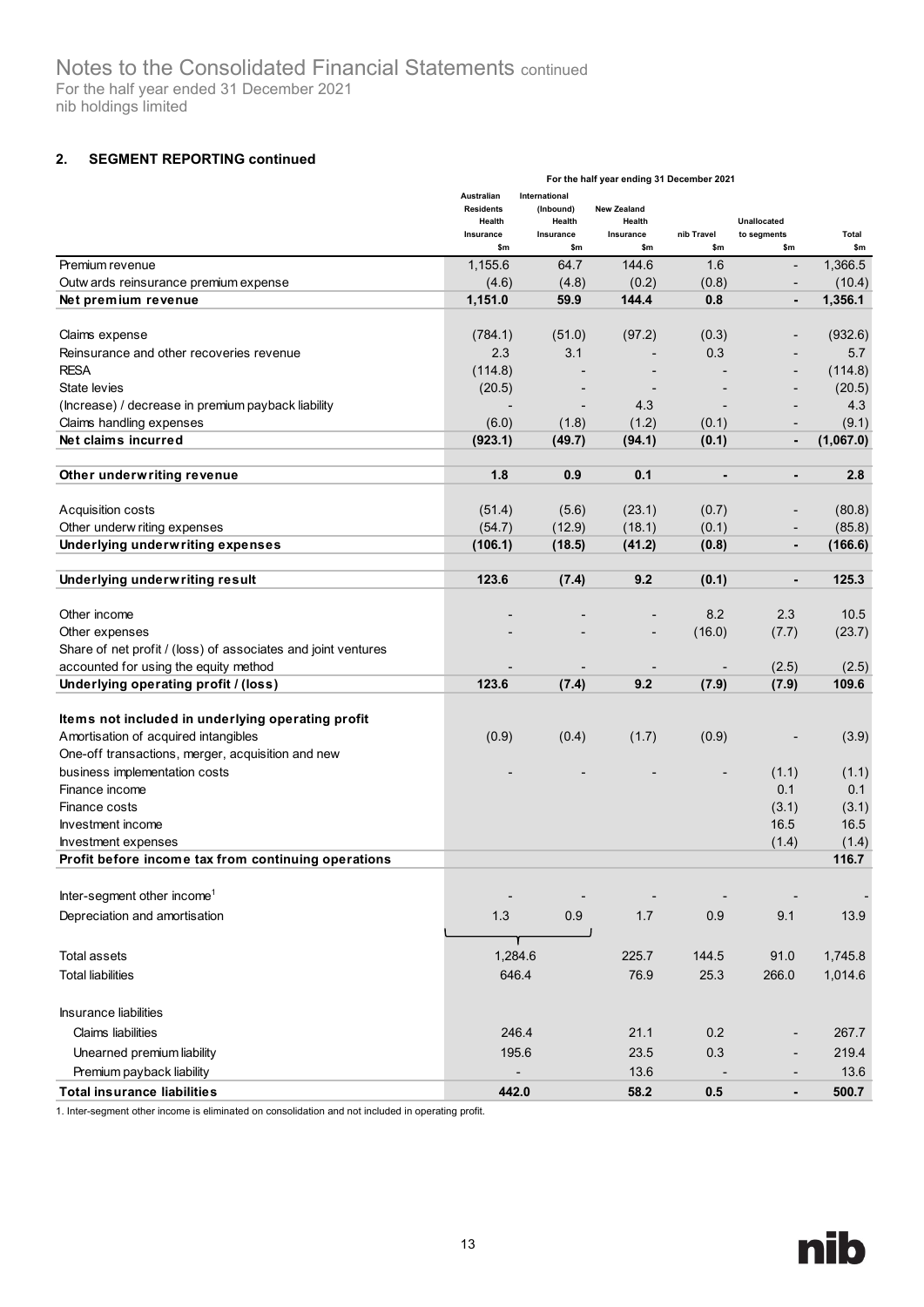#### **2. SEGMENT REPORTING continued**

|                                                               | For the half year ending 31 December 2020                    |                                                          |                                                  |                          |                                   |                           |  |
|---------------------------------------------------------------|--------------------------------------------------------------|----------------------------------------------------------|--------------------------------------------------|--------------------------|-----------------------------------|---------------------------|--|
|                                                               | Australian<br><b>Residents</b><br>Health<br>Insurance<br>\$m | International<br>(Inbound)<br>Health<br>Insurance<br>\$m | <b>New Zealand</b><br>Health<br>Insurance<br>\$m | nib Travel<br>\$m        | Unallocated<br>to segments<br>\$m | Total <sup>2</sup><br>\$m |  |
| Premium revenue                                               | 1,073.5                                                      | 69.9                                                     | 127.1                                            | 0.6                      | $\overline{\phantom{a}}$          | 1,271.1                   |  |
| Outw ards reinsurance premium expense                         | (5.7)                                                        | (11.6)                                                   | (0.2)                                            | (0.3)                    | $\overline{\phantom{a}}$          | (17.8)                    |  |
| Net premium revenue                                           | 1,067.8                                                      | 58.3                                                     | 126.9                                            | 0.3                      | ۰                                 | 1,253.3                   |  |
|                                                               |                                                              |                                                          |                                                  |                          |                                   |                           |  |
| Claims expense                                                | (749.5)                                                      | (45.7)                                                   | (80.1)                                           | (0.4)                    | ٠                                 | (875.7)                   |  |
| Reinsurance and other recoveries revenue                      | 3.0                                                          | 5.9                                                      |                                                  | 0.4                      | $\overline{\phantom{a}}$          | 9.3                       |  |
| <b>RESA</b>                                                   | (110.0)                                                      |                                                          |                                                  |                          | ÷                                 | (110.0)                   |  |
| State levies                                                  | (18.0)                                                       |                                                          |                                                  |                          |                                   | (18.0)                    |  |
| (Increase) / decrease in premium payback liability            |                                                              | $\overline{\phantom{a}}$                                 | 0.8                                              | $\overline{\phantom{a}}$ | $\overline{\phantom{a}}$          | 0.8                       |  |
| Claims handling expenses                                      | (6.8)                                                        | (1.1)                                                    | (1.3)                                            | (0.2)                    | $\blacksquare$                    | (9.4)                     |  |
| Net claims incurred                                           | (881.3)                                                      | (40.9)                                                   | (80.6)                                           | (0.2)                    | $\blacksquare$                    | (1,003.0)                 |  |
|                                                               |                                                              |                                                          |                                                  |                          |                                   |                           |  |
| Other underwriting revenue                                    | 0.8                                                          | 0.9                                                      | $\blacksquare$                                   |                          | ۰                                 | 1.7                       |  |
| Acquisition costs                                             | (52.0)                                                       | (7.4)                                                    | (20.1)                                           | (0.2)                    |                                   | (79.7)                    |  |
| Other underw riting expenses                                  | (46.9)                                                       | (10.6)                                                   | (15.7)                                           | (0.1)                    | $\overline{\phantom{a}}$          | (73.3)                    |  |
| Underlying underwriting expenses                              | (98.9)                                                       | (18.0)                                                   | (35.8)                                           | (0.3)                    | ۰                                 | (153.0)                   |  |
|                                                               |                                                              |                                                          |                                                  |                          |                                   |                           |  |
| Underlying underwriting result                                | 88.4                                                         | 0.3                                                      | 10.5                                             | (0.2)                    |                                   | 99.0                      |  |
| Other income                                                  |                                                              |                                                          |                                                  | 4.4                      | 5.0                               | 9.4                       |  |
| Other expenses                                                |                                                              |                                                          |                                                  | (12.0)                   | (8.7)                             | (20.7)                    |  |
| Share of net profit / (loss) of associates and joint ventures |                                                              |                                                          |                                                  |                          |                                   |                           |  |
| accounted for using the equity method                         |                                                              |                                                          |                                                  |                          | (2.4)                             | (2.4)                     |  |
| Underlying operating profit / (loss)                          | 88.4                                                         | 0.3                                                      | 10.5                                             | (7.8)                    | (6.1)                             | 85.3                      |  |
|                                                               |                                                              |                                                          |                                                  |                          |                                   |                           |  |
| Items not included in underlying operating profit             |                                                              |                                                          |                                                  |                          |                                   |                           |  |
| Amortisation of acquired intangibles                          | (1.0)                                                        | (0.4)                                                    | (1.7)                                            | (1.0)                    |                                   | (4.1)                     |  |
| Impairment of acquired intangibles                            |                                                              |                                                          |                                                  | (7.0)                    |                                   | (7.0)                     |  |
| One-off transactions, merger, acquisition and new             |                                                              |                                                          |                                                  |                          |                                   |                           |  |
| business implementation costs                                 |                                                              |                                                          |                                                  |                          | (4.2)                             | (4.2)                     |  |
| Finance costs                                                 |                                                              |                                                          |                                                  |                          | (3.7)                             | (3.7)                     |  |
| Investment income                                             |                                                              |                                                          |                                                  |                          | 29.0                              | 29.0                      |  |
| Investment expenses                                           |                                                              |                                                          |                                                  |                          | (1.0)                             | (1.0)                     |  |
| Profit before income tax from continuing operations           |                                                              |                                                          |                                                  |                          |                                   | 94.3                      |  |
| Inter-segment other income <sup>1</sup>                       | 0.1                                                          |                                                          |                                                  |                          |                                   | 0.1                       |  |
|                                                               |                                                              |                                                          |                                                  |                          |                                   |                           |  |
| Depreciation and amortisation                                 | 1.4                                                          | 0.9                                                      | 1.7                                              |                          | 9.1                               | 13.1                      |  |
| <b>Total assets</b>                                           | 1,156.8                                                      |                                                          | 221.3                                            | 146.2                    | 91.2                              | 1,615.5                   |  |
| <b>Total liabilities</b>                                      | 620.7                                                        |                                                          | 78.6                                             | 35.1                     | 229.2                             | 963.6                     |  |
|                                                               |                                                              |                                                          |                                                  |                          |                                   |                           |  |
| <b>Insurance liabilities</b>                                  |                                                              |                                                          |                                                  |                          |                                   |                           |  |
| <b>Claims liabilities</b>                                     | 227.5                                                        |                                                          | 17.5                                             | 0.2                      | $\overline{\phantom{a}}$          | 245.2                     |  |
| Unearned premium liability                                    | 196.4                                                        |                                                          | 22.0                                             | 0.2                      | $\overline{\phantom{a}}$          | 218.6                     |  |
| Premium payback liability                                     |                                                              | $\blacksquare$                                           | 19.3                                             |                          | $\overline{\phantom{a}}$          | 19.3                      |  |
| <b>Total insurance liabilities</b>                            | 423.9                                                        |                                                          | 58.8                                             | 0.4                      | ×,                                | 483.1                     |  |

1. Inter-segment other income is eliminated on consolidation and not included in operating profit.

2. Comparative information has been restated. For further details, refer to Note 15.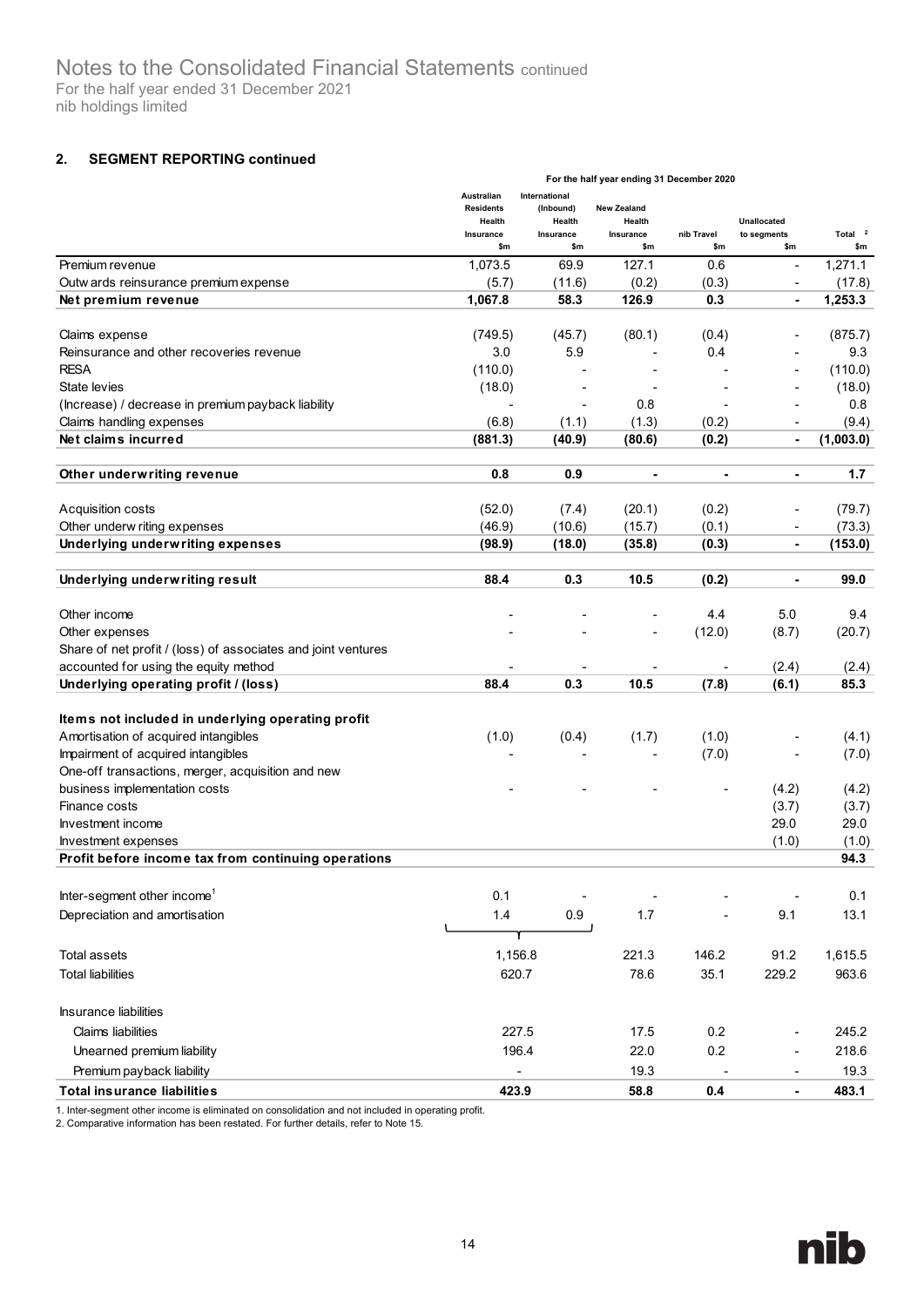## <span id="page-20-0"></span>**3. REVENUE AND OTHER INCOME**

|                                                                                     | <b>Half year</b> |           |
|-------------------------------------------------------------------------------------|------------------|-----------|
|                                                                                     | 31 Dec 21        | 31 Dec 20 |
|                                                                                     | \$m              | \$m       |
|                                                                                     |                  |           |
| Premium revenue                                                                     | 1,366.5          | 1,271.1   |
| Outw ards reinsurance premiums                                                      | (10.4)           | (17.8)    |
| Net premium revenue                                                                 | 1,356.1          | 1,253.3   |
|                                                                                     |                  |           |
| Agency fee                                                                          | 0.2              | 0.2       |
| Sundry income                                                                       | 2.6              | 1.5       |
| Other underwriting revenue                                                          | 2.8              | 1.7       |
|                                                                                     |                  |           |
| Other income                                                                        |                  |           |
| Travel insurance commission                                                         | 8.0              | 3.3       |
| Commission on other insurance products                                              | 1.4              | 1.4       |
| Insurance recoveries                                                                | 0.1              | 0.1       |
| Sundry income                                                                       | 1.1              | 4.8       |
|                                                                                     | 10.6             | 9.6       |
|                                                                                     |                  |           |
| Finance income                                                                      | 0.1              |           |
|                                                                                     |                  |           |
| Investment income                                                                   |                  |           |
| <b>Interest</b>                                                                     | 1.1              | 1.4       |
| Net realised gain (loss) on financial assets at fair value through profit or loss   | 6.6              | 4.2       |
| Net unrealised gain (loss) on financial assets at fair value through profit or loss | 8.6              | 23.3      |
| <b>Dividends</b>                                                                    | 0.2              | 0.1       |
|                                                                                     | 16.5             | 29.0      |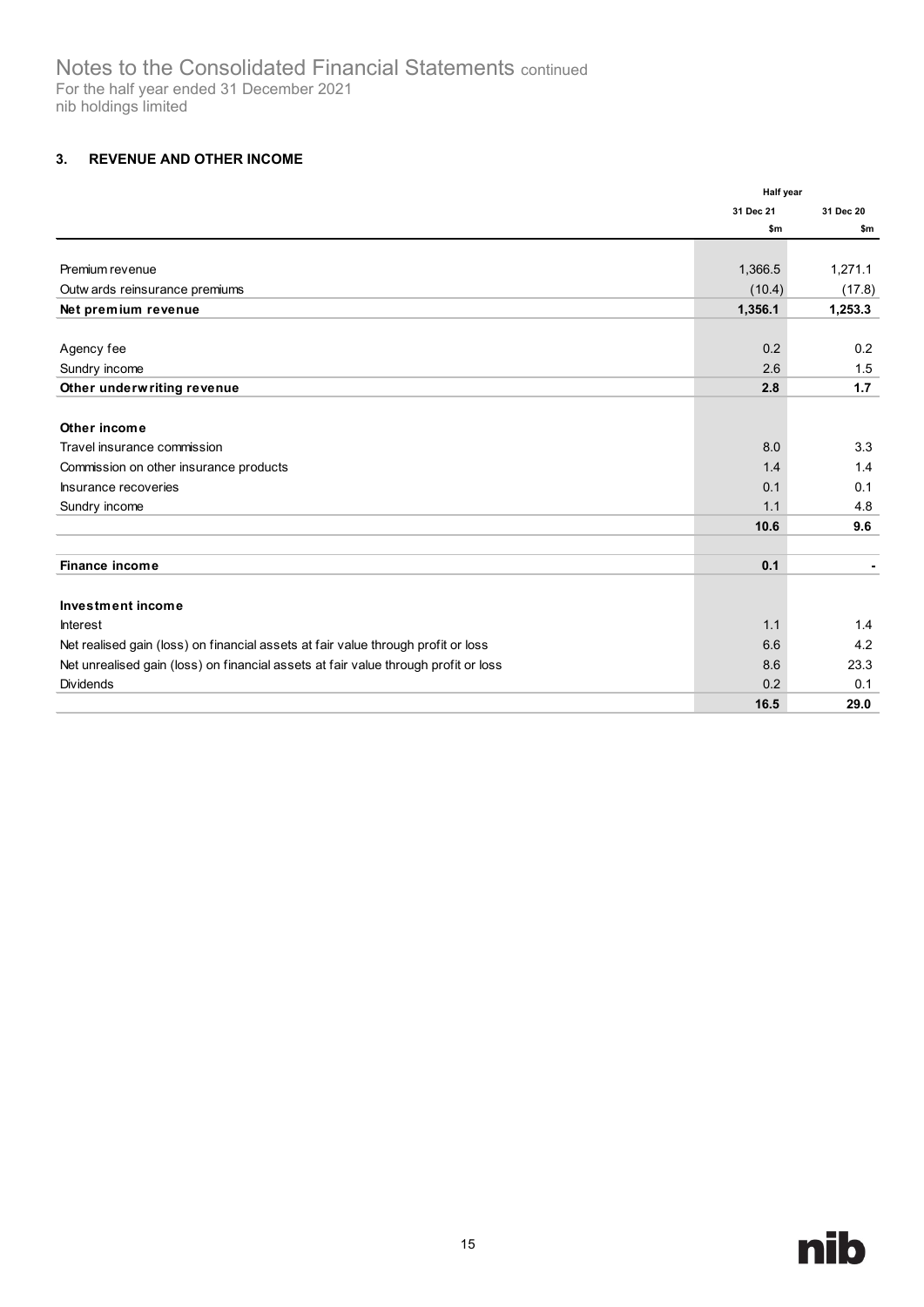## <span id="page-21-0"></span>**4. EXPENSES**

|                                                           | <b>Half year</b> |                        |
|-----------------------------------------------------------|------------------|------------------------|
|                                                           | 31 Dec 21        | 31 Dec 20 <sup>1</sup> |
|                                                           | \$m              | \$m                    |
|                                                           |                  |                        |
| <b>Expenses by function</b>                               |                  |                        |
| Claims handling expenses                                  | 9.1              | 9.4                    |
| Acquisition costs                                         | 80.8             | 79.7                   |
| Other underw riting expenses                              | 88.8             | 76.4                   |
| Other expenses                                            | 25.8             | 33.1                   |
| Finance costs                                             | 3.1              | 3.7                    |
| Investment expenses                                       | 1.4              | 1.0                    |
| Total expenses (excluding direct claims expenses)         | 209.0            | 203.3                  |
|                                                           |                  |                        |
| <b>Expenses by nature</b>                                 |                  |                        |
| Amortisation of acquired intangibles                      | 3.9              | 4.1                    |
| Bank charges                                              | 1.8              | 1.4                    |
| Communications, postage and telephone expenses            | 2.2              | 2.4                    |
| Depreciation and amortisation                             | 10.0             | 9.0                    |
| Depreciation of right-of-use assets                       | 1.7              | 3.5                    |
| Employee costs                                            | 76.5             | 76.3                   |
| Finance costs                                             | 1.7              | 1.7                    |
| Finance costs - interest on lease liabilities             | 1.4              | 2.0                    |
| Impairment of acquired intangibles                        |                  | 7.0                    |
| Information technology expenses                           | 14.4             | 12.9                   |
| Investment expenses                                       | 1.4              | 1.0                    |
| Marketing expenses - excluding commissions                | 15.8             | 13.7                   |
| Marketing expenses - commissions                          | 56.5             | 49.0                   |
| Merger, acquisition and new business implementation costs | 1.3              | 0.3                    |
| Professional fees                                         | 13.7             | 12.4                   |
| Other expenses                                            | 6.7              | 6.6                    |
| Total expenses (excluding direct claims expenses)         | 209.0            | 203.3                  |

1. Comparative information has been restated. For further details, refer to Note 15.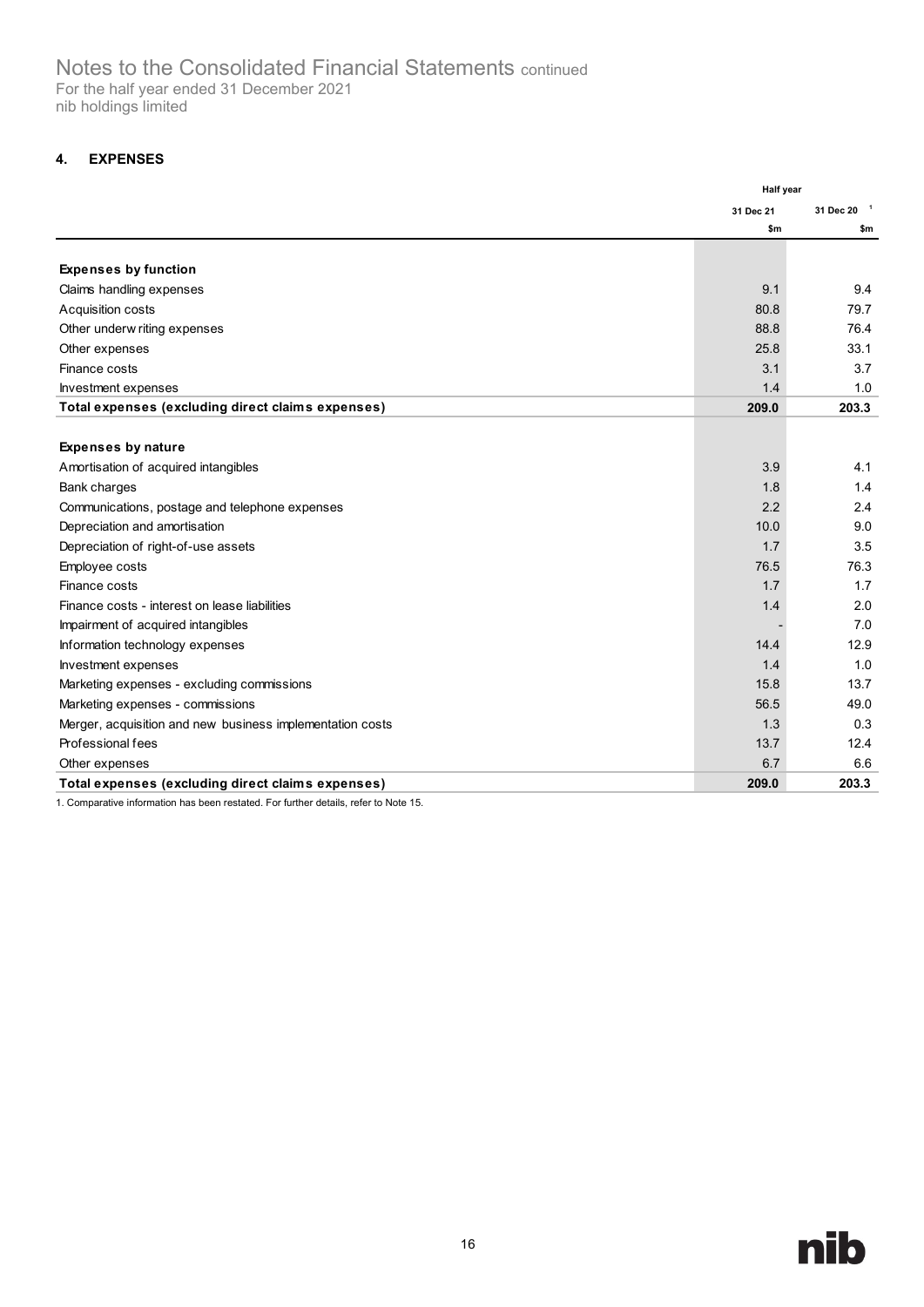#### <span id="page-22-0"></span>**5. FAIR VALUE MEASUREMENT**

#### **a) Fair value hierarchy**

This section explains the judgements and estimates made in determining the fair values of the financial instruments that are recognised and measured at fair value in the financial statements. To provide an indication about the reliability of the inputs used in determining fair value, the Group classifies its financial instruments into the three levels prescribed under the accounting standards. An explanation of each level follows below the table.

The following tables present the Group's financial assets and liabilities measured and recognised at fair value at 31 December 2021 and 30 June 2021:

|                                                       | Level 1                  | Level 2 | Level 3                      | Total |
|-------------------------------------------------------|--------------------------|---------|------------------------------|-------|
| Group at 31 December 2021                             | \$m                      | \$m     | \$m                          | \$m   |
| <b>Assets</b>                                         |                          |         |                              |       |
| Receivables                                           | $\overline{\phantom{0}}$ | 1.0     | $\qquad \qquad \blacksquare$ | 1.0   |
| Financial assets at fair value through profit or loss |                          |         |                              |       |
| Equity securities                                     | 214.2                    |         | -                            | 214.2 |
| Interest-bearing securities                           | 656.0                    | 40.6    | 4.1                          | 700.7 |
| Property trusts <sup>1</sup>                          | $\overline{\phantom{0}}$ | 10.5    | -                            | 10.5  |
| Finance lease receivable                              |                          | 13.4    | -                            | 13.4  |
| <b>Total assets</b>                                   | 870.2                    | 65.5    | 4.1                          | 939.8 |
|                                                       |                          |         |                              |       |
| <b>Liabilities</b>                                    |                          |         |                              |       |
| Payables <sup>2</sup>                                 |                          | 2.0     | -                            | 2.0   |
| <b>Total liabilities</b>                              |                          | 2.0     |                              | 2.0   |

1. Level 3 investment in the Unlisted property trusts at 30 June 2021 were redeemed during the period. Level 2 Unlisted property trusts were invested during 1H22.

2. Remaining consideration payable to Midnight Health Pty Ltd. Refer to Note 6 for further details.

|                                                       | Level 1                  | Level 2                  | Level 3                  | <b>Total</b> |
|-------------------------------------------------------|--------------------------|--------------------------|--------------------------|--------------|
| Group at 30 June 2021                                 | \$m                      | \$m                      | \$m                      | \$m          |
| <b>Assets</b>                                         |                          |                          |                          |              |
| Receivables                                           | $\overline{\phantom{0}}$ | 1.0                      | $\overline{\phantom{a}}$ | 1.0          |
| Financial assets at fair value through profit or loss |                          |                          |                          |              |
| Equity securities                                     | 213.2                    | $\overline{\phantom{0}}$ | ۰.                       | 213.2        |
| Interest-bearing securities                           | 605.2                    | 39.2                     | 1.3                      | 645.7        |
| Property trusts                                       | $\overline{\phantom{0}}$ | $\overline{\phantom{0}}$ | 11.2                     | 11.2         |
| Finance lease receivable                              | $\overline{\phantom{a}}$ | 12.3                     | ۰                        | 12.3         |
| <b>Total assets</b>                                   | 818.4                    | 52.5                     | 12.5                     | 883.4        |

The carrying value less impairment provision of other receivables and payables are assumed to approximate their fair values due to their short-term nature.

There were no transfers between levels 1, 2 and 3 during the half year.

The Group's policy is to recognise transfers into and transfers out of the fair value hierarchy levels as at the end of the reporting period.

| Level 1 | The fair value of financial instruments traded in active markets (such as financial assets at fair value through profit or loss)<br>is based on quoted market prices at the reporting date.                                                                                                                                                     |
|---------|-------------------------------------------------------------------------------------------------------------------------------------------------------------------------------------------------------------------------------------------------------------------------------------------------------------------------------------------------|
| Level 2 | The fair value of financial instruments that are not traded in active markets (for example interest bearing securities) is<br>determined using valuation techniques. The Group uses a variety of methods and makes assumptions that are based on<br>market conditions existing at each balance date. These instruments are included in level 2. |
| Level 3 | If one or more of the significant inputs is not based on observable market data, the instrument is included in level 3.                                                                                                                                                                                                                         |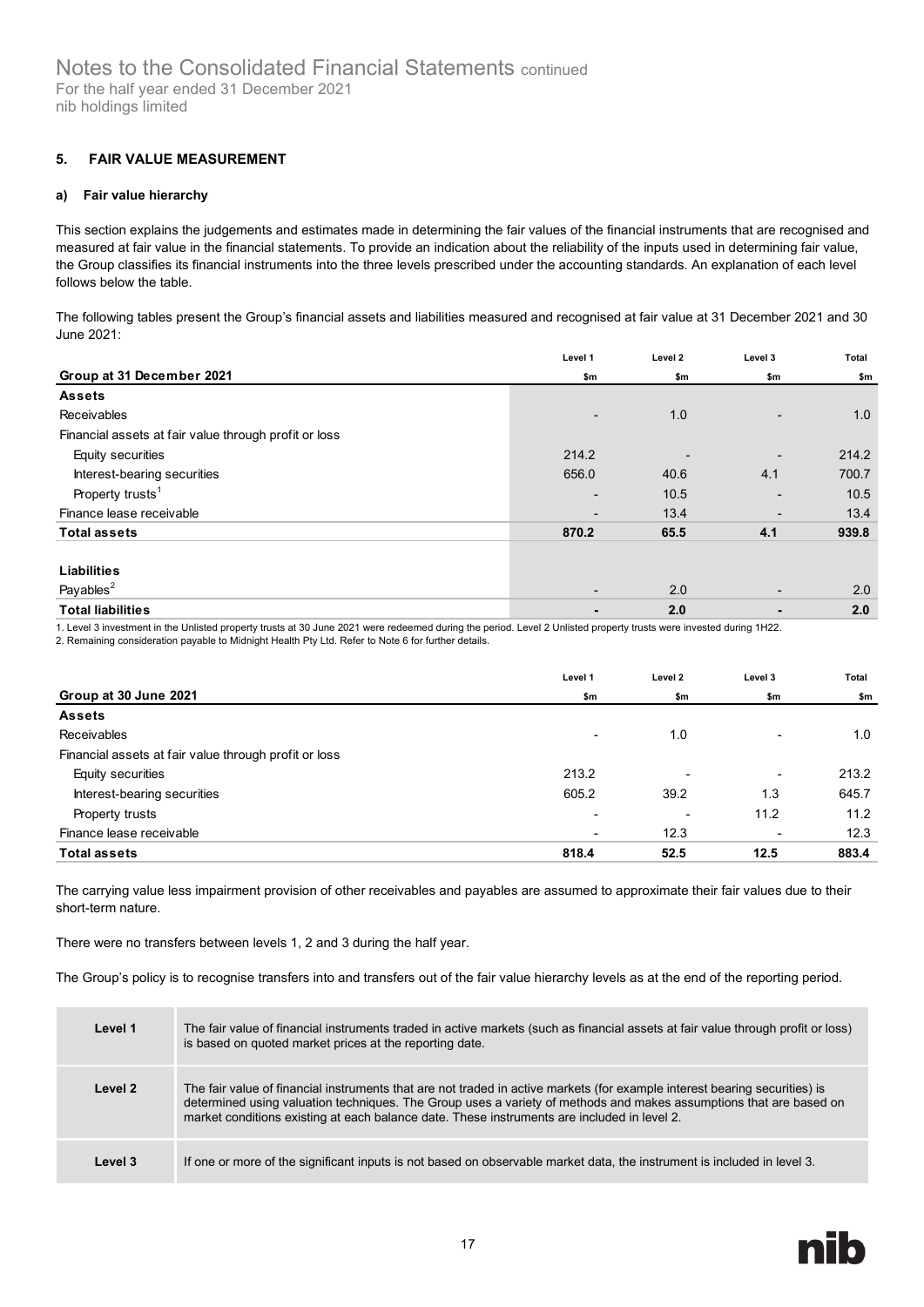nib holdings limited

#### **5. FAIR VALUE MEASUREMENT continued**

#### **b) Valuation techniques used to determine fair values**

Specific valuation techniques used to value financial instruments include:

- The use of quoted market prices or dealer quotes for similar instruments.
- Other techniques, such as discounted cash flow analysis, are used to determine fair value for the remaining financial instruments.

All of the resulting fair value estimates for financial instruments are included in level 2.

In the circumstances where a valuation technique for financial instruments is based on significant unobservable inputs, those instruments are included in level 3. For the Group this includes the valuation of interest bearing securities.

#### **c) Fair value measurements using significant unobservable inputs (level 3)**

The Group's level 3 investments comprise units in interest bearing securities which are infrequently traded. The following table presents the changes in level 3 instruments for the periods ended 31 December 2021 and 30 June 2021:

|                                         | 31 Dec 21 | 30 Jun 21 |
|-----------------------------------------|-----------|-----------|
|                                         | \$m       | \$m       |
| Fair value measurement as at 1 July     | 12.5      | 10.5      |
| Purchased                               | 3.8       | 1.8       |
| Sales                                   | (12.5)    | (0.6)     |
| Change in fair value                    | 0.4       | 0.7       |
| Exchange differences                    | (0.1)     | 0.1       |
| Fair value measurement at end of period | 4.1       | 12.5      |

- *Transfers between*   $i)$ There were no transfers between the levels of the fair value hierarchy during the half year. There were also no changes during the half year to any of the valuation techniques applied as of 30 June 2021. *levels 2 and 3*
- *Valuation process* The valuation of interest bearing securities is based on unit prices provided by investment managers. ii)

The following table summarises the quantitative information about the significant unobservable inputs used in level 3 fair value measurement.

| <b>Description</b>                                       | Fair value<br>\$m | Unobservable<br>inputs | Relationship of unobservable inputs to fair value                                               |
|----------------------------------------------------------|-------------------|------------------------|-------------------------------------------------------------------------------------------------|
| At 31 December 2021                                      |                   |                        |                                                                                                 |
| Interest-bearing securities                              | 4.1               | Redemption<br>price    | Higher/(low er) redemption price $(+/- 10%)$<br>w ould increase/(decrease) fair value by \$0.4m |
| At 30 June 2021                                          |                   |                        |                                                                                                 |
| Interest-bearing securities and Unlisted property trusts | 12.5              | Redemption<br>price    | Higher/(low er) redemption price $(+/- 10%)$<br>w ould increase/(decrease) fair value by \$1.3m |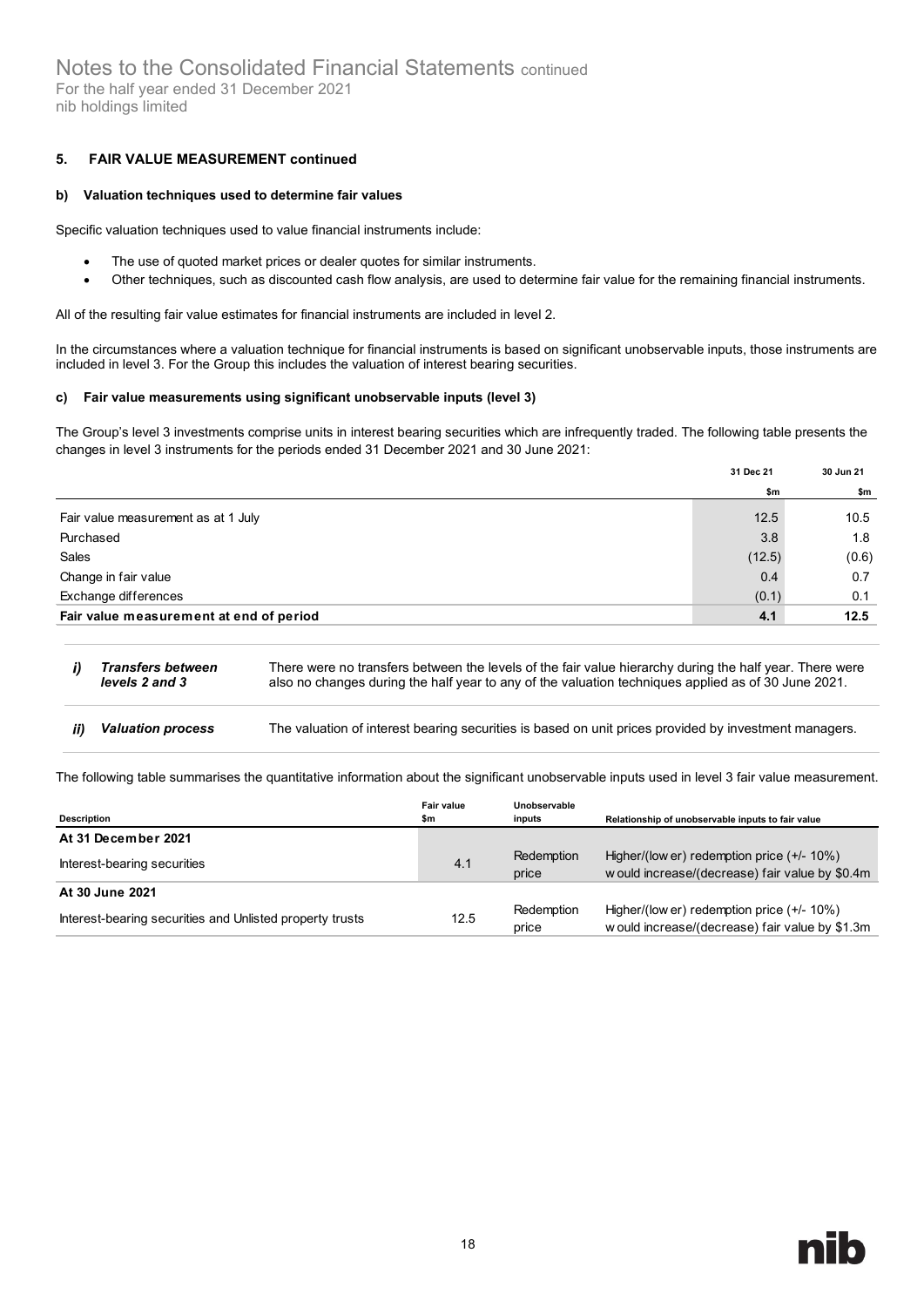#### <span id="page-24-0"></span>**6. INTEREST IN OTHER ENTITIES**

#### **a) Interest in associates and joint ventures**

During the period nib holdings limited entered into a Shareholders Deed to acquire 50% of share capital in Midnight Health Pty Ltd. The share capital will be acquired for \$4.0 million over 3 tranches. The first tranche of \$2.0 million was made in November 2021.

Set out below are the associates and joint ventures of the Group as at 31 December 2021 and 30 June 2021:

| Name of entity                                                                       | Place of<br>business /<br>country of<br>incorporation ownership interest | % of      |           | <b>Nature</b><br>οf<br>relationship | Measurement<br>method |           | Carrying amount<br>\$m |
|--------------------------------------------------------------------------------------|--------------------------------------------------------------------------|-----------|-----------|-------------------------------------|-----------------------|-----------|------------------------|
|                                                                                      |                                                                          | 31 Dec 21 | 30 Jun 21 |                                     |                       | 31 Dec 21 | 30 Jun 21              |
| Honeysuckle Health Pty Ltd                                                           | Australia                                                                | 50.0%     | 50.0%     | Joint venture                       | Equity                | 3.9       | 5.6                    |
| Midnight Health Pty Ltd<br>Aohua Insurance Consulting Co Ltd (formerly               | Australia                                                                | 50.0%     | $0.0\%$   | Joint venture                       | Equity                | 4.0       |                        |
| Sino-Australia Insurance Consulting Co., Ltd)<br>Kangaroo Technologies Ltd (formerly | China                                                                    | 75.1%     | 75.1%     | Joint venture                       | Equity                | 7.7       | 8.2                    |
| Kangaroo Insurance Broker Co., Ltd.)                                                 | China                                                                    | 24.9%     | 24.9%     | Joint venture                       | Equity                | 3.7       | 4.0                    |
| Total equity accounting investments                                                  |                                                                          |           |           |                                     |                       | 19.3      | 17.8                   |

1. Honeysuckle Health Pty Ltd is a specialist healthcare data science and services company. It is a strategic investment complementing the Group's health insurance business.

2. Midnight Health Pty Ltd is a digital health company that provides telehealth platforms for online consultations, e-prescriptions and delivery of treatments.

3. Aohua Insurance Consulting Co., Ltd and Kangaroo Technologies Ltd currently offers health checks and will offer lump-sum critical illness products across China.

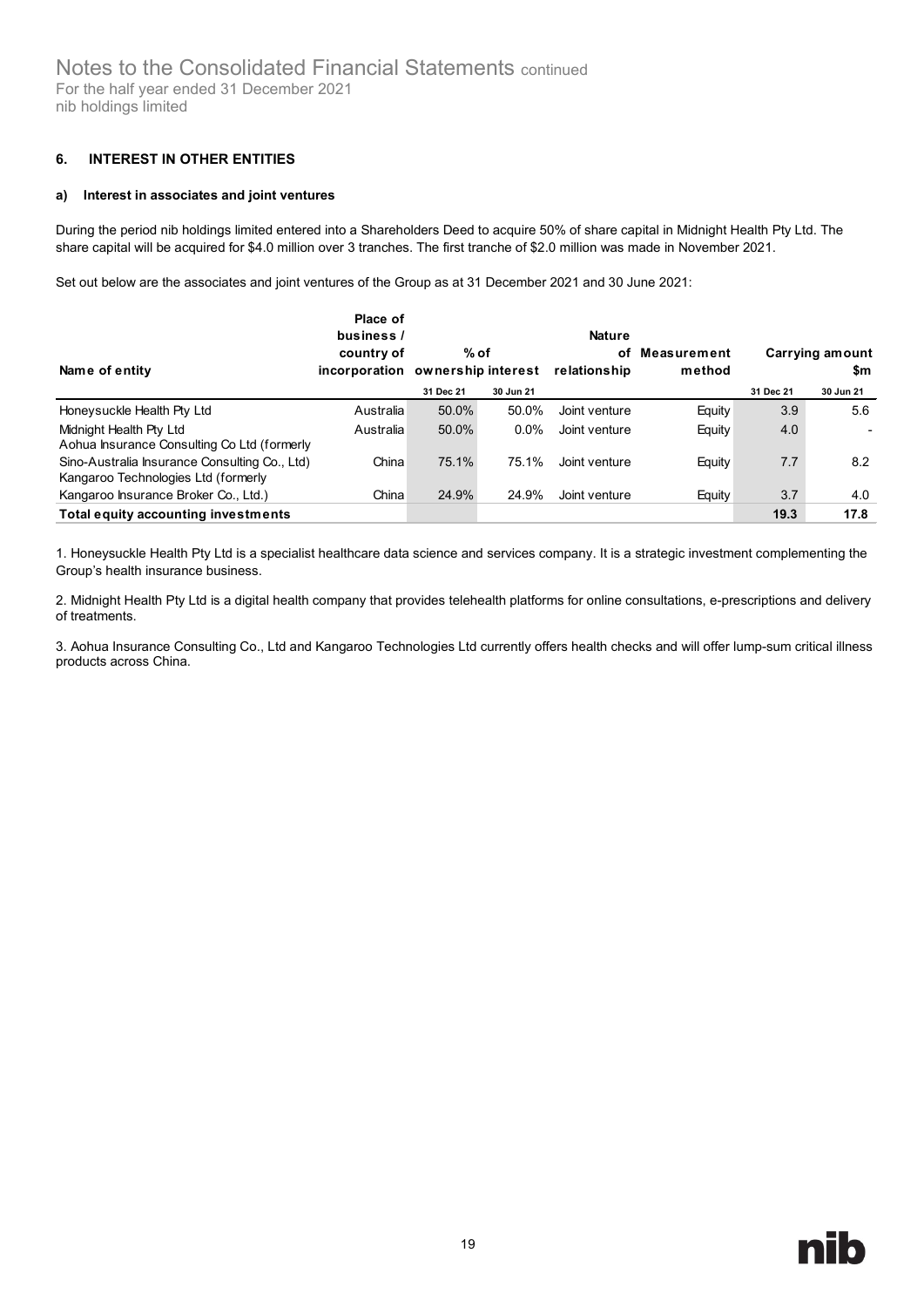#### <span id="page-25-0"></span>**7. INTANGIBLE ASSETS**

#### **a) Impairment tests for goodwill and intangibles**

Goodwill and intangibles are allocated to a cash-generating unit (CGU).

The recoverable amount of a CGU is determined based on a value-in-use calculation. The value-in-use calculation uses cash flow projections based on financial budgets and forecast forward projections approved by management covering a four-year period.

An asset is considered impaired when its balance sheet carrying amount exceeds its estimated recoverable amount, which is defined as the higher of its fair value less cost of disposal and its value in use.

The estimates used in calculating value-in-use are highly sensitive and depend on assumptions specific to the nature of the Group's activities. Actual cash flows and values could vary significantly from forecasted future cash flows and related values derived from discounting techniques

#### **b) Key assumptions used for value-in-use calculations**

Goodwill is assessed for impairment annually unless indicators for impairment are identified. At 31 December 2021, no indicators of impairment have been identified for arhi, iihi or nz, however the ongoing COVID-19 related challenges for nib Travel and the impairment in the prior period are indicators of possible impairment.

#### *i) nib Travel Group*

The assumptions for nib Travel Group have been reviewed for the ongoing impact of COVID-19 on the travel industry, to which nib is exposed via the nib Travel Group CGU.

FY22 to FY25 cashflows are based on nib internal budget assumptions, and scenarios on the reopening of borders and the timing of return to inflation-adjusted pre-COVID-19 revenue levels (from 1H20 revenues). These have been set with reference to external industry forecasts, as well as Federal Budget expectations. International tourism has continued to recover internationally during second half 2021 and has resumed from Australia in late-2021 (calendar periods). It's assumed this recovery will continue across all markets & regions during 2022 and first half 2023 calendar periods. A gradual recovery is assumed, with reduced volumes initially and full return to pre-COVID levels in FY24.

Terminal growth rates of 2.5% compound annual growth rate has been applied for growth beyond FY25.

The following tables set out the key assumptions for the nib travel Group CGU and indefinite life brand names and trademarks.

| Revenue growth rate<br>Long term growth rate<br>(forecast years) |  |
|------------------------------------------------------------------|--|
| 30 Jun 21                                                        |  |
| ℅                                                                |  |
| ?7<br>ບ.≀                                                        |  |

1. 1H20 revenues have been assumed to represent pre-COVID levels of activity which have then been run rated. Expected FY25 revenue represents a 3.7% pa compound annual growth rate (CAGR) from 1H20.

|                                  | Revenue growth rate<br>(forecast years) |           | <b>Royalty rate</b> |               | Long term growth rate |           | Pre-tax<br>discount rate |           |
|----------------------------------|-----------------------------------------|-----------|---------------------|---------------|-----------------------|-----------|--------------------------|-----------|
|                                  | 31 Dec 21                               | 30 Jun 21 | 31 Dec 21           | 30 Jun 21     | 31 Dec 21             | 30 Jun 21 | 31 Dec 21                | 30 Jun 21 |
| <b>Brandnames and trademarks</b> | %                                       | O(n)      | %                   | $\frac{0}{n}$ | %                     | $\Omega$  | %                        | %         |
| WorldNomads.com                  | 3.7                                     | 3.7       | 2.5                 | 2.5           | 2.5                   | 2.5       | 14.6                     | 14.8      |

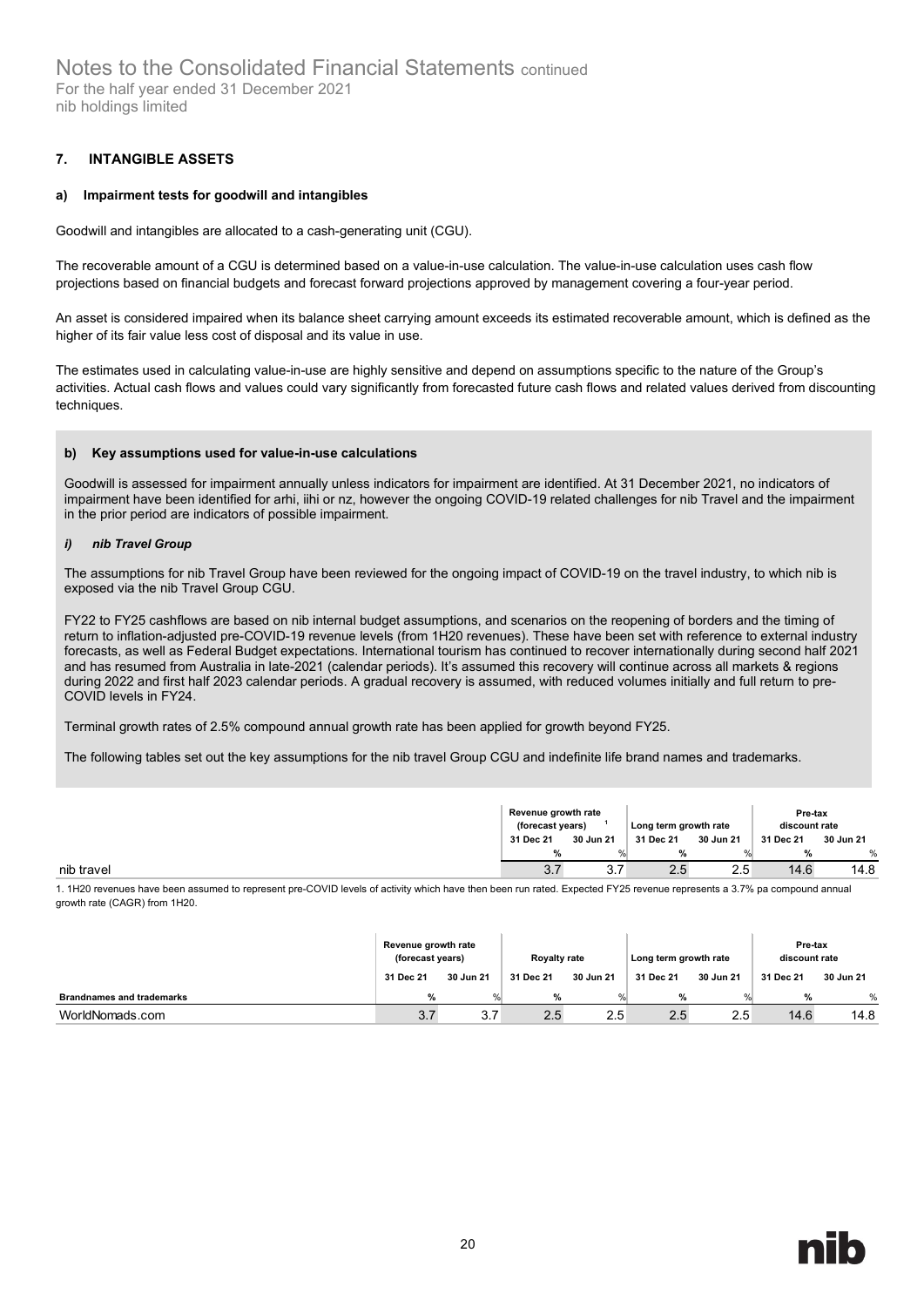### **7. INTANGIBLE ASSETS continued**

#### **c) Significant estimate: Impact of possible changes in key assumptions**

Based on the assumptions in section b), no impairment was required for the nib Travel Group CGU. A further deterioration in these assumptions may result in an impairment of goodwill.

Should the travel industry return back to pre-COVID-19 levels of activity be delayed by one year (i.e. from FY24 to FY25) an impairment of approximately \$15.3 million would be present. Given the high level of uncertainty around whether the travel industry will return to pre-COVID-19 levels, the nib Travel Group Australia CGU will continually be assessed as more information evolves.

The following table outlines the sensitivity to reasonably possible changes in assumptions that would lead to an impairment.

| Sensitivity to changes in assumptions | <b>Carrying value</b> | Recoverable<br>value | Excess/(deficit)<br>in carrying value |
|---------------------------------------|-----------------------|----------------------|---------------------------------------|
|                                       | \$m                   | \$m                  | \$m                                   |
| nib Travel Group CGU                  | 106.5                 | 107.0                | 0.5                                   |
|                                       |                       |                      |                                       |

| Change in recoverable value           | <b>Movement in</b><br>variable | Change in<br>recoverable value | Excess/(deficit)<br>in carrying value |
|---------------------------------------|--------------------------------|--------------------------------|---------------------------------------|
|                                       |                                | \$m                            | \$m                                   |
| Change in cashflow across FY22 - FY25 | $+10.0\%$                      | 11.3                           | 11.8                                  |
|                                       | $-10.0\%$                      | (11.3)                         | (10.8)                                |
| Change in pre-tax discount rate       | $+1.0%$                        | (9.8)                          | (9.3)                                 |
|                                       | $-1.0%$                        | 11.7                           | 12.2                                  |
| Change in long term grow th rate      | $+1.0%$                        | 11.1                           | 11.6                                  |
|                                       | $-1.0%$                        | (9.0)                          | (8.5)                                 |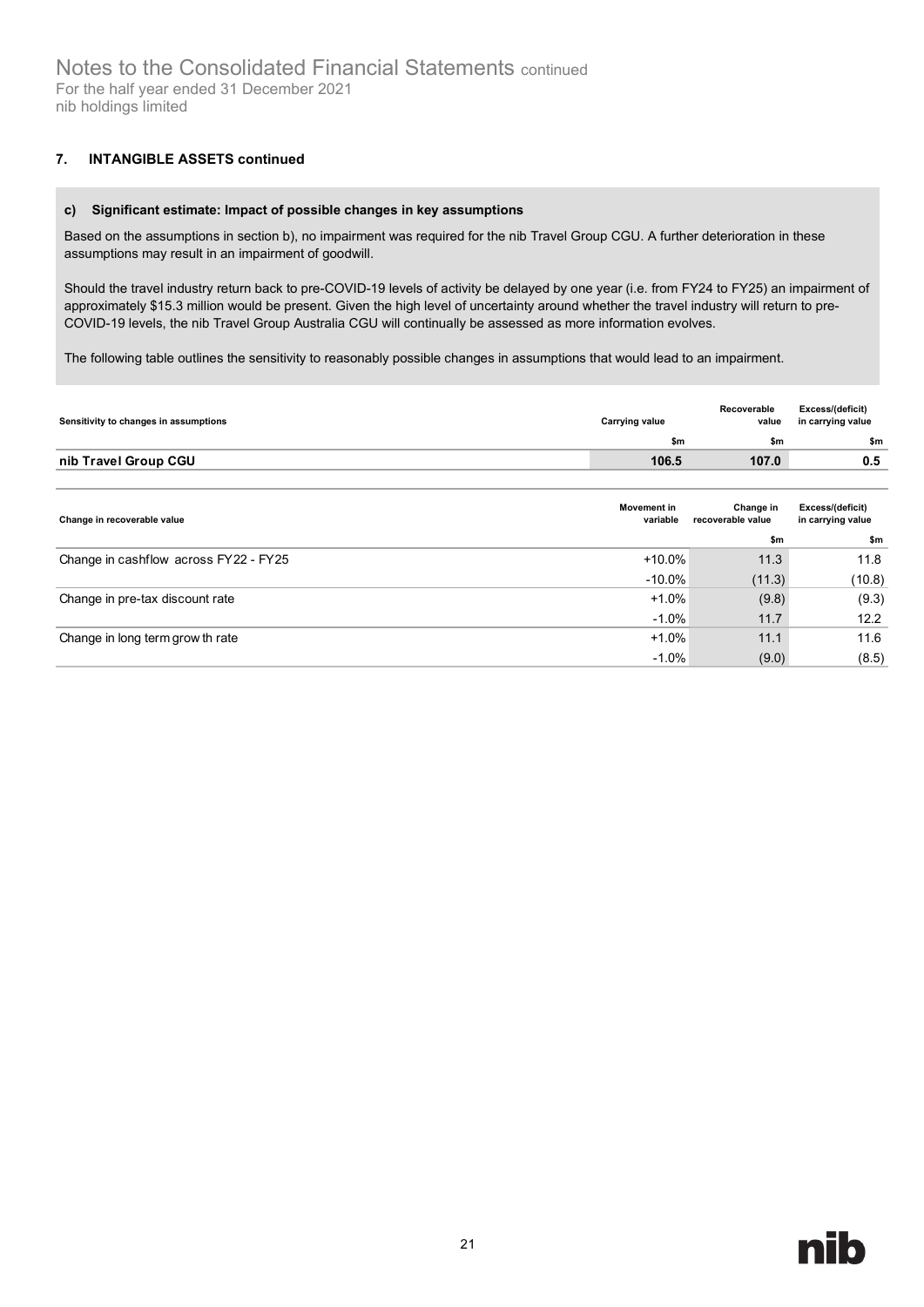#### <span id="page-27-0"></span>**8. BORROWINGS**

|                | 31 Dec 21 | 30 Jun 21 |
|----------------|-----------|-----------|
|                | \$m       | \$m       |
|                |           |           |
| <b>Current</b> |           |           |
| Bank overdraft | 2.1       | 1.6       |
|                | 2.1       | 1.6       |
|                |           |           |
| Non-current    |           |           |
| Bank loans     | 231.4     | 230.7     |
|                | 231.4     | 230.7     |

#### **a) Bank loans**

During the period nib holdings limited refinanced its AUD \$80.5 million variable rate loan with NAB to extend its maturity date to 9 December 2024 and put in place a new AUD \$50.0 million revolving credit facility with a maturity date of 9 December 2024. It also has an AUD \$85.0 million variable rate loan with NAB with a maturity date of 16 December 2023. All loans are carried at amortised cost.

nib nz holdings limited, a wholly owned subsidiary of nib holdings limited, refinanced its NZD \$70.0 million variable rate loan with NAB during the period to extend the maturity date to 9 December 2024.

The above loans have the following covenants that must be met by the Group:

| <b>Financial Covenant</b>                                          | Ratio as at 31 December 2021 |
|--------------------------------------------------------------------|------------------------------|
| Group Gearing Ratio will not be more than 45%                      | 24.6%                        |
| Group Interest Cover Ratio <sup>1</sup> will not be less than 3:1. | 76:1                         |

1. Excludes interest on lease liabilities.

nib holdings limited has provided a guarantee and indemnity to NAB on behalf of nib nz holdings limited in respect of the NZD \$70.0 million term loan facility.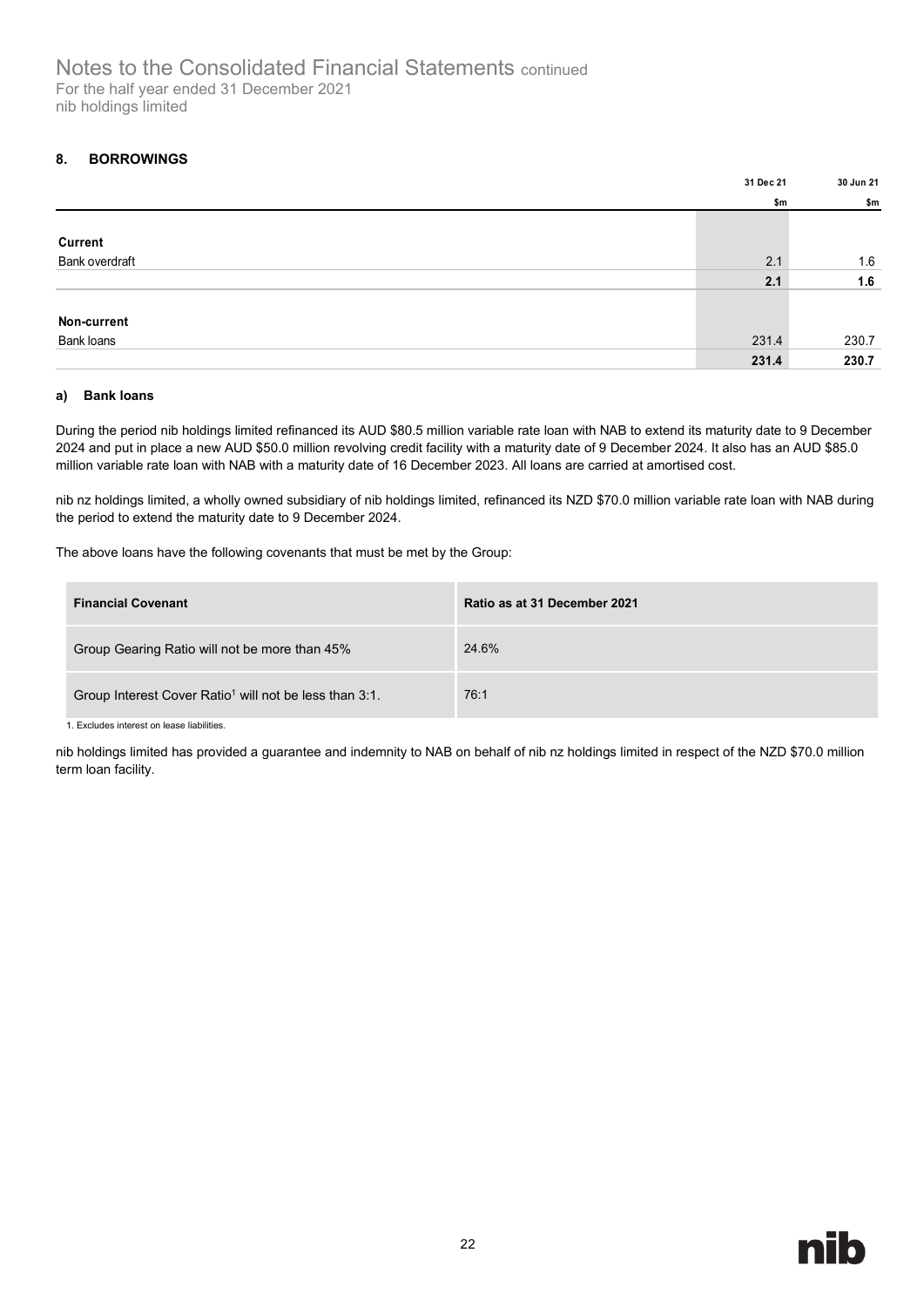#### <span id="page-28-0"></span>**9. CLAIMS LIABILITIES**

|                                                                                                       | 31 Dec 21 | 30 Jun 21 |
|-------------------------------------------------------------------------------------------------------|-----------|-----------|
| <b>Outstanding Claims Liability</b>                                                                   | \$m       | \$m       |
|                                                                                                       |           |           |
| Outstanding claims - central estimate of the expected future payment for claims incurred <sup>1</sup> | 160.9     | 140.8     |
| Risk margin                                                                                           | 15.8      | 14.8      |
| Claims handling costs                                                                                 | 2.1       | 2.1       |
| Gross outstanding claims liability                                                                    | 178.8     | 157.7     |
|                                                                                                       |           |           |
| Outstanding claims - expected payment to the RESA $2$ in relation to the central estimate             | 27.9      | 24.1      |
| Risk margin                                                                                           | 1.8       | 1.3       |
| Net outstanding claims liability                                                                      | 208.5     | 183.1     |
|                                                                                                       |           |           |

#### **Provision for deferred and suspended claims**

| Provision for deferred and suspended claims | 59.2  | 34.0 |
|---------------------------------------------|-------|------|
|                                             | 59.2  | 34.0 |
|                                             |       |      |
| <b>Total claims liabilities</b>             | 267.7 | 217. |

1. Includes \$0.2 million of outstanding claims for nib Travel's underwriting company nib Travel Services Europe Limited which is 100% reinsured.<br>2. Risk Equalisation Special Account (RESA) Levy represents expenses incurred of community rating.

#### **a) Outstanding claims liability**

Movements in the gross outstanding claims are as follows:

|                                                 | 31 Dec 21 | 30 Jun 21 |
|-------------------------------------------------|-----------|-----------|
|                                                 | \$m       | \$m       |
|                                                 |           |           |
| Gross outstanding claims at beginning of period | 157.7     | 124.4     |
| Risk margin                                     | (14.8)    | (9.8)     |
| Administration component                        | (2.1)     | (2.0)     |
| Central estimate at beginning of period         | 140.8     | 112.6     |
| Change in claims incurred for the prior year    | 1.5       | (2.5)     |
| Claims paid in respect of the prior year        | (131.2)   | (107.8)   |
| Claims incurred during the period (expected)    | 897.7     | 1.804.7   |
| Claims paid during the period                   | (748.1)   | (1,666.0) |
| Effect of changes in foreign exchange rates     | 0.2       | (0.2)     |
| Central estimate at end of period               | 160.9     | 140.8     |
| Risk margin                                     | 15.8      | 14.8      |
| Administration component                        | 2.1       | 2.1       |
| Gross outstanding claims at end of period       | 178.8     | 157.7     |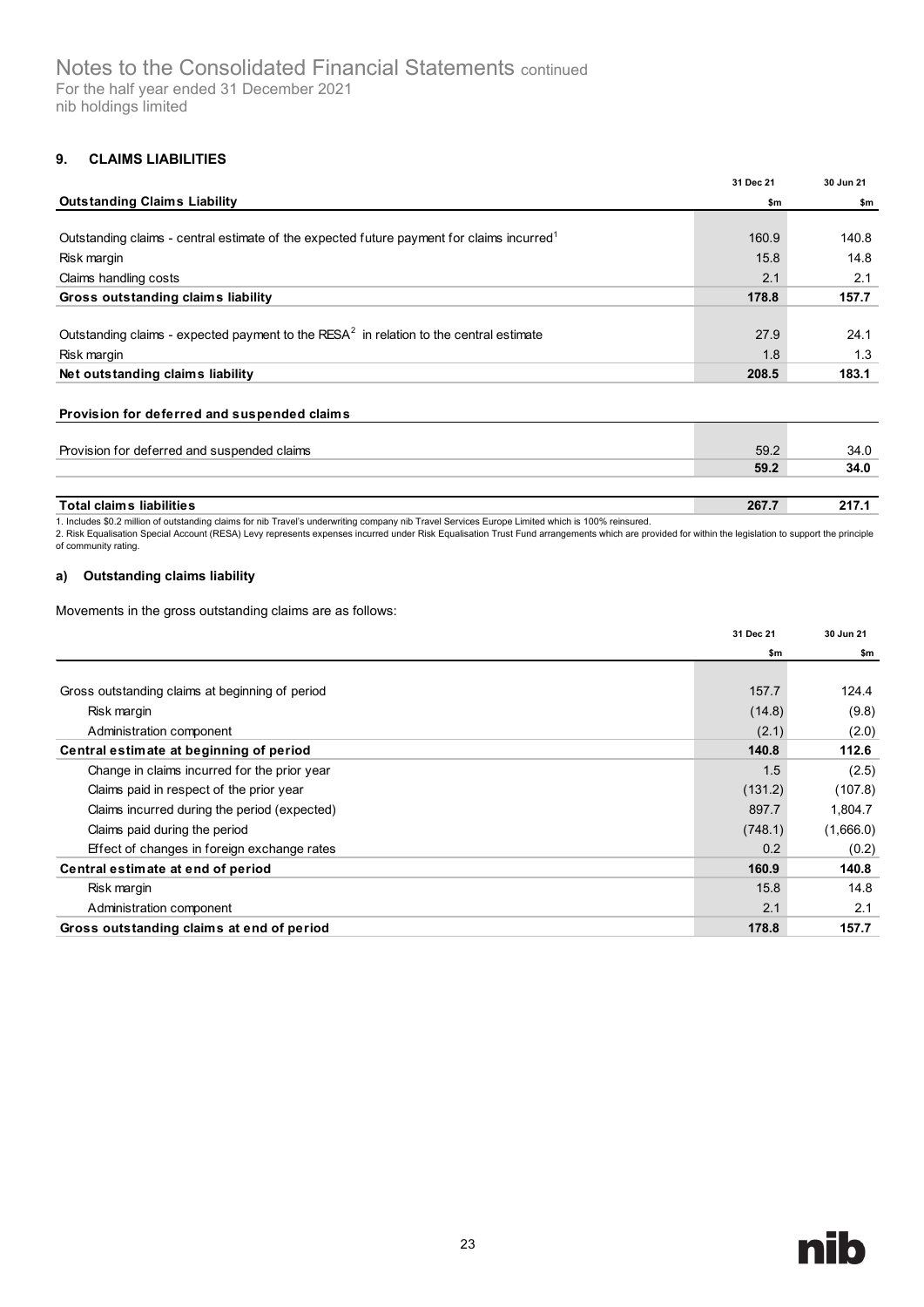# Notes to the Consolidated Financial Statements continued For the half year ended 31 December 2021

nib holdings limited

#### **9. CLAIMS LIABILITIES continued**

#### **a) Outstanding claims liability** continued

#### *i) Actuarial assumptions*

|                                                     |          | 31 Dec 21 |         |          | 30 Jun 21      |         |
|-----------------------------------------------------|----------|-----------|---------|----------|----------------|---------|
|                                                     | Hospital | Medical   | General | Hospital | <b>Medical</b> | General |
| <b>Australian Residents Health Insurance</b>        | $\%$     | $\%$      | %       | $\%$     | $\frac{9}{6}$  | %       |
| Assumed proportion paid to date                     | 78.7%    | 86.3%     | 97.7%   | 90.8%    | 91.8%          | 98.5%   |
| Expense rate                                        | 0.75%    | 0.75%     | 0.75%   | 0.80%    | 0.80%          | 0.80%   |
| Discount rate                                       | 0.0%     | 0.0%      | 0.0%    | 0.0%     | 0.0%           | 0.0%    |
| Risk margin                                         | 6.8%     | 6.8%      | 6.8%    | 6.5%     | 6.5%           | 6.5%    |
| Risk equalisation rate                              | 21.0%    | 21.0%     | 0.0%    | 20.8%    | 20.8%          | 0.0%    |
| Allow ance for risk equalisation claims eligibility | 2.9%     | 2.9%      | $0.0\%$ | 3.4%     | 3.4%           | 0.0%    |
| Risk margin for risk equalisation                   | 6.5%     | 6.5%      | $0.0\%$ | 6.5%     | 6.5%           | 0.0%    |
| <b>International Students Health Insurance</b>      |          |           |         |          |                |         |
| Assumed proportion paid to date                     | 50.0%    | 84.3%     | 94.7%   | 69.9%    | 90.5%          | 98.1%   |
| Expense rate                                        | 4.0%     | 4.0%      | 4.0%    | 4.0%     | 4.0%           | 4.0%    |
| Discount rate                                       | 0.0%     | 0.0%      | $0.0\%$ | 0.0%     | $0.0\%$        | 0.0%    |
| Risk margin                                         | 29.3%    | 29.3%     | 29.3%   | 29.3%    | 29.3%          | 29.3%   |
| International Workers Health Insurance              |          |           |         |          |                |         |
| Assumed proportion paid to date                     | 59.1%    | 80.1%     | 87.7%   | 78.2%    | 88.3%          | 93.2%   |
| Expense rate                                        | 3.0%     | 3.0%      | 3.0%    | 3.5%     | 3.5%           | 3.5%    |
| Discount rate                                       | 0.0%     | 0.0%      | $0.0\%$ | $0.0\%$  | $0.0\%$        | 0.0%    |
| Risk margin                                         | 29.3%    | 29.3%     | 29.3%   | 29.3%    | 29.3%          | 29.3%   |
|                                                     | Surgical | Medical   |         | Surgical | Medical        |         |
| NZ Health Insurance                                 | $\%$     | $\%$      |         | $\%$     | $\%$           |         |
| Assumed proportion paid to date                     | 90.4%    | 91.2%     |         | 91.8%    | 92.0%          |         |
| Expense rate                                        | 2.6%     | 2.6%      |         | 3.2%     | 3.2%           |         |
| Discount rate                                       | 0.0%     | $0.0\%$   |         | $0.0\%$  | $0.0\%$        |         |
| Risk margin                                         | 5.4%     | 5.4%      |         | 5.1%     | 5.1%           |         |

The assumed proportion of hospital paid to date for the Australian Residents Health Insurance Business is lower than ordinary trends as it allows for an amount of known claims backlog from hospital contracted groups that were not submitted and processed by 31 December 2021.

#### $ii)$ *Actuarial methods and critical accounting judgements and estimates*

The risk margin of the underlying liability has been estimated to equate to a probability of adequacy of 95% (June 2021: 95%) for the Group.

The risk margin within each territory is set at the probability of adequacy adopted for the local accounts and is 95% in Australia (June 2021: 95%) and 75% in New Zealand (June 2021: 75%) with the benefit of diversification across the Group now negligible after adjustment to achieve an overall Group probability of adequacy of 95%.

The assumptions show the central estimate allowance for ineligible risk equalisation claims, expressed as an additional margin to the estimated outstanding claims expense. The risk margin for risk equalisation is applied to both the estimated outstanding risk equalisation liabilities and the allowance for ineligible claims.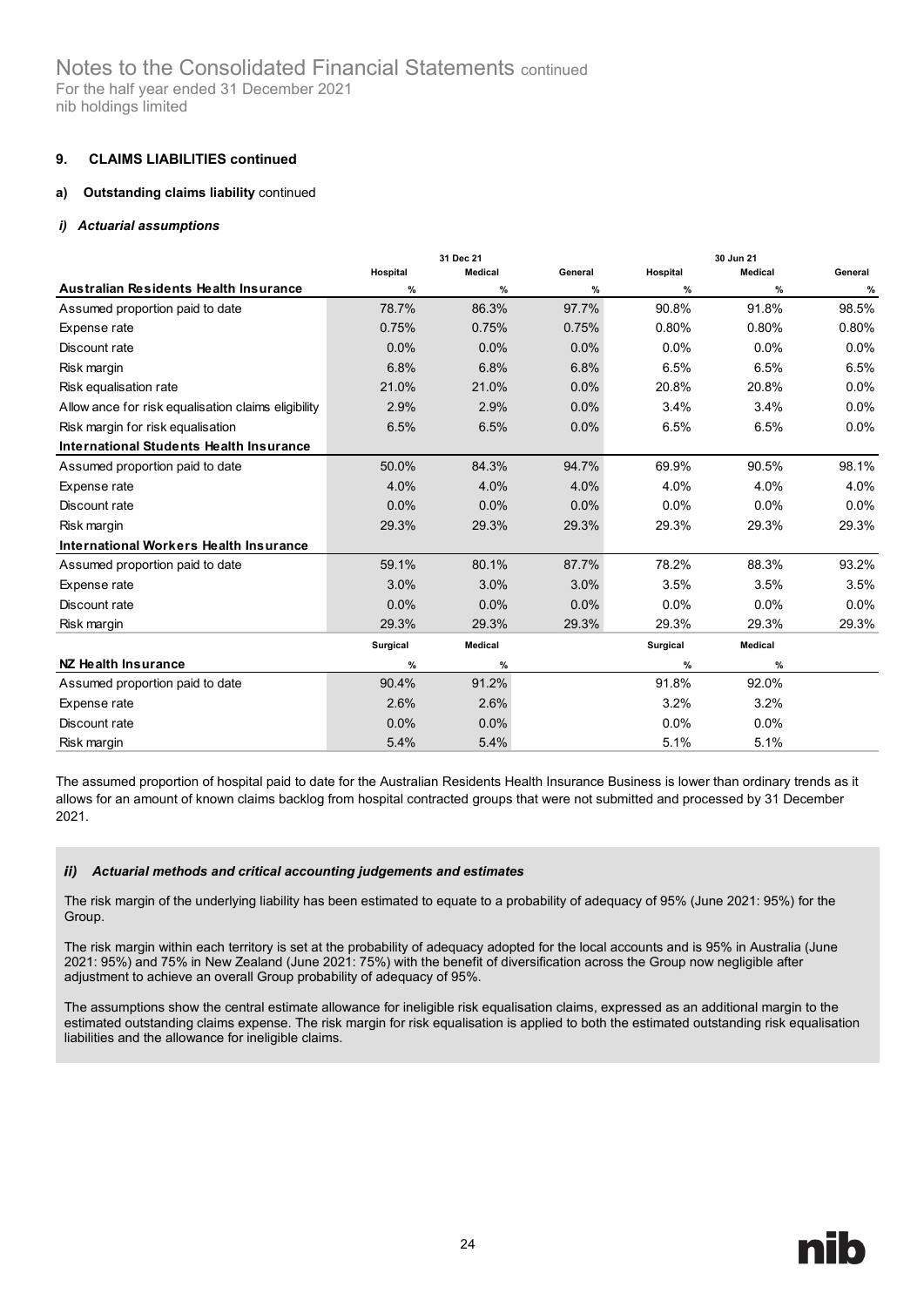#### **9. CLAIMS LIABILITIES continued**

#### **a) Outstanding claims liability** continued

#### iii) *Sensitivity analysis – impact of key variables*

The table below describes how a change in each assumption will affect the profit after tax.

|                                  |                         | 31 Dec 21               | 31 Dec 20               |
|----------------------------------|-------------------------|-------------------------|-------------------------|
| Variable                         | Movement in<br>variable | Profit after tax<br>\$m | Profit after tax<br>\$m |
| Chain ladder development factors | $+0.5%$                 | (15.2)                  | (13.8)                  |
|                                  | $-0.5%$                 | 15.2                    | 13.8                    |
| Expense rate                     | $+1.0%$                 | (1.7)                   | (1.0)                   |
|                                  | $-1.0%$                 | 1.7                     | 1.0                     |
| Risk equalisation allow ance     | $+2.5%$                 | (3.1)                   | (1.7)                   |
|                                  | $-2.5%$                 | 3.1                     | 1.7                     |
| Risk margin                      | $+1.0%$                 | (1.8)                   | (1.1)                   |
|                                  | $-1.0%$                 | 1.8                     | 1.1                     |

#### **b) Provision for deferred and suspended claims**

#### $i)$ *Critical accounting judgements and estimates*

As a result of COVID-19, Private Health Insurers (PHIs) in both Australia and New Zealand continue experiencing unusually low claims volumes due to the temporary closure of elective surgery and reduced access to ancillary benefits in FY21 and 1H22.

Given the lower claims activity, the Group believes it has an obligation to recognise a provision for deferred claims based on a present constructive obligation resulting from a past event under relevant accounting standards. In nib's case, the event (impacts of COVID-19 on the availability of and access to procedures since March 2020) has triggered the deferral of claims activity and benefits that would have otherwise been provided to members. If cover remains in place, a responsibility exists to provide for these claims that would have ordinarily been incurred under normal circumstances. nib members with continuing cover would have had an expectation to use and therefore claim on hospital, surgical and ancillary services had the pandemic not arisen, notwithstanding the backlog of activity. The provision is therefore management's estimate of the cost of claims which might have occurred up until 31 December but did not as a result of COVID-19 impacts and are therefore deferred at that date.

In estimating the provision, two key steps were undertaken:

- 1. **Estimating the reduction in claims and risk equalisation (net of any estimated claims catch-up to date) due to temporary closure of elective surgery and reduced access to ancillary benefits.** Incurred claims estimates produced across the period from March 2020 to 31 December 2021 as part of the outstanding claims provisioning process were compared to the forecast produced leading up to March 2020 when COVID-19 impacted claims activity. The difference between forecast and actual incurred was calculated by modality (claim type) to estimate the financial impact of COVID-19 across the March 2020 to December 2021 period.
- 2. **Applying a deferral rate (percentage of the reduction in net claims to date due to COVID-19 that is expected to be caught up in later periods).** Certain factors need to be considered when assessing that not all estimated savings translate to a claims payment backlog at balance date. For example:
	- a. there has continued to be lapses of memberships in the normal course of business;
	- b. some types of private health benefits are less likely to have been deferred;
	- c. catch up of benefits between ancillary and hospital categories differs due to capacity in facilities, lead time to arrange procedures etc;
	- d. prior experience in each jurisdiction.

nib's deferral rates have been estimated as follows:

- 22% (June 2021: 20%) of net Australian claims reduction to date to be deferred; and
- 72% (June 2021: 0%) of New Zealand net claims reduction to be deferred.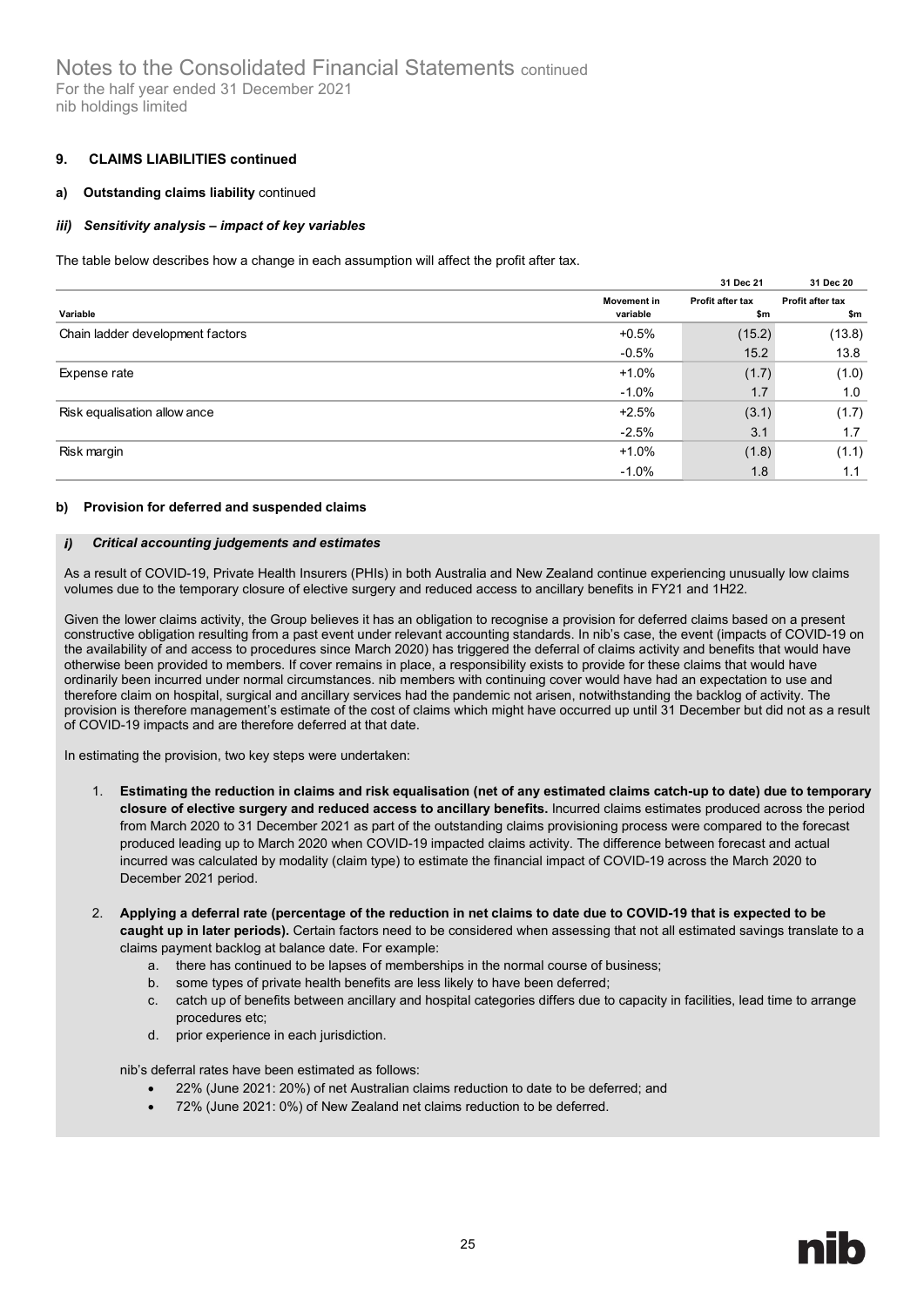#### **9. CLAIMS LIABILITIES continued**

#### **b) Provision for deferred and suspended claims** continued

#### $i)$ *Critical accounting judgements and estimates continued*

No deferred claims liability for nib New Zealand was recognised in the 30 June 2021 statutory accounts, however a deferred claims liability has been raised for 1H22 given recent lower claiming during the period due to the Delta and Omicron variants of COVID-19.

Risks and uncertainties have been taken into account in the measurement of the liability and are reflected in the key inputs and judgements. The key risks associated with estimating the components of the provision is the under/over estimation of the claims deferral rate and to a lesser extent, the under/over estimation of the claims savings (net of risk equalisation impact).

Movements in the deferred and suspense claims are as follows:

|                                                                   | 31 Dec 21 | 30 Jun 21 |
|-------------------------------------------------------------------|-----------|-----------|
|                                                                   | \$m       | \$m       |
|                                                                   |           |           |
| Net Deferred and Suspended Claims at beginning of period          | 34.0      | 98.8      |
| Claims handling costs                                             | (0.2)     | (0.8)     |
| Gross Deferred and Suspended Claims at beginning of period        | 33.8      | 98.0      |
| Change in deferred and suspended claims estimate for prior period | (3.6)     | (46.1)    |
| Deferred and suspended claims provision made during the period    | 48.3      | 24.6      |
| Deferred and suspended claims paid during the period              | (19.6)    | (42.7)    |
| Effect of changes in foreign exchange rates                       | (0.1)     |           |
| Gross Deferred and Suspended Claims at end of period              | 58.8      | 33.8      |
| Claims handling costs                                             | 0.4       | 0.2       |
| Net Deferred and Suspended Claims at end of period                | 59.2      | 34.0      |

The table below describes how a change in the estimate relating to deferred and suspended claims provision disclosed above will affect the profit after tax.

|                              |                                | 31 Dec 21               | 31 Dec 20               |
|------------------------------|--------------------------------|-------------------------|-------------------------|
| Variable                     | <b>Movement in</b><br>variable | Profit after tax<br>\$m | Profit after tax<br>\$m |
| Reduction in claims activity | $+2.0%$                        | (0.8)                   | (1.5)                   |
|                              | $-2.0%$                        | 0.8                     | 1.5                     |
| Claims deferral rate         | +10.0%                         | (16.6)                  | (7.3)                   |
|                              | $-10.0\%$                      | 16.6                    | 7.3                     |
| Catch up of claims to date   | +20.0%                         | 2.4                     | 4.4                     |
|                              | $-20.0\%$                      | (2.4)                   | (4.4)                   |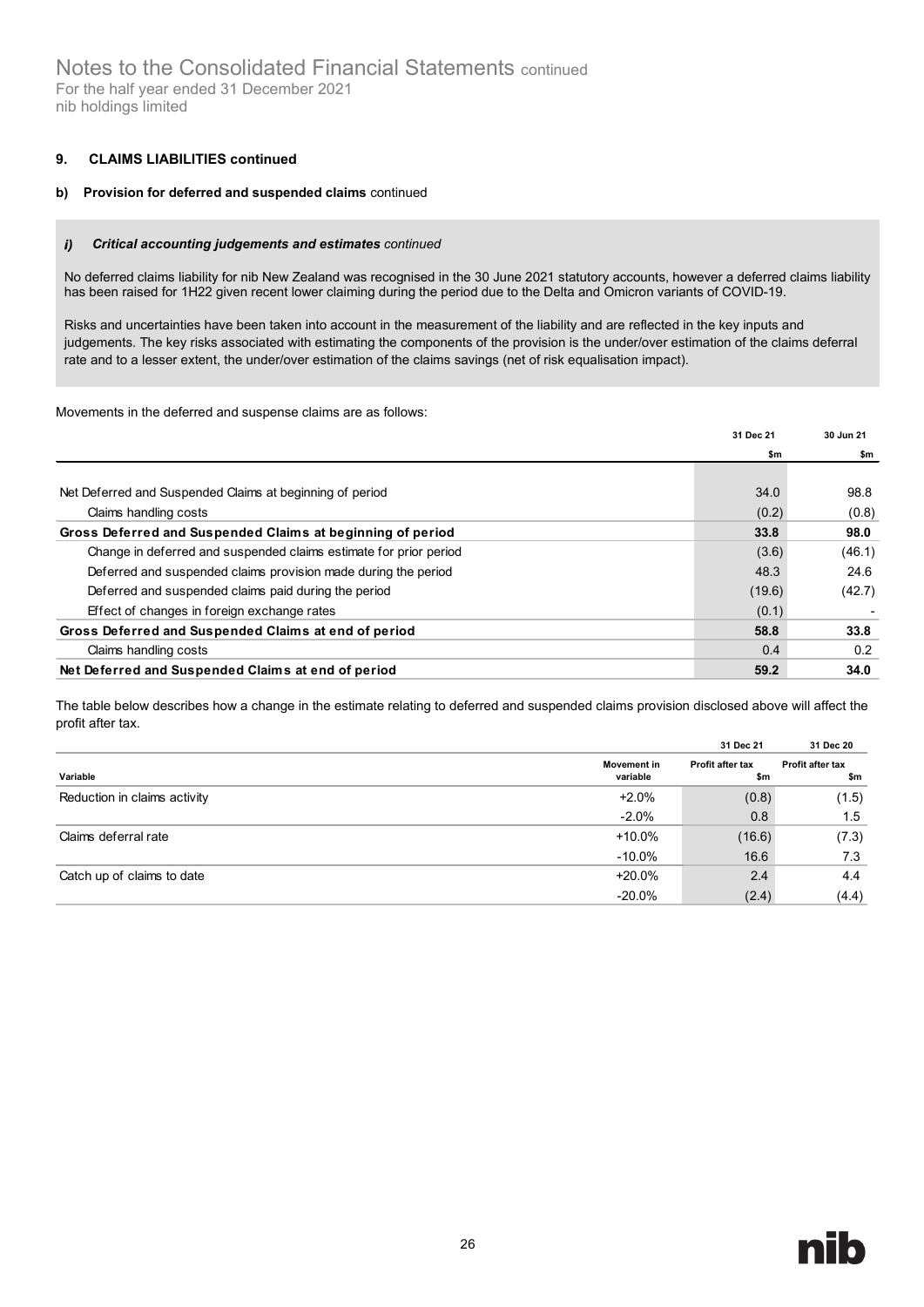#### <span id="page-32-0"></span>**10. CONTRIBUTED EQUITY**

#### **a) Share capital**

|                                 | 31 Dec 21 | 30 Jun 21 |
|---------------------------------|-----------|-----------|
|                                 | \$m       | \$m       |
| <b>Ordinary shares</b>          |           |           |
| Fully paid                      | 136.9     | 132.1     |
| Other equity securities         |           |           |
| Treasury shares                 | (2.0)     | (4.9)     |
|                                 |           |           |
| <b>Total contributed equity</b> | 134.9     | 127.2     |

#### **b) Movements in share capital**

| Date        | <b>Details</b>                             | No. of shares | Price \$ | \$m   |
|-------------|--------------------------------------------|---------------|----------|-------|
| 1 Jul 2020  | <b>Opening balance</b>                     | 456,819,526   |          | 127.4 |
| 6 Oct 2020  | Shares issued - Dividend reinvestment plan | 346.540       | 4.22     | 1.5   |
| 6 Apr 2021  | Shares issued - Dividend reinvestment plan | 576.137       | 5.52     | 3.2   |
| 30 Jun 2021 | <b>Balance</b>                             | 457,742,203   |          | 132.1 |
| 1 Jul 2021  | Opening balance                            | 457,742,203   |          | 132.1 |
| 5 Oct 2021  | Shares issued - Dividend reinvestment plan | 715.992       | 6.69     | 4.8   |
| 31 Dec 2021 | <b>Balance</b>                             | 458,458,195   |          | 136.9 |

#### **c) Treasury shares**

| Date        | <b>Details</b>                     | No. of shares | \$m   |
|-------------|------------------------------------|---------------|-------|
| 30 Jun 2020 | <b>Balance</b>                     | 1,071,443     | 6.0   |
|             | Acquisition of shares by the Trust | 223,679       | 1.1   |
|             | Employee share forfeiture          | 52,071        | ٠     |
|             | Employee share issue - LTIP        | (141,334)     | (1.0) |
|             | Employee share issue - STI         | (192, 022)    | (1.2) |
| 30 Jun 2021 | <b>Balance</b>                     | 1,013,837     | 4.9   |
|             | Employee share issue - LTIP        | (295,090)     | (1.5) |
|             | Employee share issue - STI         | (251, 695)    | (1.4) |
| 31 Dec 2021 | <b>Balance</b>                     | 467,052       | 2.0   |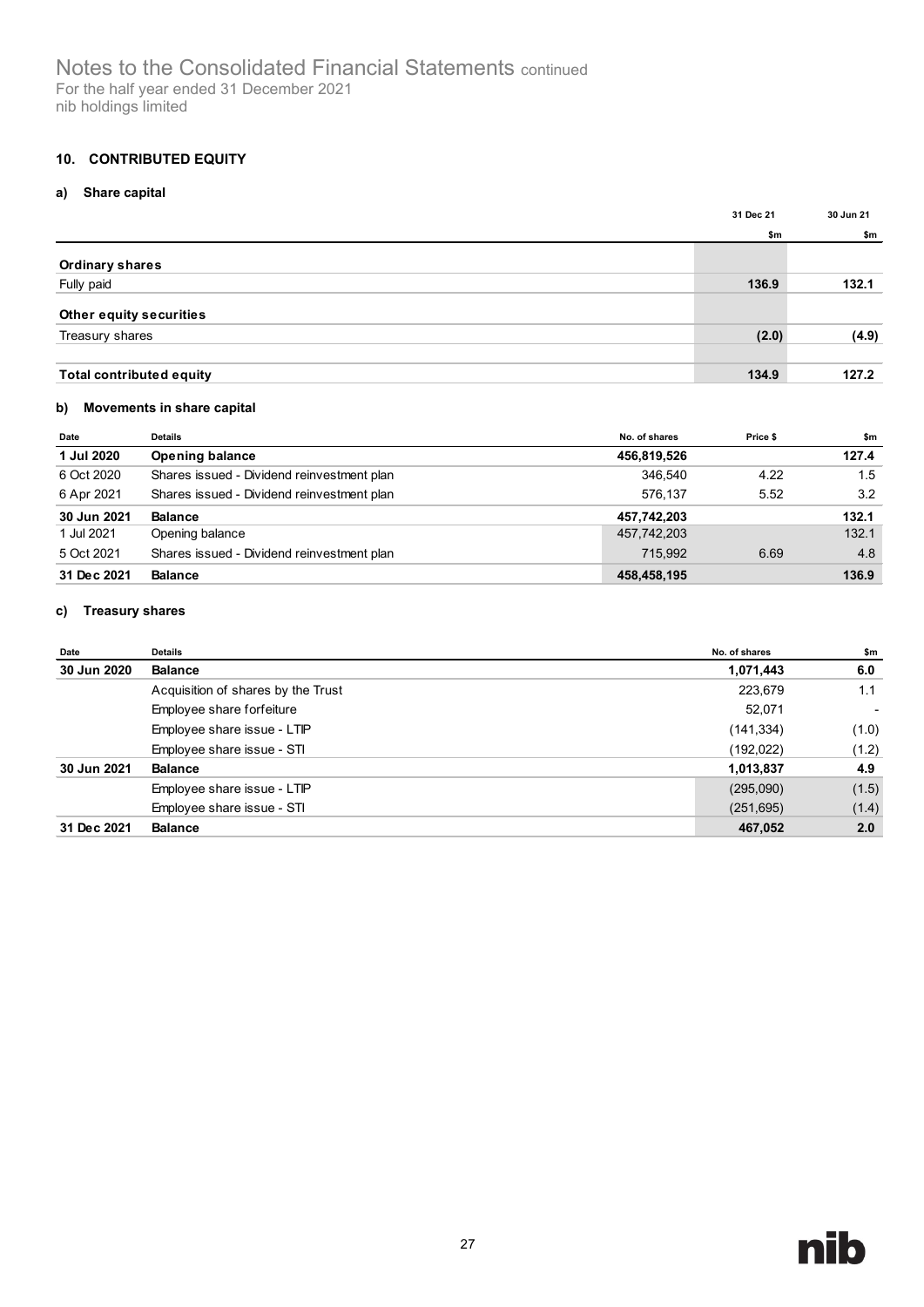#### <span id="page-33-0"></span>**11. DIVIDENDS**

#### **a) Ordinary shares**

|                                                                                                                                                                          | <b>Half year</b> |           |
|--------------------------------------------------------------------------------------------------------------------------------------------------------------------------|------------------|-----------|
|                                                                                                                                                                          | 31 Dec 21        | 31 Dec 20 |
|                                                                                                                                                                          | \$m              | \$m       |
| Final dividend for the year ended 30 June 2021 of 14.0 cents (2020 - 4.0 cents) per fully paid share paid<br>on 5 October 2021<br>Fully franked based on tax paid at 30% | 64.0             | 18.3      |
| Total dividends provided for or paid                                                                                                                                     | 64.0             | 18.3      |

#### **b) Dividends not recognised at half year end**

|                                                                                                           | <b>Half year</b> |           |
|-----------------------------------------------------------------------------------------------------------|------------------|-----------|
|                                                                                                           | 31 Dec 21        | 31 Dec 20 |
|                                                                                                           | \$m              | \$m       |
|                                                                                                           |                  |           |
| In addition to the above dividends, since the end of the half year the Directors have recommended the     |                  |           |
| payment of an interim dividend of 11.0 cents (2021 - 10.0 cents) per fully paid ordinary share, fully     |                  |           |
| franked based on tax paid at 30%. The aggregate amount of the proposed dividend expected to be paid       |                  |           |
| on 4 April 2022 out of retained profits at 31 December 2021, but not recognised as a liability at the end |                  |           |
| of the half year, is:                                                                                     | 50.4             | 45.7      |

#### <span id="page-33-1"></span>**12. EARNINGS PER SHARE**

|                                                                                                      |       | Half year |           |
|------------------------------------------------------------------------------------------------------|-------|-----------|-----------|
|                                                                                                      |       | 31 Dec 21 | 31 Dec 20 |
| Profit from continuing operations attributable to the ordinary equity holders of the company used in |       |           |           |
| calculating basic/diluted EPS                                                                        | \$m   | 81.4      | 65.2      |
| Weighted average number of ordinary shares                                                           | #m    | 458.1     | 457.0     |
| Basic / Diluted EPS                                                                                  | cents | 17.8      | 14.2      |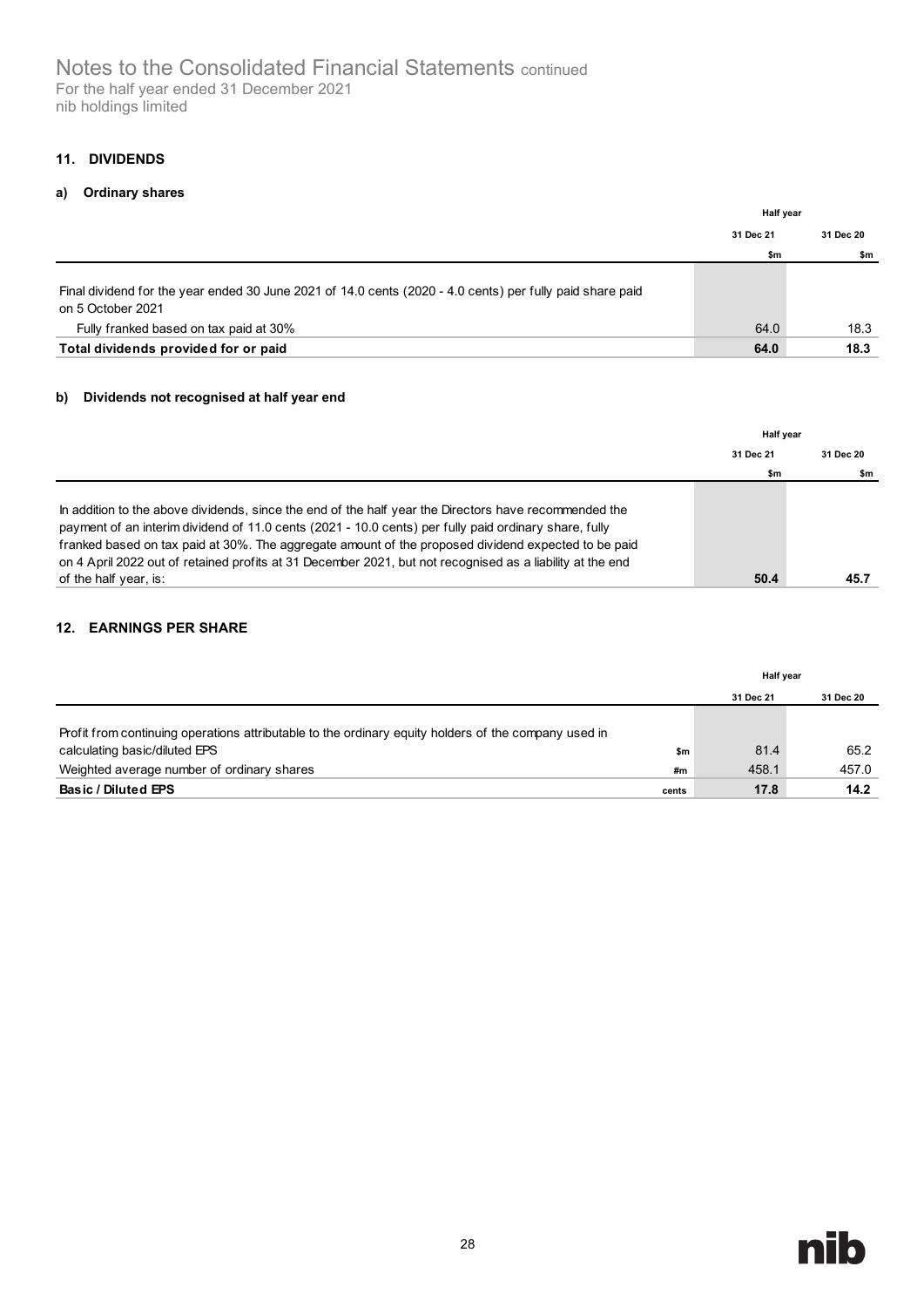#### <span id="page-34-0"></span>**13. CAPITAL MANAGEMENT**

The Group's objectives when managing capital are to safeguard their ability to continue as a going concern, so that they can continue to provide returns for shareholders and benefits for other stakeholders and to maintain an optimal capital structure to reduce the cost of capital.

In order to maintain or adjust the capital structure, the Group has a number of levers, including adjusting the amount of dividends paid to shareholders, returning capital to shareholders, issuing new shares, selling assets, raising or reducing debt or buying back shares.

#### *nib holdings limited*

At 31 December 2021 the Group had available capital of \$89.5 million above our internal capital target (after allowing for the payment of a fully franked interim ordinary dividend of 11.0 cents per share, totalling \$50.4 million, in April 2022).

Below is a reconciliation of net assets to available capital as at the reporting end date (after allowing for payment of an interim dividend):

|            |                                                                    | 31 Dec 21 | 30 Jun 21 |
|------------|--------------------------------------------------------------------|-----------|-----------|
|            |                                                                    | \$m       | \$m       |
| Net assets |                                                                    | 731.2     | 706.2     |
| Less:      | nib health fund capital required                                   | (524.2)   | (514.4)   |
|            | nib nz capital required                                            | (105.3)   | (100.0)   |
|            | Investment in associates                                           | (19.3)    | (17.8)    |
|            | Capital required looking forw ard 12 months                        | (9.0)     | (9.7)     |
|            | nib nz intangibles                                                 | (31.2)    | (31.5)    |
|            | iihi intangibles                                                   | (18.4)    | (18.4)    |
|            | nib travel intangibles                                             | (102.5)   | (102.7)   |
|            | Charitable foundation                                              | (15.9)    | (16.1)    |
|            | Borrow ings                                                        | 231.4     | 230.7     |
|            | Other assets and liabilities                                       | 3.1       | 3.5       |
|            | Interim dividend                                                   | (50.4)    | (64.1)    |
|            | Available capital (after allowing for payment of interim dividend) | 89.5      | 65.7      |

nib expects to complete the acquisition of Kiwi Insurance Limited (a wholly owned subsidiary of Kiwi Group Holdings Limited) in Q4 FY22, which will be funded through a combination of existing capital and debt.

#### *nib health funds limited*

nib health funds limited has a capital management plan which establishes a target for capital held in excess of the regulatory requirement; the aim is to keep a sufficient buffer in line with the Board's attitude to and tolerance for risk. The internal capital target ensures nib has a minimum level of capital given certain stressed capital scenarios.

Any capital in excess of the internal capital target, taking a 12-month forward looking view, will be reduced by way of dividend to nib holdings limited. nib health funds limited paid a dividend of \$25.8 million in August 2021 to nib holdings limited.

The surplus assets over capital adequacy requirement and internal capital target at 31 December 2021 and 30 June 2021 are as follows:

|                                                                                              | 31 Dec 21 | 30 Jun 21 |
|----------------------------------------------------------------------------------------------|-----------|-----------|
|                                                                                              | \$m       | \$m       |
|                                                                                              |           |           |
| Total assets nib health funds limited (excluding unclosed business contributions - unearned) | 1,301.5   | 1,216.5   |
| Capital adequacy requirement                                                                 | 884.3     | 823.7     |
| Surplus assets for Capital Adequacy <sup>1</sup>                                             | 417.2     | 392.8     |
| Net assets nib health funds limited                                                          | 600.2     | 540.2     |
| Internal capital target                                                                      | 524.2     | 514.4     |
| Surplus assets over internal capital target                                                  | 76.0      | 25.8      |

1. Surplus assets for Capital Adequacy based on most recent APRA return.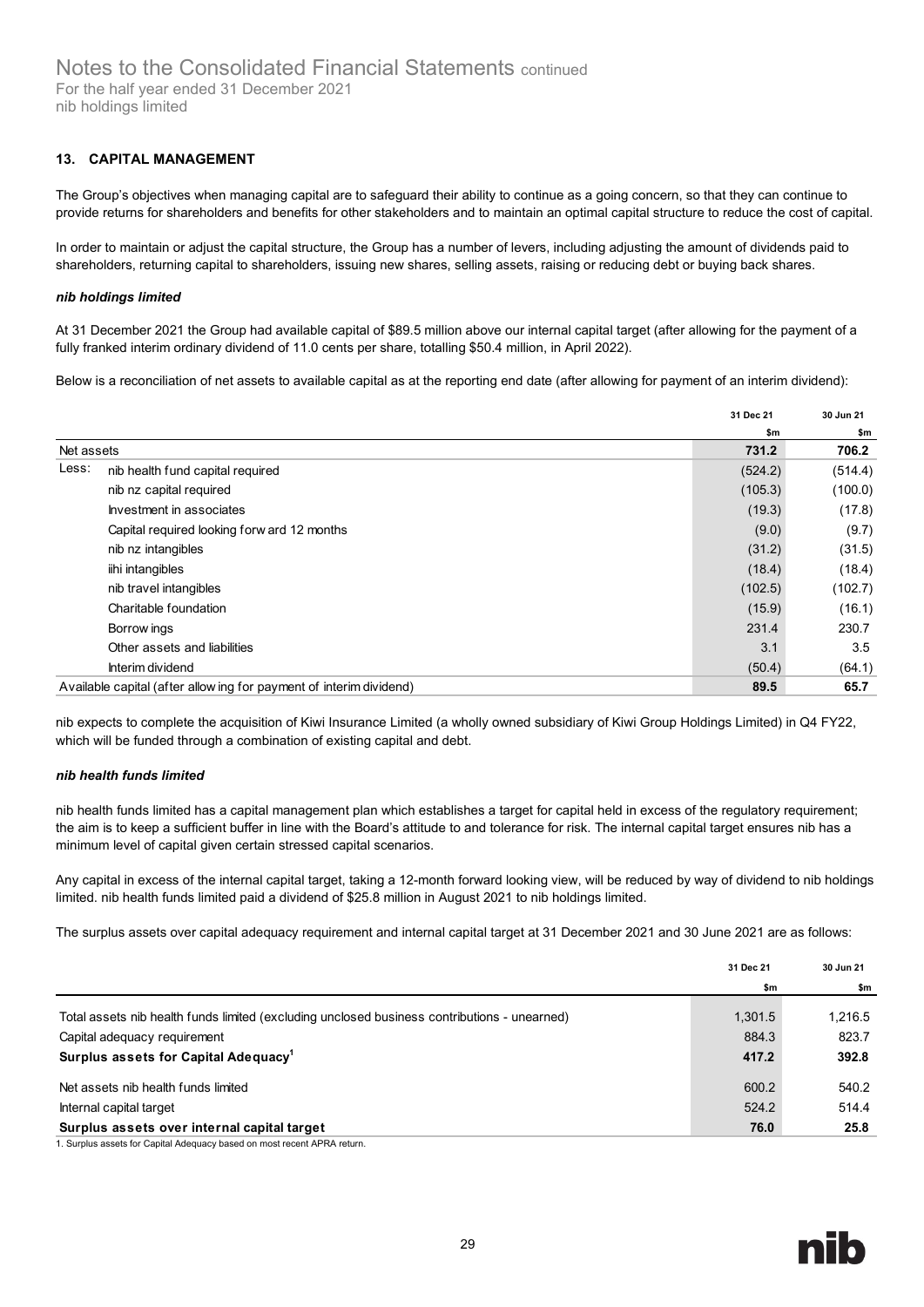#### **13. CAPITAL MANAGEMENT continued**

#### *nib nz limited*

nib nz limited, a controlled entity, is required to comply with *the Solvency Standard for Non-Life Insurance Business (2014)* published by the Reserve Bank of New Zealand (RBNZ). The Solvency Standards determine the Minimum Solvency Capital (MSC) required. A requirement of nib nz limited's insurance licence is that it maintains capital above the MSC.

Any capital in excess of the benchmark, taking a 12-month forward looking view, will be reduced by way of dividend to nib nz holdings limited, unless management decide to retain funds for strategic purposes.

The surplus assets over benchmark at 31 December 2021 and 30 June 2021 are as follows:

|                                        | 31 Dec 21 | 30 Jun 21 |
|----------------------------------------|-----------|-----------|
|                                        | \$m       | \$m       |
| <b>Actual Solvency Capital</b>         | 35.7      | 38.7      |
| Minimum Solvency Capital               | 14.9      | 13.2      |
| <b>Solvency Margin</b>                 | 20.8      | 25.5      |
| Net assets nib nz limited              | 107.6     | 111.4     |
| Capital Adequacy Coverage Ratio        | 2.40      | 2.93      |
| Internal benchmark                     | 2.25xMSC  | 2.25xMSC  |
| Internal benchmark requirement         | 33.6      | 29.6      |
| Surplus assets over internal benchmark | 2.1       | 9.1       |

#### <span id="page-35-0"></span>**14. EVENTS OCCURRING AFTER THE BALANCE SHEET DATE**

There have not been any matters or circumstances that have arisen since the end of the financial half year that has significantly affected, or may significantly affect the operations of the Group, the results of those operations, or the state of affairs of the Group in future financial years.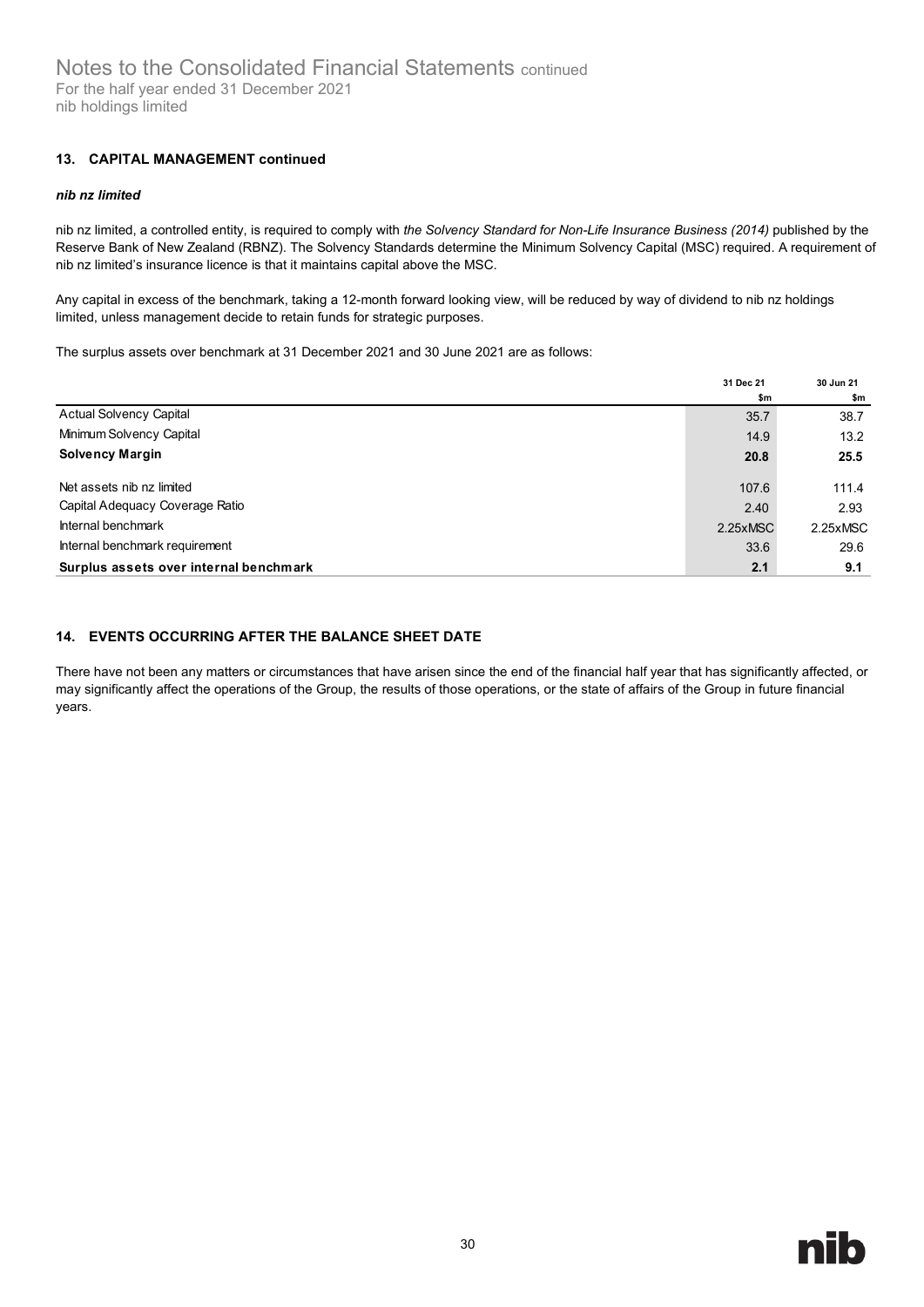#### <span id="page-36-0"></span>**15. CHANGE IN ACCOUNTING POLICY**

As a result of the Group's change in accounting policy at 30 June 2021 in relation to the treatment of Software-as-a-Service (SaaS) arrangements, comparatives in the Consolidated Income Statement and Consolidated Statement of Cash Flows have been amended as detailed in the tables below. The Group has determined that costs of \$1.6 million in 1H21 and \$2.9 million in 1H22 relating to the implementation of SaaS arrangements need to be expensed when they were incurred. Intangibles and Current tax liabilities in the Consolidated Balance Sheet as at 31 December 2020 also decreased by \$6.3 million and \$1.9 million respectively.

| <b>Consolidated Income Statement</b>                                                                                   | <b>Restated</b> | Change    | Previously<br>reported |
|------------------------------------------------------------------------------------------------------------------------|-----------------|-----------|------------------------|
|                                                                                                                        | 31 Dec 20       | 31 Dec 20 | 31 Dec 20              |
|                                                                                                                        | \$m             | \$m       | \$m                    |
|                                                                                                                        |                 |           |                        |
| Other underw riting expenses                                                                                           | (76.4)          | (1.1)     | (75.3)                 |
| <b>Underwriting expenses</b>                                                                                           | (156.1)         | (1.1)     | (155.0)                |
|                                                                                                                        |                 |           |                        |
| <b>Underwriting result</b>                                                                                             | 95.9            | (1.1)     | 97.0                   |
|                                                                                                                        |                 |           |                        |
| Other expenses                                                                                                         | (33.1)          | (0.5)     | (32.6)                 |
| <b>Operating profit</b>                                                                                                | 70.0            | (1.6)     | 71.6                   |
| Profit before income tax                                                                                               | 94.3            | (1.6)     | 95.9                   |
| Income tax expense                                                                                                     | (29.2)          | 0.5       | (29.7)                 |
| Profit for the half year                                                                                               | 65.1            | (1.1)     | 66.2                   |
|                                                                                                                        |                 |           |                        |
| Profit / (loss) for the half year is attributable to:                                                                  |                 |           |                        |
| Ow ners of nib holdings limited                                                                                        | 65.2            | (1.1)     | 66.3                   |
|                                                                                                                        | 65.1            | (1.1)     | 66.2                   |
|                                                                                                                        |                 |           |                        |
|                                                                                                                        | Cents           | Cents     | Cents                  |
| Earnings per share for profit from continuing operations attributable to the ordinary<br>equity holders of the company |                 |           |                        |
| Basic earnings per share                                                                                               | 14.2            | (0.3)     | 14.5                   |
| Diluted earnings per share                                                                                             | 14.2            | (0.3)     | 14.5                   |
| Earnings per share for profit attributable to the ordinary equity holders of the company                               |                 |           |                        |
| Basic earnings per share                                                                                               | 14.2            | (0.3)     | 14.5                   |
| Diluted earnings per share                                                                                             | 14.2            | (0.3)     | 14.5                   |
|                                                                                                                        |                 |           |                        |
| <b>Consolidated Statement of Cash Flows</b>                                                                            | Restated        | Change    | Previously<br>Reported |
|                                                                                                                        | 31 Dec 20       | 31 Dec 20 | 31 Dec 20              |
|                                                                                                                        | \$m             | \$m       | \$m                    |
|                                                                                                                        |                 |           |                        |
| Cash flows from operating activities                                                                                   |                 |           |                        |
| Payments to suppliers and employees (inclusive of goods and services tax)                                              | (222.1)         | (2.4)     | (219.7)                |
| Net cash inflow / (outflow) from operating activities                                                                  | (43.9)          | (2.4)     | (41.5)                 |
| Cash flows from investing activities                                                                                   |                 |           |                        |
| Payments for property, plant and equipment and intangibles                                                             | (10.9)          | 2.4       | (13.3)                 |
| Net cash inflow / (outflow) from investing activities                                                                  | 11.5            | 2.4       | 9.1                    |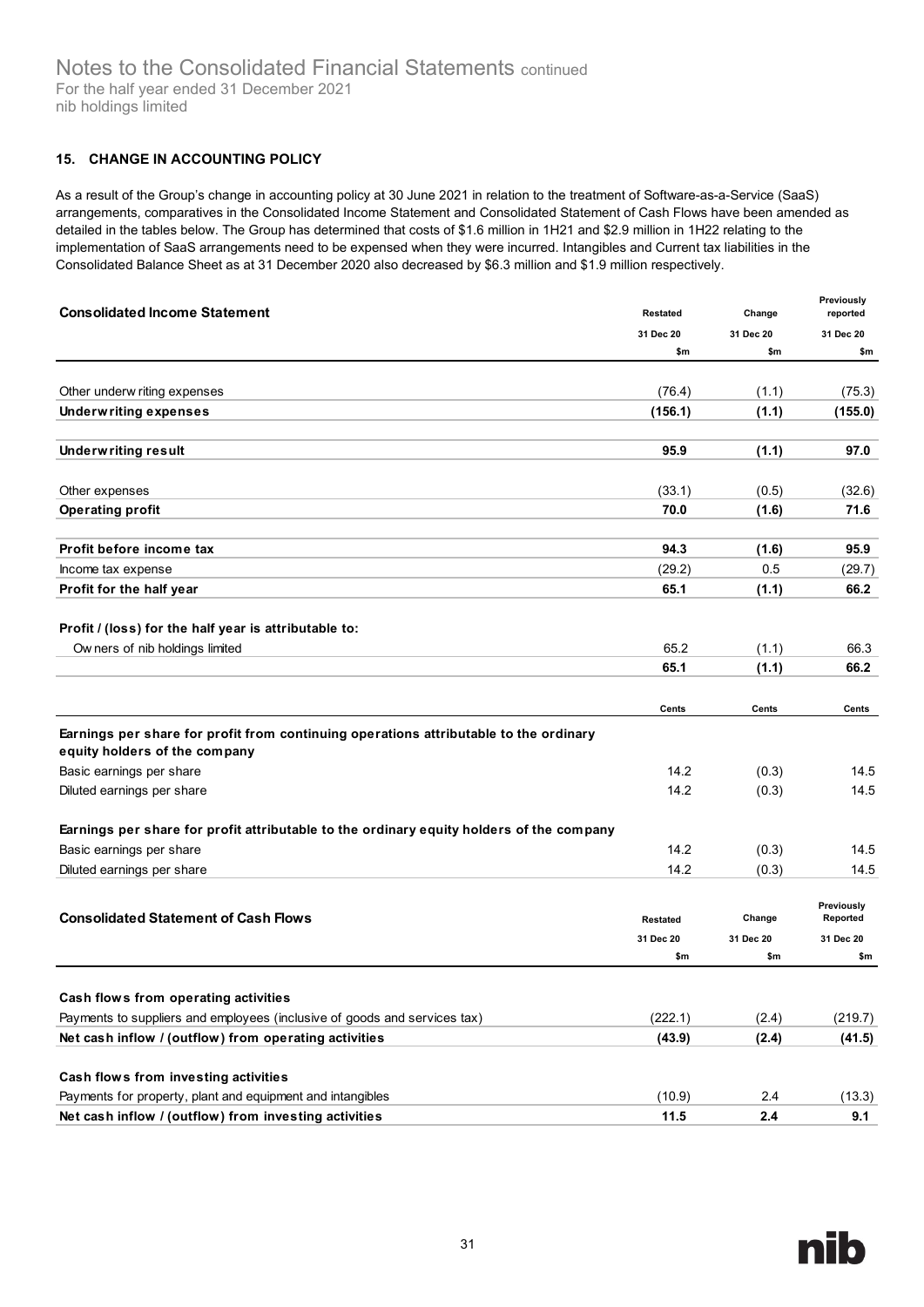## <span id="page-37-0"></span>**16. PARENT ENTITY FINANCIAL INFORMATION**

The individual financial statements for the parent entity show the following aggregate amounts:

|                                              | 31 Dec 21 | 30 Jun 21 |
|----------------------------------------------|-----------|-----------|
|                                              | \$m       | \$m       |
| <b>Balance Sheet</b>                         |           |           |
| <b>ASSETS</b>                                |           |           |
| <b>Current assets</b>                        | 68.4      | 89.4      |
| Non-current assets                           | 749.7     | 744.0     |
| <b>Total assets</b>                          | 818.1     | 833.4     |
|                                              |           |           |
| <b>Current liabilities</b>                   | 26.4      | 20.2      |
| Non-current liabilities                      | 165.5     | 165.5     |
| <b>Total liabilities</b>                     | 191.9     | 185.7     |
|                                              |           |           |
| <b>NET ASSETS</b>                            | 626.2     | 647.7     |
|                                              |           |           |
| <b>EQUITY</b>                                |           |           |
| Share capital                                | 405.9     | 401.1     |
| Share-based payments                         | (8.5)     | (7.9)     |
| Retained profits                             | 228.8     | 254.5     |
| <b>Total Equity</b>                          | 626.2     | 647.7     |
|                                              |           |           |
|                                              | 31 Dec 21 | 31 Dec 20 |
|                                              | \$m       | \$m       |
|                                              |           |           |
| Profit for the half year                     | 38.5      | 26.7      |
|                                              |           |           |
| Total comprehensive income for the half year | 38.5      | 26.7      |

#### <span id="page-37-1"></span>**17. COMPANY DETAILS**

nib holdings limited is a company limited by shares, incorporated and domiciled in Australia. The registered office of the company is:

22 Honeysuckle Drive NEWCASTLE NSW 2300

The Financial Report was authorised for issue by the Directors on 18 February 2022. The company has the power to amend and reissue the Financial Report.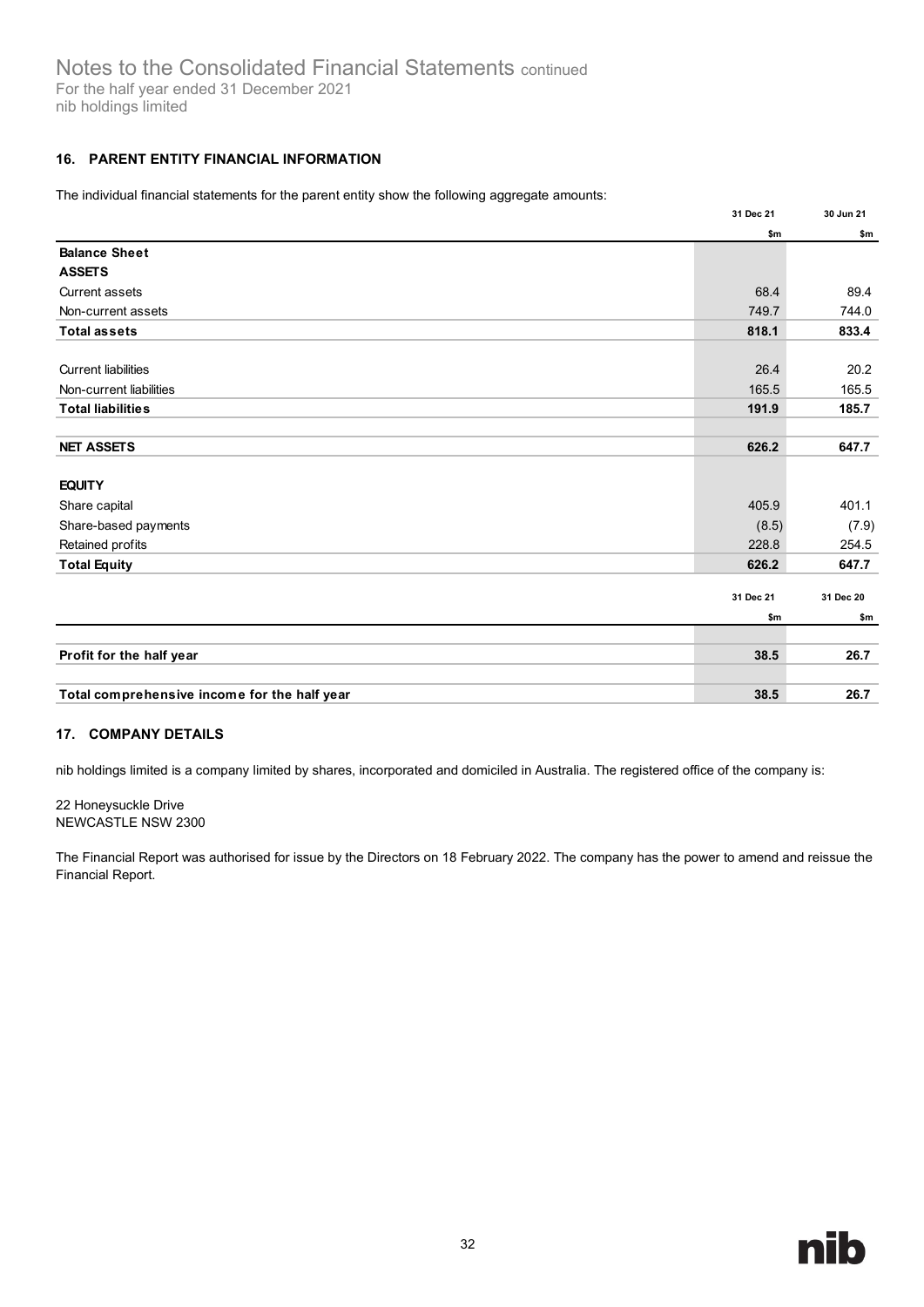Directors' Declaration For the half year ended 31 December 2021 nib holdings limited

#### In the Directors' opinion:

- a) the financial statements and notes set out on pages 5 to 32 are in accordance with the *Corporations Act 2001*, including:
	- i. complying with Accounting Standards, the *Corporations Regulations 2001* and other mandatory professional reporting requirements; and
	- ii. giving a true and fair view of the consolidated entity's financial position as at 31 December 2021 and of its performance for the financial half year ended on that date; and
- b) there are reasonable grounds to believe that nib holdings limited will be able to pay its debts as and when they become due and payable.

This declaration is made in accordance with a resolution of the Directors.

On behalf of the Board

 $\mathcal{A}$  $\frac{1}{\sqrt{2\pi}}$ 

Director Director

Newcastle, NSW 18 February 2022

Anne Laridge

David Gordon **Anne Loveridge Anne Loveridge**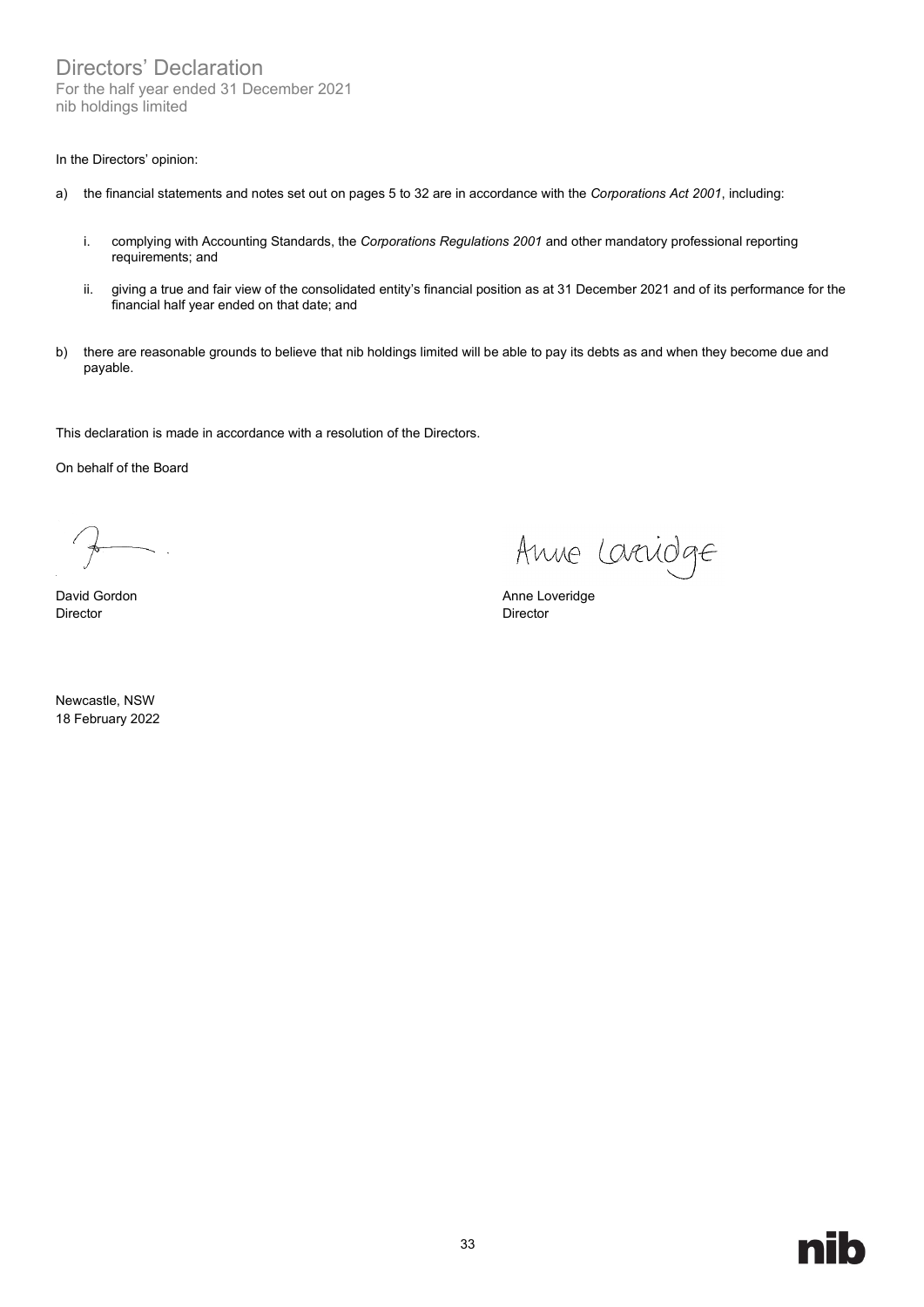

# Independent auditor's review report to the members of nib holdings limited

# **Report on the half year financial report**

### **Conclusion**

We have reviewed the half year financial report of nib holdings limited (the Company) and the entities it controlled during the half year (together the Group), which comprises the Consolidated Balance Sheet as at 31 December 2021, the Consolidated Statement of Comprehensive Income, Consolidated Statement of Changes in Equity, Consolidated Statement of Cash Flows and Consolidated Income Statement for the half year ended on that date, significant accounting policies and explanatory notes and the directors' declaration.

Based on our review, which is not an audit, we have not become aware of any matter that makes us believe that the accompanying half year financial report of nib holdings limited does not comply with the *Corporations Act 2001* including:

- 1. giving a true and fair view of the Group's financial position as at 31 December 2021 and of its performance for the half year ended on that date
- 2. complying with Accounting Standard AASB 134 *Interim Financial Reporting* and the *Corporations Regulations 2001*.

#### **Basis for conclusion**

We conducted our review in accordance with ASRE 2410 *Review of a Financial Report Performed by the Independent Auditor of the Entity* (ASRE 2410). Our responsibilities are further described in the *Auditor's responsibilities for the review of the half year financial report* section of our report.

We are independent of the Group in accordance with the auditor independence requirements of the *Corporations Act 2001* and the ethical requirements of the Accounting Professional & Ethical Standards Board's APES 110 *Code of Ethics for Professional Accountants (including Independence Standards)* (the Code) that are relevant to the audit of the annual financial report in Australia. We have also fulfilled our other ethical responsibilities in accordance with the Code.

#### **Responsibilities of the directors for the half year financial report**

The directors of the Company are responsible for the preparation of the half year financial report that gives a true and fair view in accordance with Australian Accounting Standards and the Corporations Act 2001 and for such internal control as the directors determine is necessary to enable the preparation of the half year financial report that gives a true and fair view and is free from material misstatement whether due to fraud or error.

#### **Auditor's responsibilities for the review of the half year financial report**

Our responsibility is to express a conclusion on the half year financial report based on our review. ASRE 2410 requires us to conclude whether we have become aware of any matter that makes us believe that the half year financial report is not in accordance with the *Corporations Act 2001* including giving a true and fair view of the Group's financial position as at 31 December 2021 and of its

PricewaterhouseCoopers, ABN 52 780 433 757 Level 3, 45 Watt Street, PO Box 798, NEWCASTLE NSW 2300 T: +61 2 4925 1100, F: +61 2 4925 1199, www.pwc.com.au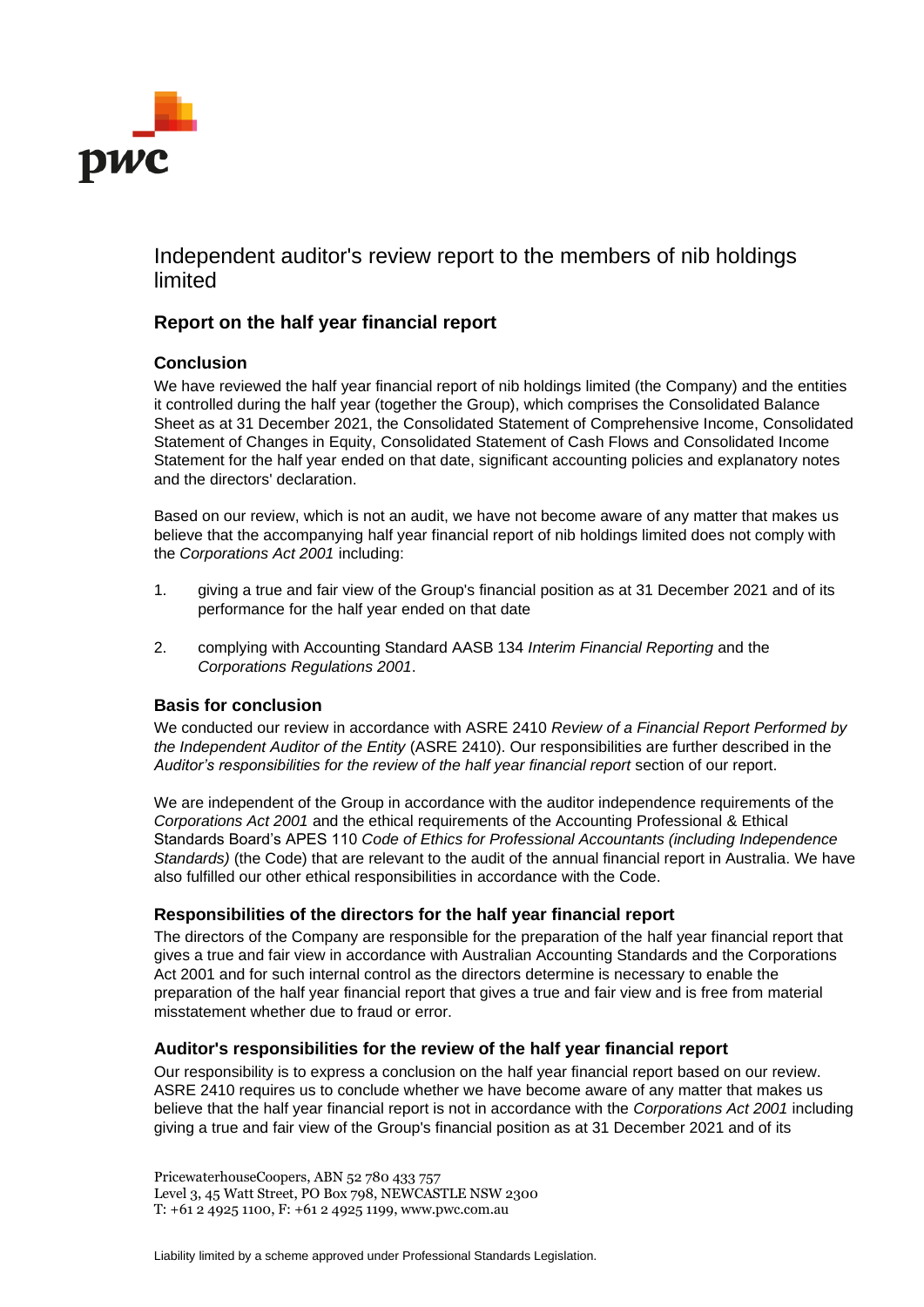

performance for the half year ended on that date, and complying with Accounting Standard AASB 134 *Interim Financial Reporting* and the *Corporations Regulations 2001*.

A review of a half year financial report consists of making enquiries, primarily of persons responsible for financial and accounting matters, and applying analytical and other review procedures. A review is substantially less in scope than an audit conducted in accordance with Australian Auditing Standards and consequently does not enable us to obtain assurance that we would become aware of all significant matters that might be identified in an audit. Accordingly, we do not express an audit opinion.

eunboper

PricewaterhouseCoopers

Scott Fergusson Newcastle Partner 18 February 2022